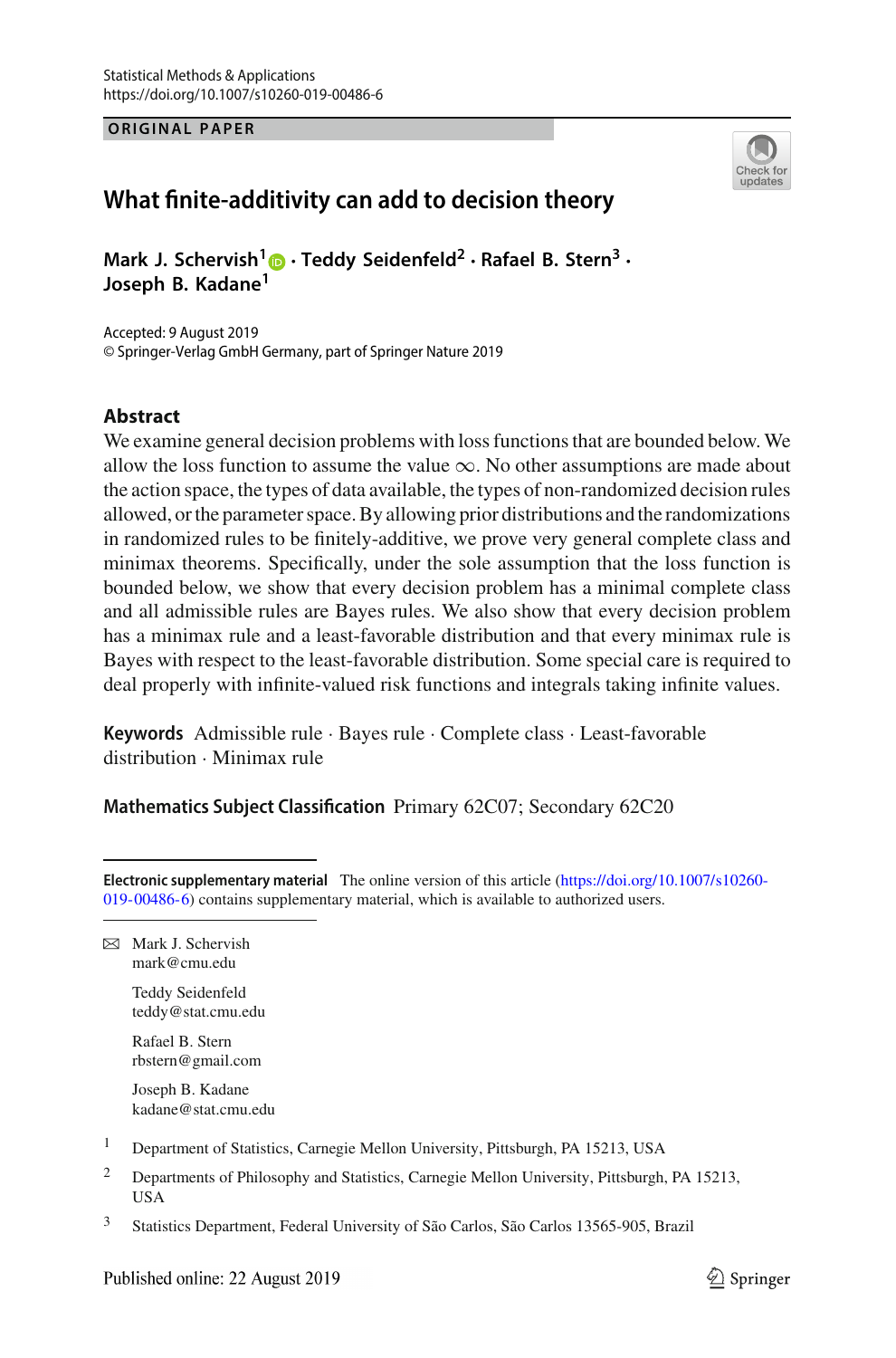# **1 Introduction**

# **1.1 Motivation**

The following example, adapted from Example 3 of Schervish et al[.](#page-26-0) [\(2009](#page-26-0)), is a case in which countably-additive randomized rules do not contain a minimal complete class. It involves a discontinuous version of squared-error loss in which a penalty is added if the prediction and the event being predicted are on opposite sides of a critical cutoff.

*Example 1* A decision maker is going to offer predictions for an event *B* and its complement. The parameter space is  $\Theta = \{B, B^C\}$  while the action space is  $\mathcal{A} = [0, 1]^2$ , pairs of probability predictions. The decision maker suffers the sum of two losses (one for each prediction) each of which equals the usual squared-error loss (square of the difference between indicator of event and corresponding prediction) plus a penalty of 0.5 if the prediction is on the opposite side of 1/2 from the indicator of the event. In symbols, the loss function equals

<span id="page-1-0"></span>
$$
L(\theta, (a_1, a_2)) = (I_B - a_1)^2 + (I_B c - a_2)^2
$$
  
+ 
$$
\frac{1}{2} \begin{cases} I_{[0,1/2]}(a_1) + I_{(1/2,1]}(a_2) & \text{if } \theta = B, \\ I_{(1/2,1]}(a_1) + I_{[0,1/2]}(a_2) & \text{if } \theta = B^C. \end{cases}
$$

To keep matters simple, we assume that no data are available, but one could rework the example with potential data at the cost of more complicated calculations. Figure [1](#page-2-0) is a plot of all of the pairs  $(L(B, (a_1, a_2)), L(B^C, (a_1, a_2)))$ , which shows all of the possible risk functions of non-randomized rules (pure strategies when there are no data available). The admissible non-randomized strategies are the pairs  $(p, 1 - p)$  for  $p \in [0, 1]$  $p \in [0, 1]$  $p \in [0, 1]$ . The corresponding points in Fig. 1 are

- (i) from but not including  $(1.5,0.5)$  to  $(3,0)$  in the lower right, corresponding to  $p \in [0, 1/2),$
- (ii) (1,1) in the middle section, corresponding to  $p = 1/2$ , and
- (iii) from  $(0,3)$  up to but not including  $(0.5,1.5)$  in the upper left, corresponding to  $p \in (1/2, 1].$

The countably-additive randomized rules have risk functions in the convex hull of the set plotted in Fig. [1.](#page-2-0) The resulting set is not closed, and its lower boundary is missing all points on the closed line segment from  $(0.5, 1.5)$  to  $(1.5, 0.5)$  except $(1, 1)$ . One consequence of these points being missing is that there are many inadmissible rules, corresponding to points just above that line segment, that are dominated by other inadmissible rules, but not dominated by an admissible rule. In other words, the admissible rules do not form a complete class in this problem.

If, however, one is willing to introduce finitely-additive randomizations, all of the missing risk functions of admissible rules become available. For example, there are finitely-additive probabilities *P*<sub>−</sub> and *P*<sub>+</sub> on the power set of [0, 1] such that  $P_-(A)$  = 1 for every set of the form  $A = (1/2 - \epsilon, 1/2)$  and  $P_+(C) = 1$  for every set of the form  $C = (1/2, 1/2 + \epsilon)$ . Every missing point on the line segment between (0.5, 1.5) and  $(1.5, 0.5)$  is the risk function of a randomized rule that gives  $a_1$  the distribution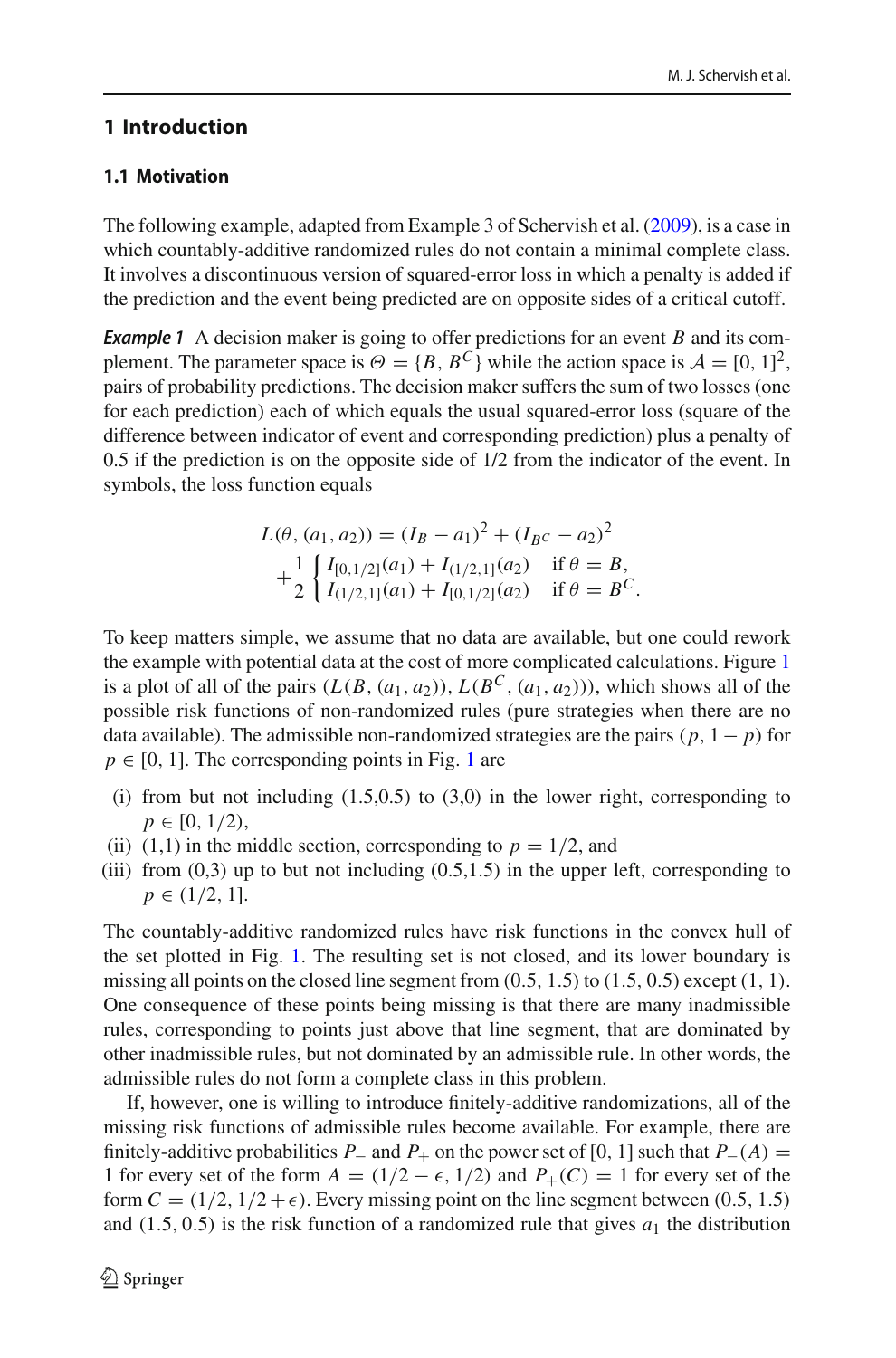

<span id="page-2-0"></span>**Fig. 1** The risk functions of non-randomized rules in Example [1](#page-1-0)

 $\alpha P_{-} + (1 - \alpha)P_{+}$  for some  $\alpha \in [0, 1/2) \cup (1/2, 1]$  and sets  $a_2 = 1 - a_1$ . For example, the risk function for  $\alpha = 0$  is the point (0.5, 1.5) while the risk function for  $\alpha = 1$  is the point (1.5, 0.5).

One result (Theorem [1\)](#page-11-0) that we prove in this paper is that every decision problem with a loss function bounded below has a minimal complete class consisting of Bayes rules if finitely-additive randomizations are allowed. There are several complete class theorems in the countably-additive literature that make additional assumptions about the loss function (e.g., continuous, convex) and about the distributions of the available data (e.g., exponential family distributions). Some of these results can be found in Berger and Srinivasa[n](#page-25-0) [\(1978](#page-25-0)), Brow[n](#page-26-1) [\(1971\)](#page-26-1), and Lehmann and Casella [\(1998](#page-26-2), Section 5.7). Our other main theorem is a general minimax theorem (Theorem [2\)](#page-13-0) stating that every decision problem with a loss function bounded below has a minimax rule and least-favorable prior such that all minimax rules are Bayes with respect to that least-favorable prior. A finitely-additive minimax theorem when risk functions are bounded is proven in Heath and Suddert[h](#page-26-3) [\(1972](#page-26-3)). Cases in which a Bayesian analysis will be performed and the joint distribution of data and parameter can be computed by integration in both orders (a property not possessed by all finitely-additive distributions) is the subject of Heath and Suddert[h](#page-26-4) [\(1978\)](#page-26-4), which presents results about Bayes rules and extended admissible rules.

Our results also cover cases in which the loss function is allowed to assume the value  $\infty$ . An example of such a loss function is the logarithmic loss for predicting events. In the notation of Example [1,](#page-1-0) replace  $(I_B - a_1)^2 + (I_{BC} - a_2)^2$  by  $-\log(a_1[1$  $a_2$ ])*IB* − log( $a_2$ [1 −  $a_1$ ])*I<sub>B</sub>c*. Dealing with loss functions that assume the value ∞ requires special care. In particular, the set of functions that need to be integrated is not a linear space. In order to get  $\infty$  into the range of our loss and risk functions, we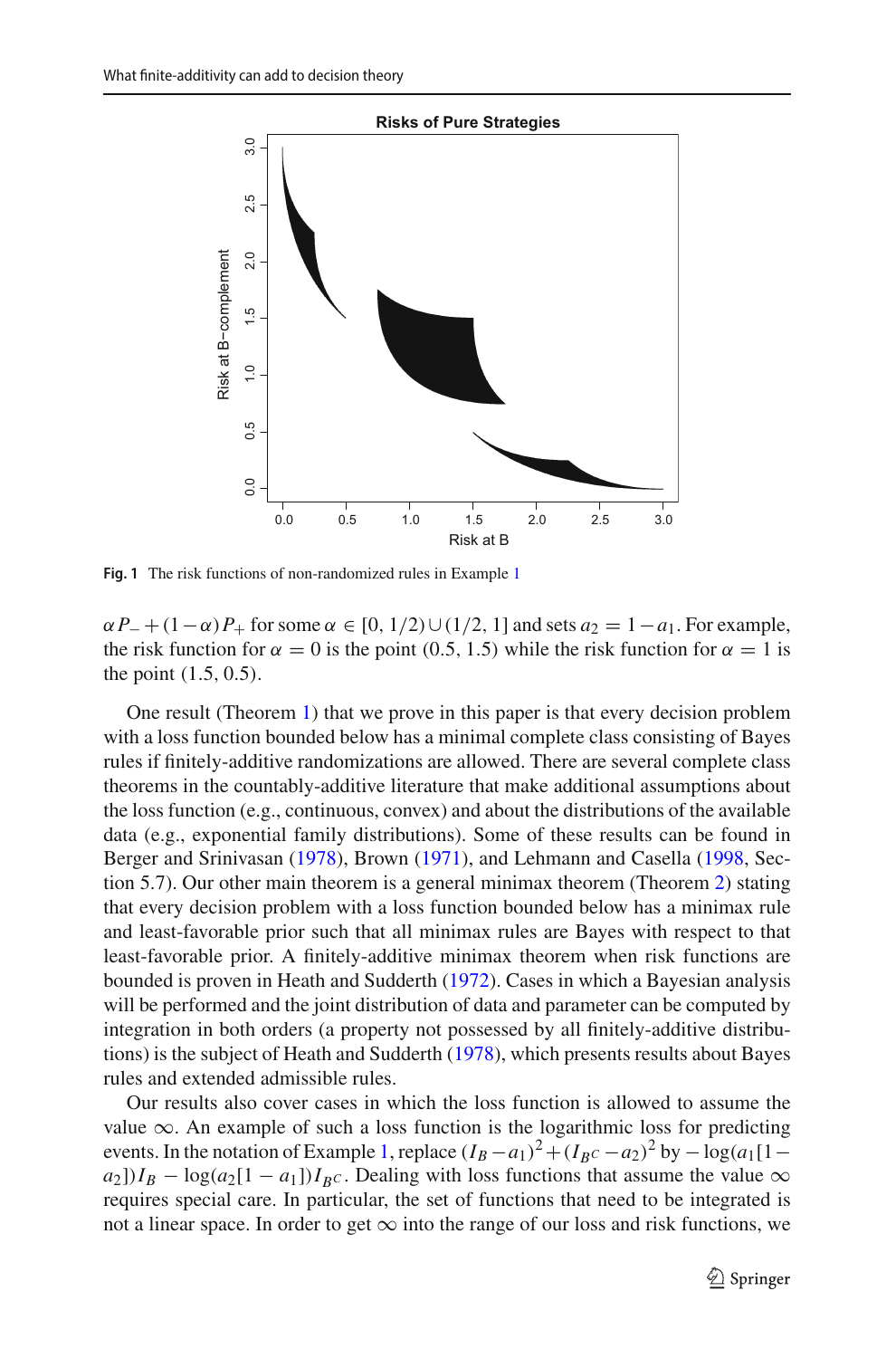use  $\widehat{\mathbb{R}} = \mathbb{R} \cup \{\infty\}$  as the range, and endow  $\widehat{\mathbb{R}}$  with the topology that is generated by the open intervals together with sets of the form  $(c, \infty) \cup \{\infty\}$  for all real *c*. This is similar to the usual two-point compactification of the reals, but we leave out all the sets containing  $-\infty$ . As a result, IR is not compact, but each "interval" of the form  $[c, \infty]$ (for finite *c*) is compact. Our topology also differs from the one-point compactification of Alexandroff (see Kelley [1955](#page-26-5), Theorem 21, p. 150) whose "intervals" around  $\infty$ include both positive and negative numbers with arbitrarily large absolute value.

Throughout the paper, we adhere to the convention that  $\infty \times 0 = 0$ . We take arithemetic that includes ∞−∞ to be undefined. For example, if *f* and *g* are both functions on the same space *Z*, and  $f(z) = g(z) = \infty$  for some *z*, then  $f(z) - 2g(z)$ is not defined. In particular,  $f - 2g$  does not have the same domain as  $f$  and  $g$ .

### **1.2 Organization**

The paper is organized as follows. We start with an introduction to finitely-additive expectations in Sect. [2.](#page-3-0) Section [3](#page-6-0) contains a general overview of decision theory. We then prove some facts about the structure of the risk set in Sect. [4.](#page-9-0) The first of the main theorems is the complete class theorem (Theorem [1\)](#page-11-0) that appears in Sect. [5.](#page-11-1) It states that every decision problem has a minimal complete class of rules consisting of admissible Bayes rules. The second theorem (Theorem [2](#page-13-0) in Sect. [6\)](#page-13-1) says that every decision problem has a minimax rule and a least-favorable prior. Also, each minimax rule is Bayes with respect to the least-favorable prior. Section [7](#page-14-0) gives some results on the existence and non-existence of Bayes rules with respect to specific types of priors.

We place a large amount of mathematical background needed to prove the main theorems in an appendix and in the Online Resource. Section [A](#page-18-0) of the appendix gives an overview of the theory of finitely-additive expectations. Section [B](#page-24-0) lists some results which are cited in this paper and whose proofs appear in the Online Resource. Section 1 of the Online Resource includes background on topology and convergence. Section 2 of the Online Resource gives more detail on finitely-additive expectations. Section 3 of the Online Resource gives some results on separation of convex sets of unbounded functions. The randomized rules that we construct in Sect. [3](#page-6-0) of this paper are seemingly less general than the randomized rules that typically arise in the countably-additive decision theory. Section 4 in the Online Resource demonstrates that the risk set that we construct from our finitely-additive randomizations includes the risk functions for the more general randomizations when all probabilities are countably-additive. Section 5 of the Online Resource presents an interesting property of pointwise convergence that helps to understand why some prior distributions (both finitely-additive and countablyadditive) might not have Bayes rules.

# <span id="page-3-0"></span>**2 Finitely-additive expectations**

Because risk functions are expected values of loss functions with respect to various probability distributions, it is necessary to understand what we mean by finitelyadditive expectations. Our brief introduction here consists of two parts: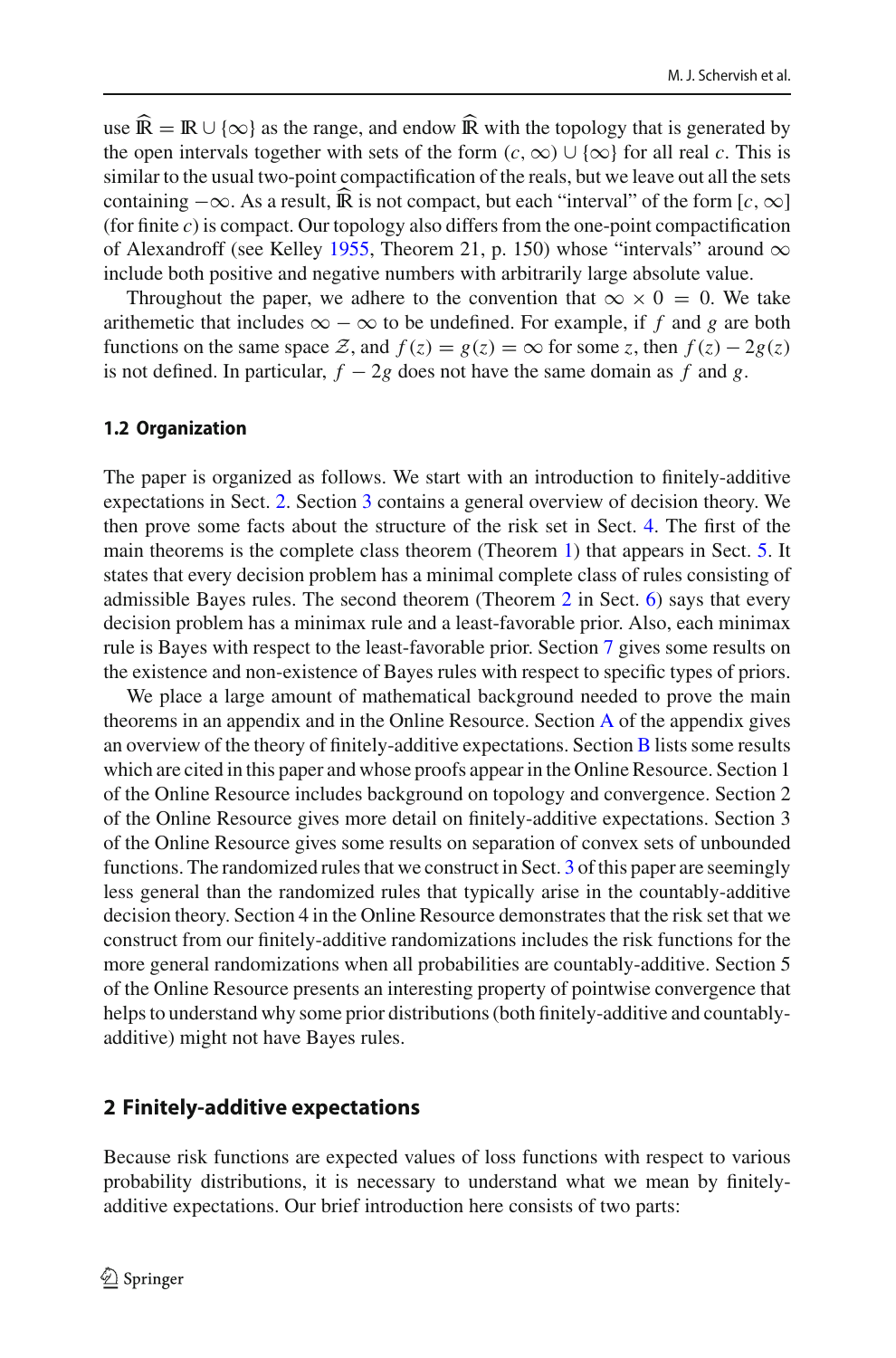- Important features of the countably-additive theory of expectations.
- How we generalize those features in the finitely-additive setting.

More details are provided in Sect. [A](#page-18-0) of the appendix and in the Online Resource.

Let *P* be a countably-additive probability defined on a  $\sigma$ -field  $\Sigma$  of subsets of a set  $\mathcal Z$ . If  $f$  is a bounded real-valued  $\Sigma$ -measurable function on  $\mathcal Z$ , there is a unique definition of the integral  $\int_{Z} f(z) P(dz)$  in terms of the function *f* and the probability *P*. (A similar unique definition oviets for the integral of a function that is bounded *P*. (A similar unique definition exists for the integral of a function that is bounded below. Since functions that are bounded below do not form a linear space, special care is needed to deal with them in general.) The integral is also called the expectation of *f* .

Temporarily identify each set  $A \in \Sigma$  with its indicator function

$$
I_A(z) = \begin{cases} 1 & \text{if } z \in A, \\ 0 & \text{if } z \in A^C. \end{cases}
$$

Then, we can think of  $\Sigma$  as a subset of the linear space  $\mathcal F$  of bounded  $\Sigma$ -measurable functions on *Z*. In this way, the integral  $\int_{Z} f(z)P(dz)$  can be thought of as a function  $P(f)$  that is a natural extension of the probability *P*. The domain of *P* was originally  $\Sigma$ , but we have now extended the domain to *F*. As a function on *F*, *P*(·) is a linear functional with two other key properties:

(i)  $P(1) = 1$  (*normalized*), and

(ii)  $f \leq g$  implies  $P(f) \leq P(g)$  (*monotone*).

Every normalized monotone linear functional can be interpreted as a finitely-additive expectation that extends the domain of a probability *P* to a linear space of functions. (See Sect. [A](#page-18-0) of the appendix for more details.) What distinguishes countably-additive *P* from merely finitely-additive *P* is a third property, which is a form of continuity. (See Royde[n](#page-26-6) [1968](#page-26-6), Chapter 13 on Daniell integrals for more detail, if desired.) The countably-additive theory allows us to extend the domain of a countably-additive expectation to include functions that are bounded below. The same extension is available for finitely-additive expectations. Since all of our loss and risk functions are bounded below, we will not pursue possible ways to further extend the domain of an expectation to include functions that are unbounded in both directions.

Countably-additive expectations are typically defined on sets of functions that are measurable with respect to  $\sigma$ -fields of subsets of their domain space  $\mathcal Z$ . Except in special cases, they cannot be extended to countably-additive expectations on the set of all functions in  $\mathbb{R}^2$ . In contrast, finitely-additive expectations can be extended to arbitrary sets of real-valued functions, although the linearity property must be modified to accommodate some unbounded functions. For example, the set  $M_z$  of  $\widehat{R}$ -valued functions that are bounded below is not a linear space, so not all linear combinations of its elements need to be in the domain of a finitely-additive expectation. Furthermore, two functions *f* and *g* might both have infinite expectation. If their difference is well-defined and bounded below, the expectation of  $f - g$  can be defined, but we will not need it.

Section [A.1](#page-18-1) (starting with Definition [8\)](#page-19-0) contains the details on how we handle the fact that  $M_Z$  is not a linear space. We assume that our finitely-additive probabilities on  $Z$  are defined for all elements of  $2^Z$ , and we assume that our finitely-additive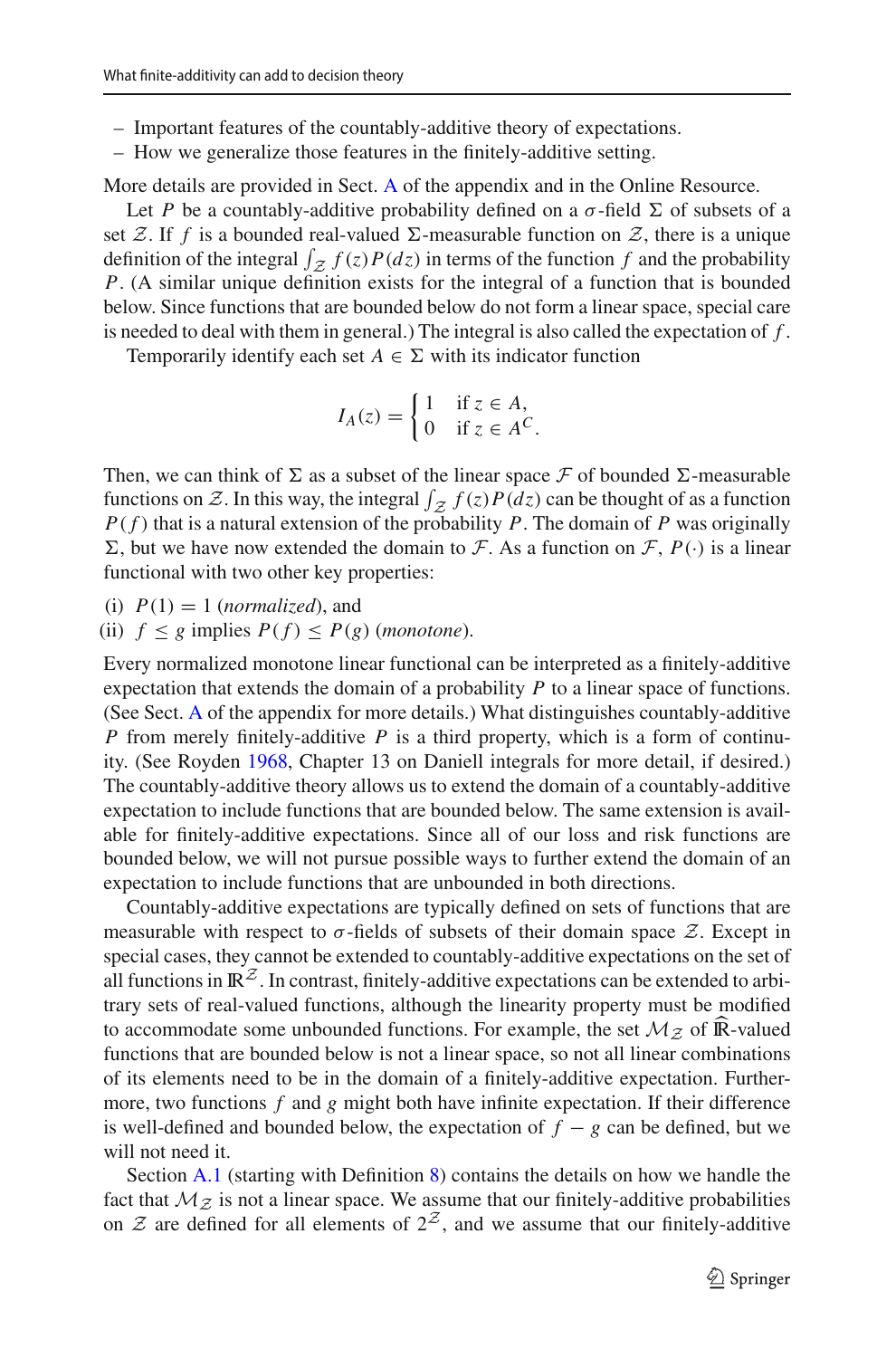expectations are defined on all of  $M_z$ . These may seem like strong assumptions, but the domain of every finitely-additive probability, no matter how small, can be extended to all of  $2^{\mathcal{Z}}$ . Similarly every finitely-additive expectation on a set of bounded functions can be extended to  $M_z$ .

In addition, Sect. [A](#page-18-0) of the appendix gives details on how we extend the concept of finitely-additive expectation to domains that include functions that assume the value +∞, producing a meaningful definition of expectation and/or integral with respect to a finitely-additive probability. One feature that distinguishes the countably-additive theory from the finitely-additive theory that we adopt in this paper is the acceptability of non-uniqueness in the extension of a finitely-additive expectation from the domain consisting of bounded functions to the domain that consists of all functions that are bounded below. In the countably-additive theory, the expectation of a function *f* that is bounded below is the supremum of the expectations of all measurable bounded functions *g* such that  $g \leq f$ . The same idea can be applied in the finitely-additive theory to define what we call the minimum extension in Definition [9](#page-21-0) in Sect. [A.1.](#page-18-1) However, for each finitely-additive expectation *P* on the set of bounded functions, there are multiple extensions to the domain of functions that are bounded below. One of them is the minimum extension but there are others. De Finetti [\(1974,](#page-26-7) Section 6.54) embraces this non-uniqueness, but does not pursue its consequences very far. Because of this non-uniqueness, we distinguish between what we call a finitely-additive integral and the more general finitely-additive expectations that extend the same finitely-additive probability *P*.

Throughout the rest of the paper, when we write an integral of a function  $f : \mathcal{Z} \to \widehat{\mathbb{R}}$ with respect to a finitely-additive probability  $P$ ,  $\int_{Z} f(z)P(dz)$ , we are referring to the minimum autonoion of *P*. Concret finitely additive automotions will be denoted the minimum extension of *P*. General finitely-additive expectations will be denoted with notation such as  $Q(f)$ . The restriction of each such general expectation to the domain of indicators of subsets  $Z$  is a finitely-additive probability (call it  $P_Q$ ). If  $Q$ happens to be the minimum extension of  $P_Q$ , then  $P_Q(f) = Q(f) = \int_Z f(z)Q(dz)$ <br>for all f, that are haveded halow. If Q is not the minimum autonion of  $P_Q$ , then for all  $f$  that are bounded below. If  $Q$  is not the minimum extension of  $P_Q$ , then  $Q(f) \ge P_O(f)$  for all *f* that are bounded below, and there exists at least one *f* such that  $Q(f) > P<sub>O</sub>(f)$ . (See Lemma [4](#page-11-2) in Sect. [4.2.](#page-11-3))

Finitely-additive expectations will arise in the following places in this paper:

- To calculate the risk functions of non-randomized rules, we use expectations of IR valued functions defined on a data space  $X$ . As in the familiar countably-additive decision theory, these expectations, denoted  $P_{\theta}$ , are indexed by a parameter  $\theta$  from a parameter space  $\Theta$ . Our theory is general enough to allow an arbitrary parameter space, and the  $P_{\theta}$  can be either countably-additive or merely finitely-additive.
- To calculate the risk functions of randomized rules, we use expectations of  $\widehat{\mathbb{R}}$ valued functions of non-randomized rules. Our theory is general enough to allow an arbitrary action space *A*, and an arbitrary subset  $H_0 \subseteq A^{\mathcal{X}}$  of non-randomized rules. The randomized rules are expectations of  $\widehat{\mathbb{R}}$ -valued functions defined on  $\mathcal{H}_0$ . These expectations can be either countably-additive or merely finitely-additive.
- To calculate the Bayes risks of decision rules, we use expectations (called priors) of  $\widehat{R}$ -valued functions defined on the parameter space  $\Theta$ . These expectations can be either countably-additive or merely finitely-additive.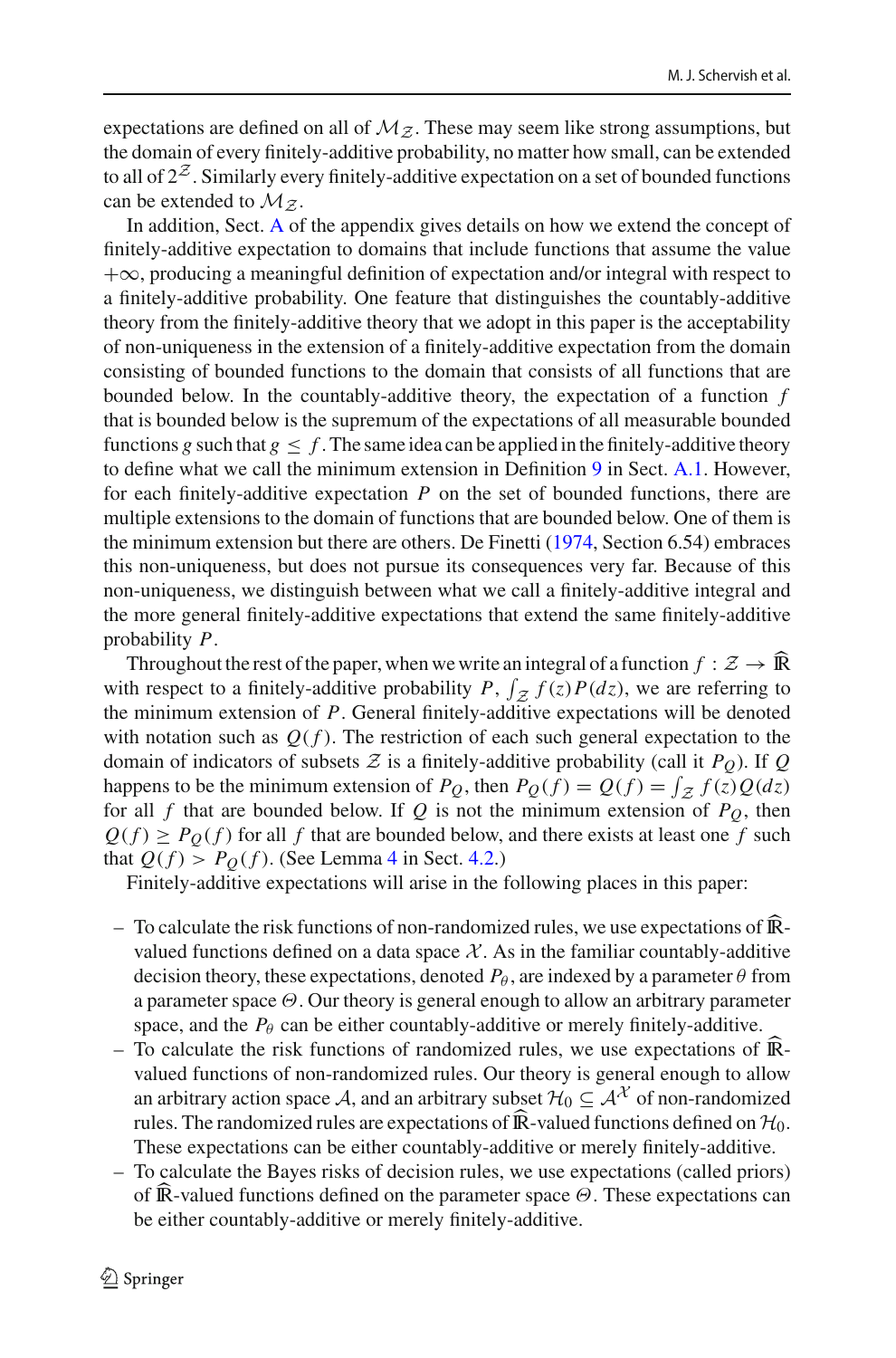<span id="page-6-2"></span>**Table 1** Notation used throughout this document

| Symbol                      | Meaning                                                                                                                                                         |
|-----------------------------|-----------------------------------------------------------------------------------------------------------------------------------------------------------------|
| $\mathcal{A}$               | The action space                                                                                                                                                |
| X                           | The space where available data take their values                                                                                                                |
| Θ                           | The parameter space that indexes the set of data<br>distributions                                                                                               |
| îŔ                          | $\mathbb{R} \cup \{\infty\}$ endowed with the topology generated by all<br>open subsets of IR together with all sets of the form<br>$(c, \infty) \cup {\infty}$ |
| $\mathcal Z$                | A generic set that serves as the domain of a class of<br>IR-valued functions                                                                                    |
| $\mathcal{M}_{\mathcal{Z}}$ | The subset of $\widehat{\mathbb{R}}^{\mathcal{Z}}$ consisting of those elements that are<br>bounded below                                                       |
| $L(\cdot, \cdot)$           | The loss function mapping $\Theta \times A$ to $\widehat{\mathbb{R}}$ and bounded<br>helow                                                                      |
| $P_{\theta}$                | For each $\theta \in \Theta$ , $P_{\theta}$ is an expectation on $\mathcal{M}_{\mathcal{X}}$                                                                    |
| $\mathcal{P}_\mathcal{Z}$   | The set of all finitely-additive expectations (see Sect. A<br>of the appendix) on $\mathcal{M}_{z}$                                                             |
| $A_{\mathcal{Z}}$           | The subset of $P_Z$ consisting of those finitely-additive<br>expectations that are minimum extensions (see<br>Definition 9)                                     |
| $\mathcal{S}_{\mathcal{Z}}$ | The subset of $A_{Z}$ corresponding to extensions of all<br>simple probability measures on $2^{\mathcal{Z}}$ , i.e., those<br>supported on a finite set         |
| H <sub>0</sub>              | The subset of $A^{\mathcal{X}}$ consisting of all non-randomized<br>rules available to the decision maker                                                       |
| $R_0(\cdot, \gamma)$        | The risk function of a non-randomized rule $\gamma$ as defined<br>in Definition 1                                                                               |
| $R(\cdot, \delta)$          | The risk function of a rule $\delta$ as defined in Definition 2                                                                                                 |
| R.                          | The set of risk functions for all finitely-additive<br>randomized rules                                                                                         |
| $\mathcal{R}_1$             | The subset of $R$ whose randomizations are minimum<br>extensions (see Definition 9)                                                                             |

The subscript  $Z$  on symbols like  $M_Z$ ,  $\Lambda_Z$ , etc. will vary when referring to a specific set like Θ or *H*<sup>0</sup>

# <span id="page-6-0"></span>**3 General decision theory**

Table [1](#page-6-2) contains some notation that gets used frequently.

# **3.1 Decision rules**

<span id="page-6-1"></span>**Definition 1** A *non-randomized rule* is a function  $\gamma : \mathcal{X} \to \mathcal{A}$ . We denote by  $\mathcal{H}_0$  the set of all non-randomized rules that the decision maker has available. The *risk function* of a non-randomized rule  $\gamma$  is the function  $R_0(\cdot, \gamma) : \Theta \to \widehat{\mathbb{R}}$  defined by

<span id="page-6-3"></span>
$$
R_0(\theta, \gamma) = P_\theta \left[ L(\theta, \gamma(\cdot)) \right], \tag{1}
$$

<sup>2</sup> Springer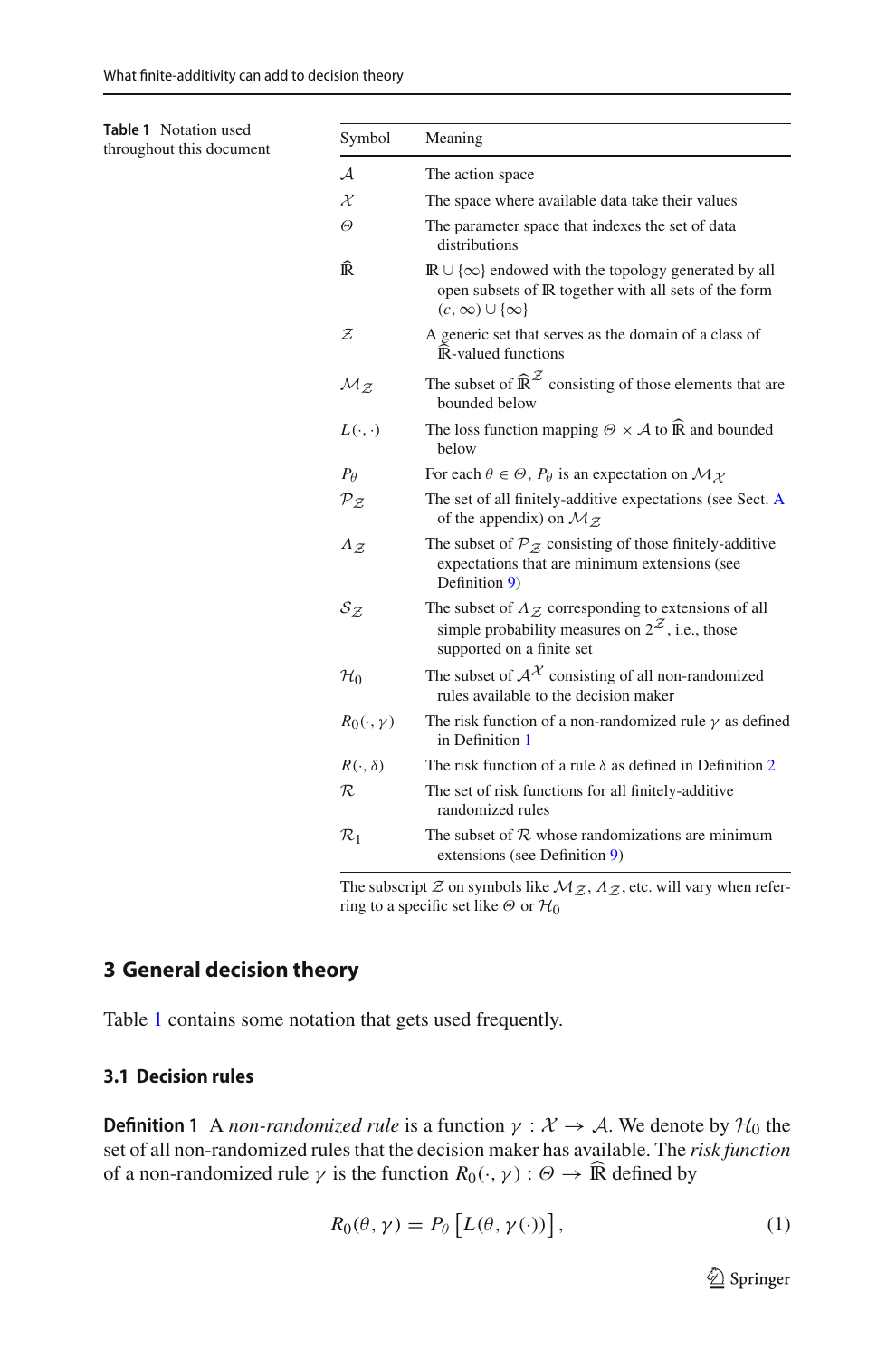which can be written  $\int_{\mathcal{X}} L(\theta, \gamma(x)) P_{\theta}(dx)$ , if  $P_{\theta}$  is a minimum extension.

To be clear, for each non-randomized rule  $\gamma$ , each loss function *L*, and each  $\theta \in \Theta$ there is a function  $f_{\gamma,L,\theta}: \mathcal{X} \to \widehat{\mathbb{R}}$  defined by

$$
f_{\gamma,L,\theta}(x) = L(\theta, \gamma(x)).
$$

<span id="page-7-0"></span>The risk function of  $\gamma$  is  $R_0(\theta, \gamma) = P_\theta(f_{\gamma, L, \theta})$ . We see that  $R_0(\theta, \gamma)$  is an element of  $M_\Theta$  as a function of  $\theta$  for fixed  $\gamma$ , and it is an element of  $M_{\mathcal{H}_0}$  as a function of  $\gamma$ for fixed  $\theta$ .

**Definition 2** A *randomized rule*  $\delta$  is a finitely-additive expectation on  $\mathcal{M}_{\mathcal{H}_0}$ . In general, its *risk function* is

<span id="page-7-1"></span>
$$
R(\theta, \delta) = \delta[R_0(\theta, \cdot)],\tag{2}
$$

which can be written  $\int_{\mathcal{H}_0} R_0(\theta, \gamma) \delta(d\gamma)$ , if  $\delta$  is a minimum extension. A randomized rule  $\delta \in S_{\mathcal{M}_{\mathcal{H}_0}}$  is called *simple*.

To be clear, for each loss function *L*, and each  $\theta \in \Theta$  there is a function  $g_{L,\theta}$ :  $\mathcal{H}_0 \rightarrow \widehat{\mathbb{R}}$  defined by

$$
g_{L,\theta}(\delta)=R_0(\theta,\delta).
$$

The risk function of  $\delta$  is  $R(\theta, \delta) = \delta(g_L, \theta)$ , and is an element of  $\mathcal{M}_{\Theta}$  for fixed  $\delta$ .

The operational understanding of a randomized rule  $\delta$  is that a decision maker can select a  $\gamma$  from  $\mathcal{H}_0$  using an auxiliary randomization with distribution  $\delta$ .

We can think of a non-randomized rule  $\gamma$  as the special case of a randomized rule δ with  $δ(f) = f(γ)$ , for  $f ∈ M_{H_0}$ . With this understanding, [\(2\)](#page-7-1) is a generalization of [\(1\)](#page-6-3). In this case,  $R_0(\theta, \gamma) = R(\theta, \delta)$  for all  $\theta$ .

We are deliberately vague about which elements of  $A^{\mathcal{X}}$  constitute the set  $\mathcal{H}_0$ . The reason is that our results are general enough to cover whatever set  $H_0$  one wishes to contemplate. One could choose all of  $A^{\mathcal{X}}$ , or just those rules that are formal Bayes rules with respect to various priors, or whatever subset of  $A^{\mathcal{X}}$  one wishes. The rules can arise from fixed-sample-size experiments or from sequential experiments. The only structure we assume for the decision problem is that the loss *L* is bounded below and that all finitely-additive randomizations (as defined in Definition [2\)](#page-7-0) are allowed.

Two types of randomized rules are described by Wald and Wolfowit[z](#page-26-8) [\(1951\)](#page-26-8). That article refers to the randomizations we defined in Definition [2](#page-7-0) as *special randomizations*. A different kind of randomization, that is common in countably-additive decision theory, is called a *general randomization*. A general randomization is a mapping  $\delta$  from  $\chi$  to probability distributions over  $\mathcal A$ . In this manner, the randomization performed after observing a particular *x* can be virtually unrelated to the randomization that is performed after observing each other *x*. The only requirement is that the following integral be defined and be a measurable function of *x*:

<span id="page-7-2"></span>
$$
L(\theta, \delta(x)) = \int_{\mathcal{A}} L(\theta, a)\delta(x)(da).
$$
 (3)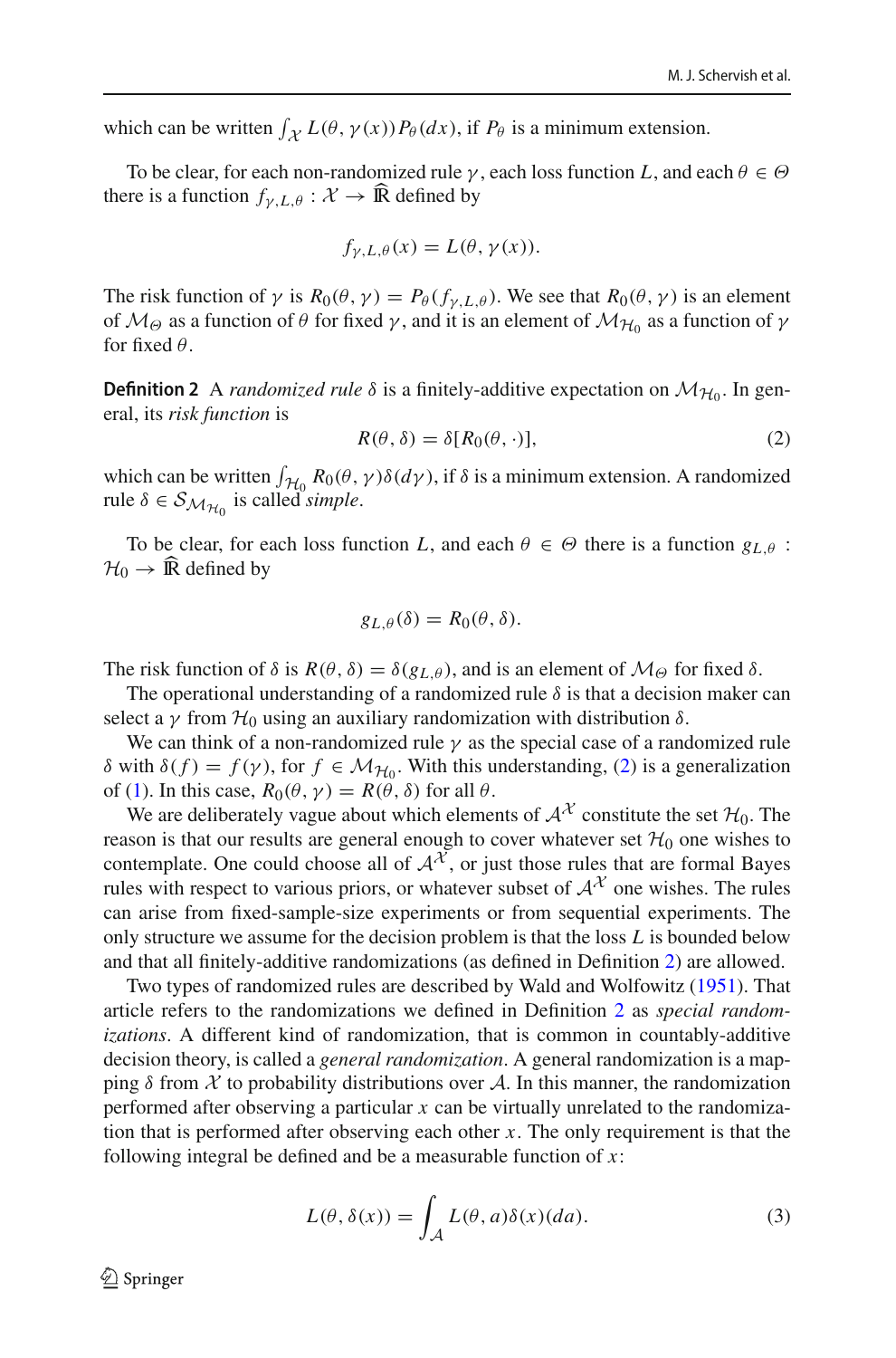Then [\(3\)](#page-7-2) is inserted directly into [\(1\)](#page-6-3) to define the risk function of a general randomization  $\delta$  as

$$
R(\theta, \delta) = P_{\theta} \left[ \int_{\mathcal{A}} L(\theta, a) \delta(\cdot) (da) \right]. \tag{4}
$$

Special randomizations are special cases of general randomizations. For the case in which all of the  $P_{\theta}$  probabilities and all of the general randomizations are countably additive, Section 4 of the Online Resource contains the proof that the risk functions that result from general randomizations are included in the set of risk functions that result from finitely-additive special randomizations. Aside from the restriction to countably additive probabilities, the major difference between general and special randomizations involves the orders in which the expectations are performed. For general randomizations, the inner expectation is over the randomization with the outer expectation over the data distribution  $P_{\theta}$ . For special randomizations, the expectation over the data distribution is inside, and the outer expectation is over the randomization. For finitely-additive expectations, the order in which these expectations is computed matters to a larger extent than it does in the countably-additive case. (See Section 2.4 in the Online Resource for more detail.)

#### **3.2 Admissibility, risk sets, Bayes rules, and minimax rules**

<span id="page-8-0"></span>Dominance is defined in Definition [3](#page-8-0) to match the idea that "smaller is better" when comparing risk functions in decision theory.

**Definition 3** Let *Z* be a set, and let  $f, g \in \widehat{\mathbb{R}}^{\mathbb{Z}}$ . We say that *g dominates f* if (i)  $g(z) \leq f(z)$  for all  $z \in \mathcal{Z}$  and (ii) there is *z* such that  $g(z) \leq f(z)$ . The *lower boundary* of a subset *A* of  $\widehat{\mathbb{R}}^{\mathcal{Z}}$ , denoted  $\partial_L A$ , is the set of all functions  $f \in \overline{A}$  such that there is no  $g \in \overline{A}$  that dominates f. (Here,  $\overline{A}$  denotes the closure of A.)

The lower boundary of a set *A* of functions is defined in terms of the closure of *A*. If more than one topology is available, one needs to be clear about which closure one is using. The topology of pointwise convergence of functions is always available for a function space since it is the product topology (see Definition 1 in Section 1 of the Online Resource) obtained by identifying each function from a space  $S_1$  to  $S_2$  as an element of  $S_2^{S_1}$ . If the functions are all bounded, the topology of uniform convergence is also available. Since our results will apply to general function spaces, we will use only the topology of pointwise convergence.

**Definition 4** The *risk set* is the set of all risk functions of decision rules. A decision rule  $\delta$  *dominates* another decision rule  $\delta'$  if  $R(\cdot, \delta)$  dominates  $R(\cdot, \delta')$ . A rule  $\delta$  is *admissible* if no other rule dominates  $\delta$ . A subset  $C$  of the set of all decision rules is called a *complete class* if, for every  $\delta' \notin C$ , there exists a  $\delta \in C$  such that  $\delta$  dominates  $δ'$ . A set *C* is an *essentially complete class* if, for every  $δ' ∉ C$ , there exists  $δ ∈ C$ such that  $R(\theta, \delta) \leq R(\theta, \delta')$  for all  $\theta$ . A(n essentially) complete class is *minimal* if no proper subset is (essentially) complete.

In addition to (as well as related to) the risk function, the Bayes risk of a decision rule with respect to one or several prior distributions is important to decision making.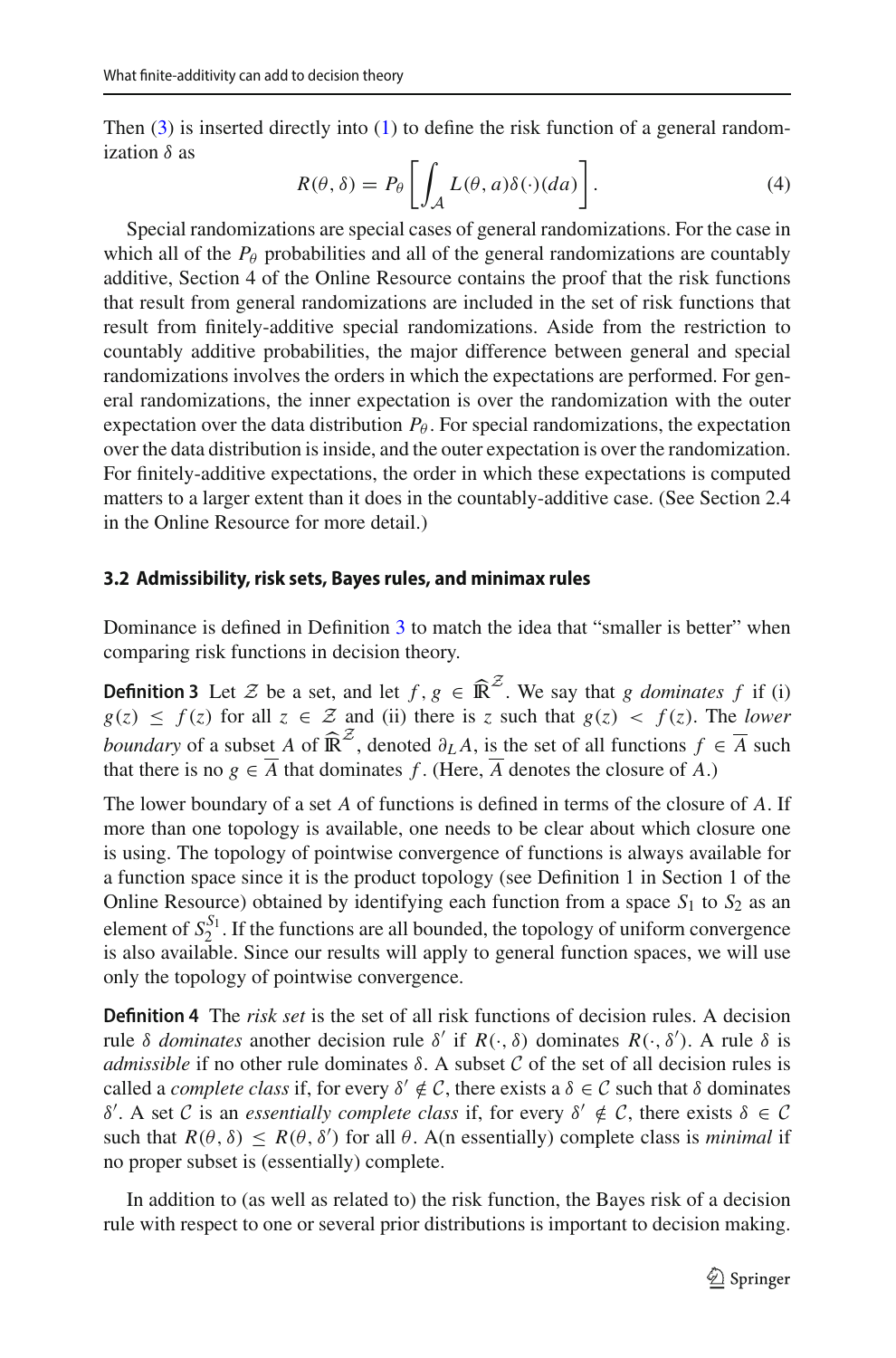A prior distribution  $\lambda$  over  $\Theta$  can also be extended (as in Sect. [A\)](#page-18-0) to a finitely-additive expectation on  $\mathcal{M}_{\Theta}$ , hence we can treat such  $\lambda$  as elements of  $\mathcal{P}_{\Theta}$ .

**Definition 5** If  $\delta$  is a randomized rule, the *Bayes risk* of  $\delta$  with respect to  $\lambda$  is the value

$$
r(\lambda, \delta) = \lambda [R(\cdot, \delta)] \tag{5}
$$

Let  $r_0(\lambda) = \inf_{\delta} r(\lambda, \delta)$ . If

$$
r(\lambda, \delta_0) = r_0(\lambda), \tag{6}
$$

then  $\delta_0$  is called a *Bayes rule* with respect to  $\lambda$ .

An alternative to choosing a rule to minimize the Bayes risk is to choose a rule to minimize the supremum of the risk function.

**Definition 6** A rule δ is called a *minimax rule* if

<span id="page-9-1"></span>
$$
\sup_{\theta} R(\theta, \delta) = \inf_{\gamma} \sup_{\theta} R_0(\theta, \gamma).
$$
 (7)

A finitely-additive expectation  $\lambda_0$  on  $\mathcal{M}_{\Theta}$  is called a *least-favorable prior* if  $r_0(\lambda_0)$  = sup<sub> $\lambda$ </sub>  $r_0(\lambda)$ . The right-hand side of [\(7\)](#page-9-1) is called the *minimax value* of the decision problem.

# <span id="page-9-0"></span>**4 The risk set**

Consider a decision problem with loss function that is bounded below. We assume that the set of all randomized rules, as defined in Definition [2,](#page-7-0) are available to the decision maker. We denote the risk set *R*. The set of risk functions for randomized rules with minimum extension randomizations is the smaller set  $\mathcal{R}_1$ . The following two results, whose proofs are included in this section, are important to the proofs of the main theorems of this paper.

<span id="page-9-4"></span><span id="page-9-2"></span>**Lemma 1** *The set R is a compact Hausdorff space.*

**Lemma 2** *The lower boundary of*  $R$  *is the same as the lower boundary of*  $R_1$ *.* 

The reason that we care that  $R$  is a Hausdorff space is so that, when we have a convergent net, we know that the limit is unique:

**Proposition 1** (Willar[d](#page-26-9) [1970:](#page-26-9) Theorem 13.7, p. 86) *For a convergent net in a Hausdorff space, there is a unique limit that is also the unique cluster point.*

### **4.1 Proof of Lemma [1](#page-9-2)**

<span id="page-9-3"></span>The proof relies on a number of topological results. The first is straightforward and stated without proof.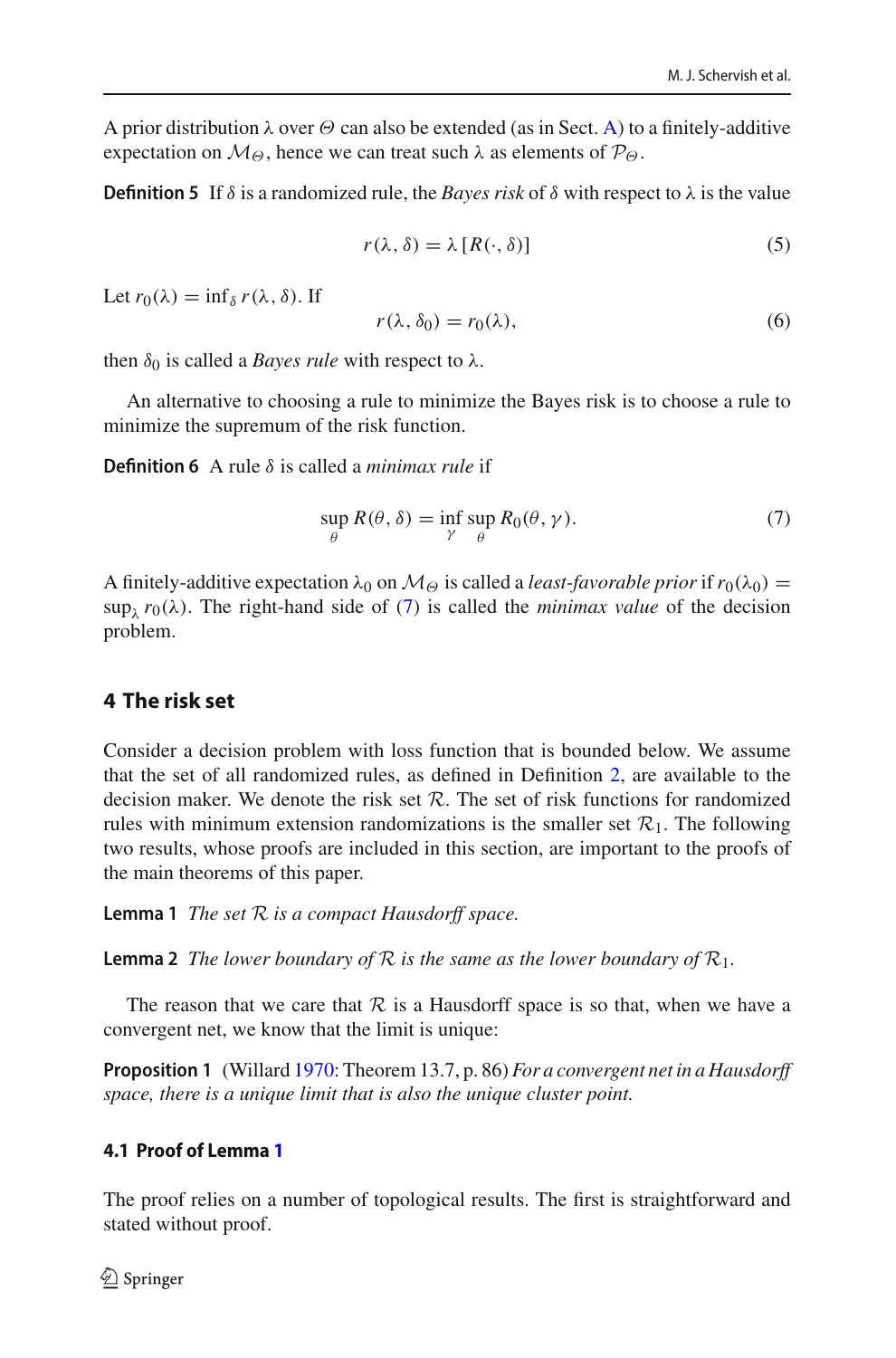**Proposition 2** *Let*  $x = \{x_n\}_{n \in \mathcal{D}}$  *be a net in a topological space*  $\mathcal{T}$  *with a subnet*  ${y_{\nu}}_{\nu \in \mathcal{D}'}$ *. Let*  $f : T \to V$  *be a function to another topological space*  $V$ *. Then*  ${f(x_n)}_{n \in \mathcal{D}}$  *is a net in T with a subnet*  ${f(y_\nu)}_{\nu \in \mathcal{D}'}$ .

<span id="page-10-4"></span>The following results contain references to well-known sources for their proofs.

**Proposition 3** (Dunford and Schwart[z](#page-26-10) [1957](#page-26-10): I.5.7(a), p. 17) *A closed subset of a compact space is compact.*

<span id="page-10-5"></span>**Proposition 4** (Dunford and Schwart[z](#page-26-10) [1957](#page-26-10): I.7.2, p. 27 or Kelle[y](#page-26-5) [1955:](#page-26-5) Theorem 2(b), p. 66) *The closure of a set C is the set of all limits of nets in C that converge.*

<span id="page-10-3"></span>**Proposition 5** (Dunford and Schwart[z](#page-26-10) [1957](#page-26-10): I.7.9, p. 29 or Kelle[y](#page-26-5) [1955:](#page-26-5) Theorem 2, p. 136) *A topological space is compact if and only if every net has a cluster point.*

<span id="page-10-6"></span>**Proposition 6** (Willar[d](#page-26-9) [1970:](#page-26-9) Theorem 11.5 and Example 11.4(e), p. 75) *A net has p as a cluster point if and only if there is a subnet that converges to p. A net converges if and only if every subnet converges to the same limit.*

<span id="page-10-0"></span>**Proposition 7** (Dunford and Schwart[z](#page-26-10) [1957](#page-26-10): I.8.2, p. 32 or Kelle[y](#page-26-5) [1955:](#page-26-5) Theorem 5, p. 92) *The product of a collection of Hausdorff spaces is Hausdorff in the product topology.*

<span id="page-10-1"></span>**Proposition 8** (Dunford and Schwart[z](#page-26-10) [1957](#page-26-10): I.8.5, p. 32 or Kelle[y](#page-26-5) [1955](#page-26-5): Theorem 13, p. 143) *The product of a collection of compact spaces is compact in the product topology.*

<span id="page-10-2"></span>In addition, we need a result that concerns the way that we have defined  $\widehat{IR}$ .

**Lemma 3** *For finite c*<sub>0</sub>*,* [*c*<sub>0</sub>*,*  $\infty$ ] *is a compact Hausdorff subset of*  $\widehat{I}$ *R.* 

*Proof* First, we prove that  $\widehat{\mathbb{R}}$  is Hausdorff, hence so is every subset. Let  $x \neq y \in \widehat{\mathbb{R}}$ . If both are finite then the following open intervals  $(x - \epsilon, x + \epsilon)$  and  $(y - \epsilon, y + \epsilon)$ are disjoint, where  $\epsilon < |x - y|/2$ . If  $x < \infty = y$ , then  $(x - 1, x + 1)$  and  $(x + 2, \infty)$ are disjoint open intervals. Next, we prove that  $[c_0, \infty]$  is compact. Let  $A = \{A_\alpha\}_{\alpha \in C}$ be an open cover of  $[c_0, \infty]$ . Since  $\infty \in \widehat{\mathbb{R}}$ , there exists  $\alpha_0 \in C$  such that  $A_{\alpha_0}$ contains a set of the form  $(c, \infty]$ . For the other elements of *A*, let  $B_{\alpha} = A_{\alpha} \setminus \{\infty\}$ . Then  ${B_\alpha}_{\alpha\neq \alpha_0}$  is an open cover of  $[c_0, c]$ , which has a finite subcover  ${B_{\alpha_1}, \ldots, B_{\alpha_k}}$ , because  $[c_0, c]$  is a compact subset of **R**. Then  $\{A_{\alpha_0}, \ldots, A_{\alpha_k}\}$  is a finite subcover of  $[c_0, ∞]$  from *A*.  $□$ 

Finally, we can prove Lemma [1.](#page-9-2)

*Proof (Lemma [1\)](#page-9-2)* Let  $c_0$  be a finite lower bound for the loss function. Recall that each element of *R* has the form  $R(\theta, \delta) = \delta [R_0(\theta, \cdot)]$  for some  $\delta \in \mathcal{P}_{\mathcal{H}_0}$ . Propositions [7](#page-10-0) and [8](#page-10-1) and Lemma [3](#page-10-2) tell us that  $[0, \infty]^\Theta$  is a compact Hausdorff space, where each net has at least one cluster point by Proposition [5.](#page-10-3) Since  $\mathcal{R} \subseteq [0, \infty]^{\Theta}$ , we have that  $R$  a Hausdorff space. Using Proposition [3,](#page-10-4) we need only show that  $R$  is closed. By Proposition [4,](#page-10-5) we can do this by showing that  $R$  contains the limit of every convergent net in *R*. Each net in *R* can be expressed as  $\mathbf{R} = \{R(\cdot,\delta_n)\}_{n \in \mathcal{D}}$  for some net  $\mathbf{D} =$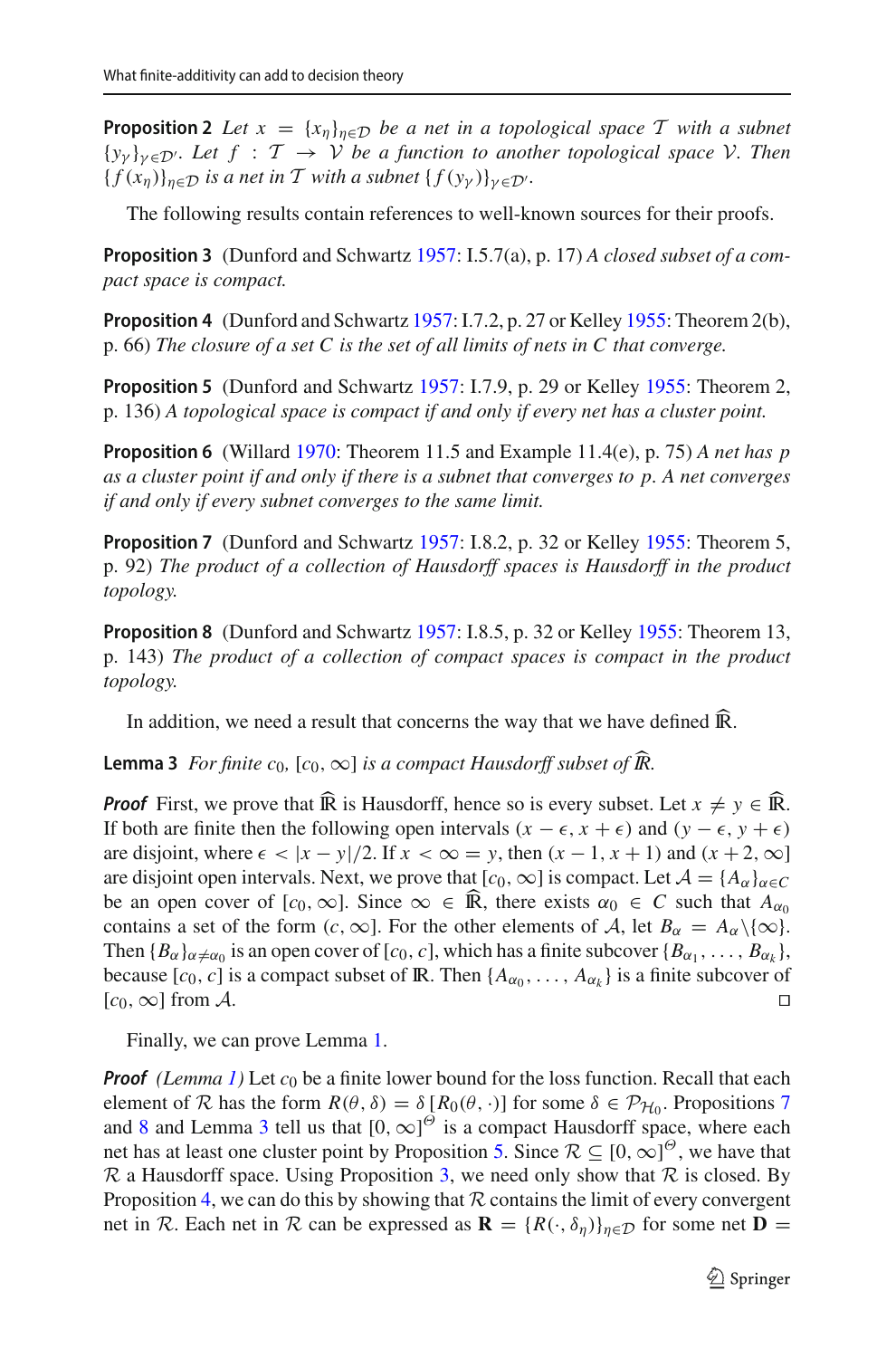${\delta_n}_{n \in \mathcal{D}}$  in  $\mathcal{P}_{\mathcal{H}_0}$ . Suppose that such a net **R** converges to a limit  $r(\cdot) \in \mathcal{M}_{\Theta}$ . We need to show that  $r \in \mathcal{R}$ . Proposition [10](#page-24-1) (in Sect. [B\)](#page-24-0) says that  $\mathcal{P}_{\mathcal{H}_0}$  is a compact set. Hence, the net **D** has a cluster point  $\delta \in \mathcal{P}_{\mathcal{H}_0}$ , which is the limit of a convergent subnet **D**<sup>'</sup>. Let  $\mathbf{R}' = \{R(\cdot,\beta_{\nu})\}_{\nu \in \mathcal{D}'}$  be the subnet of **R** corresponding to the convergent subnet  $\mathbf{D}' = {\beta_{\gamma}}_{\gamma \in \mathcal{D}'}$  of **D** (Proposition [2.](#page-9-3)) Then **R**<sup>'</sup> also converges to *r* (Proposition [6.](#page-10-6)) That is,  $r(\theta) = \lim_{\gamma} \beta_{\gamma} [R_0(\theta, \cdot)]$ . Since  $\lim_{\gamma} \beta_{\gamma} = \delta$ , we have that, for all  $\theta$ ,  $r(\theta) =$  $\delta[R_0(\theta, \cdot)] = R(\theta, \delta)$ , so *r* is an element of *R*.

### <span id="page-11-3"></span><span id="page-11-2"></span>**4.2 Proof of Lemma [2](#page-9-4)**

The proof of Lemma [2](#page-9-4) relies on the following result.

**Lemma 4** *Let Z be a set. Let P be a finitely-additive expectation on the bounded elements of*  $M_z$ . Let Q and L be the minimum and maximum extensions of P respec*tively. (See Definition* [9](#page-21-0) *in Sect.* [A.1](#page-18-1)*.) Let S be a general extension of P to MZ. Then, for all*  $f \in M_{\mathcal{Z}}$ ,  $Q(f) \leq S(f) \leq L(f)$ *. If*  $S \neq Q$ *, there exists*  $f \in M_{\mathcal{Z}}$  *such that*  $S(f) > Q(f)$ .

*Proof* To see that  $Q(f) \leq S(f)$ , we know that  $S(g) \leq S(f)$  for every bounded  $g \le f$ . Since  $S(g) = Q(g) = P(g)$  for every bounded *g*, the definition of *Q* implies that  $Q(f) \leq S(g)$ . That  $S(f) \leq L(f)$  follows from the fact that  $L(f) = \infty$  for all *f* such that  $S(f) \neq L(f)$ . The final claim is obvious. such that  $S(f) \neq L(f)$ . The final claim is obvious.

Now, we prove Lemma [2.](#page-9-4)

*Proof* (*Lemma* [2\)](#page-9-4) Let  $f \in \partial_L \mathcal{R}$ . Since  $\mathcal{R}$  is closed, f is not dominated by another element of *R*. Suppose that *f* is the risk function of a randomized rule δ that is *not* a minimum extension. Let  $\delta'$  be the minimum extension of the restriction of  $\delta$  to the bounded elements of  $\mathcal{M}_{\mathcal{H}_0}$ , and let  $f'$  be the corresponding risk function. By Lemma [4,](#page-11-2)  $f' \leq f$ . Since f is not dominated by  $f'$  we must have  $f = f'$ . Since f is not dominated by another element of  $R$ , it is not dominated by another element of *R*<sub>1</sub> (a subset of *R*). Hence *f* ∈  $\partial_L R_1$ .

Finally, let  $g \in \partial_L \mathcal{R}_1$ . Suppose, to the contrary, that  $g \notin \partial_L \mathcal{R}$ . Then, there is  $g' \in \mathcal{R}$ that dominates *g*. By the argument in the previous paragraph, there is  $h \in \mathcal{R}_1$  such that  $h \leq g$  hence *h* dominates *g*. But this contradicts  $g \in \partial_L \mathcal{R}_1$ that  $h \leq g$ , hence *h* dominates *g*. But this contradicts  $g \in \partial_L \mathcal{R}_1$ .

# <span id="page-11-1"></span>**5 A complete class theorem**

In this section, we state and prove a general complete class theorem. The proof refers to several results that appear in Sect. [B](#page-24-0) of the appendix (with appropriate forward references) or in Sect. [4.](#page-9-0)

<span id="page-11-0"></span>**Theorem 1** (Complete Class Theorem) *The decision rules whose risk functions are on* ∂*LR form a minimal complete class. Each admissible rule is a Bayes rule.*

*Proof* Let  $H_L$  be the set of decision rules whose risk functions are on  $\partial_L R$ . By the definition of  $\partial_L \mathcal{R}$ , we see that every rule in  $\mathcal{H}_L$  is admissible, and every rule not in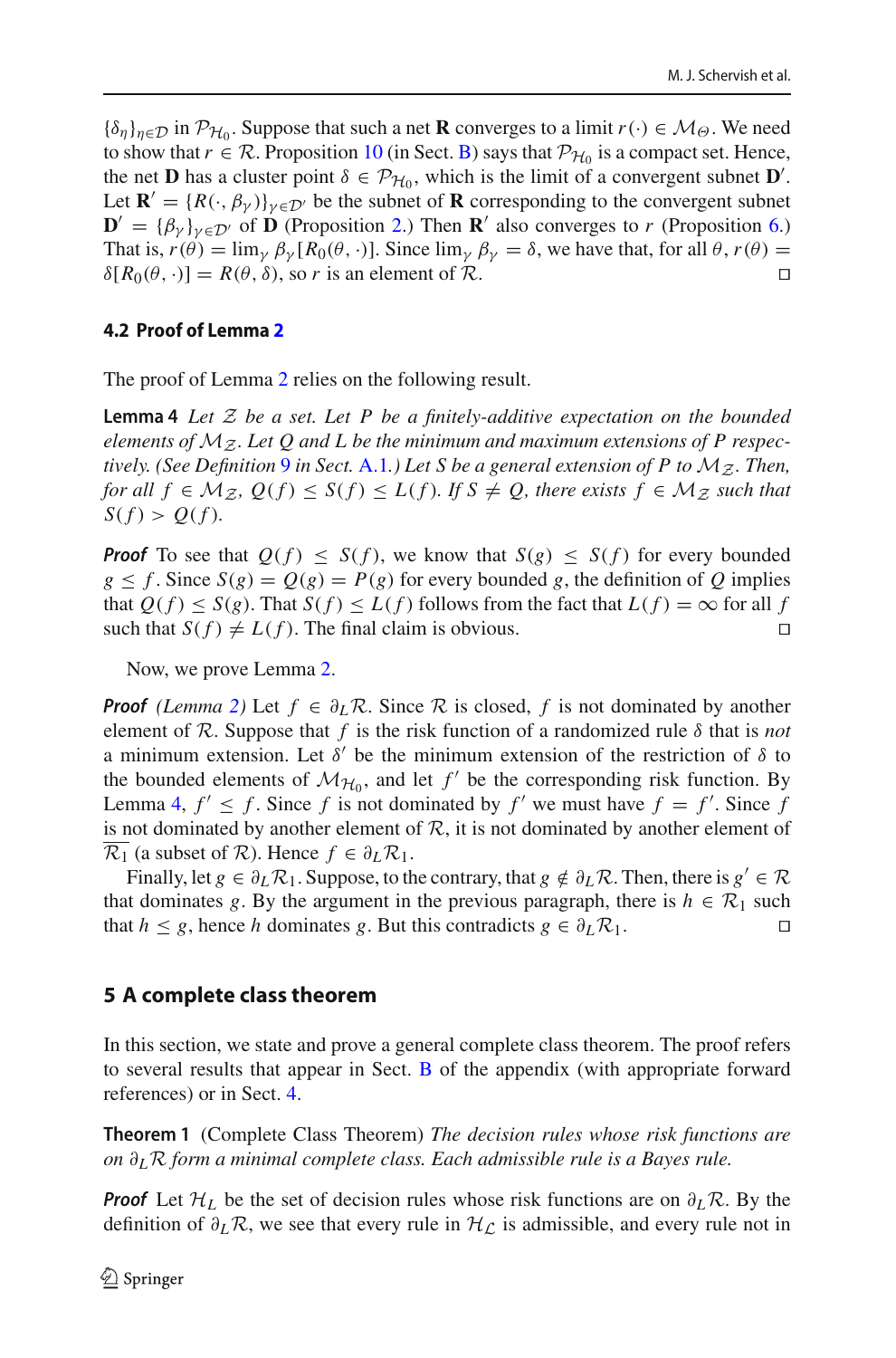$H_L$  is inadmissible. No proper subset *C* of  $H_L$  could be a complete class because each element of  $H_L \backslash C$  is not dominated by an element of *C* (or by anything else.) What remains to the first claim (about a minimal complete class) is to show that every rule not in  $\mathcal{H}_L$  (i.e., is inadmissible) is dominated by a rule in  $\mathcal{H}_L$ . The proof will proceed in terms of the risk functions rather than the decision rules.

Let  $f_0$  ∈  $\mathcal{R}\setminus\partial_L\mathcal{R}$ , and let  $\mathcal{F}_0$  be { $f_0$ } union with the set of all elements of  $\mathcal R$  that dominate  $f_0$ . We show next that  $\mathcal{F}_0$  is compact. If  $\mathcal{F}_0 = \mathcal{R}$ , then  $\mathcal{F}_0$  is compact because *R* is compact by Lemma [1.](#page-9-2) If  $R\setminus F_0 \neq \emptyset$ , we will show that  $F_0$  is closed and apply Proposition [3.](#page-10-4) Let  $h \in \mathcal{R} \backslash \mathcal{F}_0$ . We need to show that *h* has a neighborhood that is disjoint from  $\mathcal{F}_0$ . Since  $h \neq f_0$  and *h* does not dominate  $f_0$ , there exists  $\theta_0$  such that  $h(\theta_0) > f_0(\theta_0)$ . Let  $N = \{g : g(\theta_0) > f_0(\theta_0)\}$ , which is a neighborhood of *h*. It is clear that  $N \bigcap \mathcal{F}_0 = \emptyset$ , because for every element  $k$  of  $\mathcal{F}_0$   $k(\theta_0) \leq f_0(\theta_0)$ . Since  $\mathcal{F}_0$  is compact, every net in  $\mathcal{F}_0$  has a convergent subnet (Propositions [5](#page-10-3) and [6.](#page-10-6))

The bulk of the proof proceeds by transfinite induction. Well-order  $(\prec)$  the elements of Θ as  $\{\theta_{\gamma} : \gamma \in \Gamma\}$ . For  $\gamma = 1$ , let  $\xi_1 = \inf_{g \in \mathcal{F}_0} g(\theta_1)$ . Let  $\{g_n\}_{n=1}^{\infty}$  be a sequence (hence a net) of elements of  $\mathcal{F}_0$  such that  $\lim_{n\to\infty} g_n(\theta_1) = \xi_1$ . Proposition [6](#page-10-6) says that there is  $f_1 \in \mathcal{F}_0$  that is the limit of a convergent subnet. Let  $\mathcal{F}_1 = \{g \in \mathcal{F}_0 : g(\theta_1) = 0\}$  $\xi_1$ , which we just showed was non-empty, and which is closed by Proposition [11](#page-25-1) (in Sect. [B.](#page-24-0)) We just proved the following induction hypothesis for  $\gamma = 1$ :

*Induction hypothesis:* Let  $\gamma \in \Gamma$ . There is a non-empty closed set  $\mathcal{F}_{\gamma}$  that is a subset of  $\mathcal{F}_{\eta}$  for all  $\eta < \gamma$  and a function  $f_{\gamma} \in \mathcal{F}_{\gamma}$  such that  $f_{\gamma}(\theta_{\eta}) =$  $\inf_{g \in \mathcal{F}_n} g(\theta_\eta)$  for all  $\eta \leq \gamma$ .

Let  $\gamma$  be a successor ordinal, and assume that *Induction hypothesis* is true for each  $\eta \prec \gamma$ . Let  $\xi_{\gamma} = \inf_{g \in \mathcal{F}_{\gamma-1}} g(\theta_{\gamma})$ . Let  $\{g_n\}_{n=1}^{\infty}$  be a sequence (net) of elements of  $\mathcal{F}_{\gamma-1}$  such that  $\lim_{n\to\infty} g_n(\theta_\gamma) = \xi_\gamma$ . As in the  $\gamma = 1$  case above, let  $f_\gamma \in \mathcal{F}_{\gamma-1}$  be the limit of a convergent subnet. Let  $\mathcal{F}_{\gamma} = \{g \in \mathcal{F}_{\gamma-1} : g(\theta_{\gamma}) = \xi_{\gamma}\}\$ , which is closed and which we just showed was non-empty. Then *Induction hypothesis* is true for γ .

Next, let  $\gamma$  be a limit ordinal. Define  $\mathcal{F}_{\gamma-} = \bigcap_{\eta < \gamma} \mathcal{F}_{\eta}$ . For each  $\eta \prec \gamma$ , let  $h_n \in \mathcal{F}_n$ . By Proposition [6,](#page-10-6) the net  $\{h_n\}_{n \leq \gamma}$  has a convergent subnet, whose limit we will call  $f_{\gamma-}$ . By construction, for every  $\eta \prec \gamma$ ,  $h_{\psi}(\theta_{\eta})$  is constant in  $\psi$  for  $\psi \succeq \eta$ , hence  $f_{\gamma-}(\theta_{\eta}) = h_{\eta}(\theta_{\eta})$  for every  $\eta \prec \gamma$  and  $f_{\gamma-} \in \mathcal{F}_{\gamma-}$  which is closed, non-empty, and a subset of every  $\mathcal{F}_n$  for  $\eta \prec \gamma$ . Now, apply the successor ordinal argument to  $\gamma$ with  $\gamma$  – standing in for  $\gamma$  – 1 wherever it appears. So, for every  $\gamma \in \Gamma$ , there is  $f_{\gamma}$ that satisfies *Induction hypothesis*. Let *f* be a cluster point of the net  $\{f_\gamma\}_{\gamma \in \Gamma}$ , which exists by Proposition [5.](#page-10-3)

Next, we show that *f* is in the lower boundary. Assume, to the contrary, that *f* is not in the lower boundary. Then, there exists *g* and  $\theta_0$  such that  $g(\theta) \leq f(\theta)$  for all *θ* and *g*( $θ_0$ ) < *f*( $θ_0$ ). Let γ ∈ Γ be such that  $θ_γ = θ_0$ . Let  $\mathcal{F}_∗ = \mathcal{F}_{γ-1}$  if γ is a successor and  $\mathcal{F}_* = \mathcal{F}_{\gamma-}$  if  $\gamma$  is a limit ordinal. By construction,

$$
f(\theta_0) = f_\gamma(\theta_0) = \inf_{g \in \mathcal{F}_*} g(\theta_0).
$$

This contradicts  $g(\theta_0) < f(\theta_0)$ .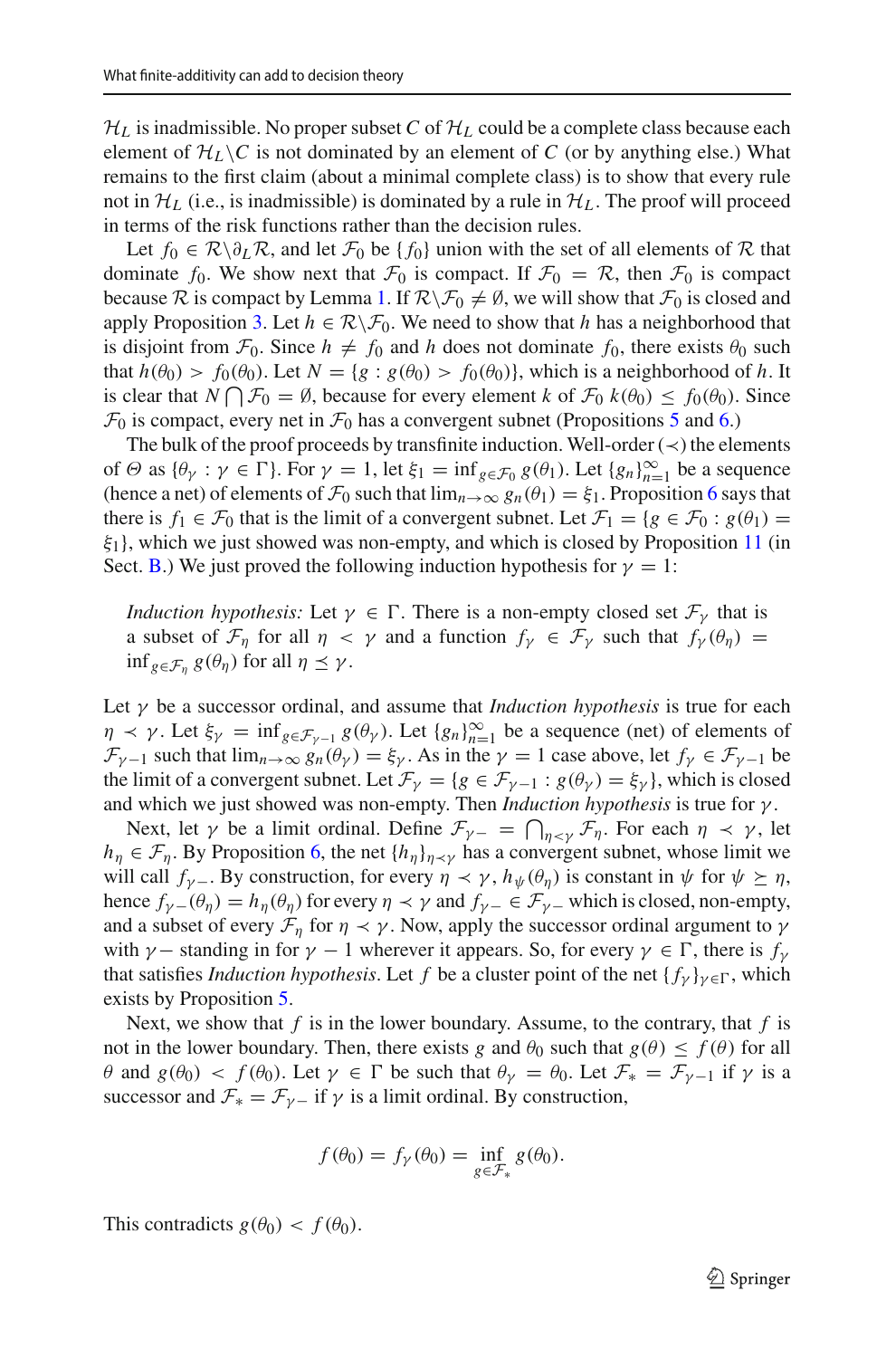Finally, we show that all admissible rules are Bayes. Let  $\delta$  be admissible with risk function *k*, which we just proved is in  $\partial_L \mathcal{R}$ . Now apply Proposition [12](#page-25-2) (in Sect. [B\)](#page-24-0) with  $G = \{g : g > f \text{ for some } f \in \mathcal{R}\}$  and  $\mathcal{Z} = \Theta$ with  $G = \{g : g \geq f \text{ for some } f \in \mathcal{R}\}\$ and  $\mathcal{Z} = \Theta$ .

<span id="page-13-2"></span>Theorem [1](#page-11-0) together with Lemma [2](#page-9-4) provide the following essentially complete class theorem.

**Corollary 1** *The set*  $H_1$  *of decision rules whose randomizations are in*  $\Lambda_{H_0}$  *and whose risk functions are on* ∂*LR*<sup>1</sup> *is an essentially complete class. Each subset of H*<sup>1</sup> *that contains one and only one decision rule with each of the risk functions in*  $\partial_L \mathcal{R}_1$  *is a minimal essentially complete class.*

# <span id="page-13-1"></span>**6 A minimax theorem**

In this section, we state and prove a general minimax theorem. The proof refers to several results that appear in Sect. [B](#page-24-0) of the appendix (with appropriate forward references) or in Sect. [4.](#page-9-0)

<span id="page-13-0"></span>**Theorem 2** (Minimax theorem) *There exist a minimax rule and a least-favorable prior. Every minimax rule is Bayes with respect to the least-favorable prior.*

*Proof* Let  $\mathcal{R}_0$  be the subset of  $\mathcal{R}$  consisting of the bounded elements. First, suppose that  $\mathcal{R}_0 = \emptyset$ . Define  $\lambda_0$  in two stages. First, let  $\lambda_0$  be an arbitrary finitely-additive expectation on the subset of  $\mathcal{M}_{\Theta}$  that consists of the bounded functions. The maximum extension of  $\lambda_0$  from Lemma [10](#page-21-1) (in Sect. [A.1\)](#page-18-1) has  $\lambda_0(f) = \infty$  for all  $f \in \mathcal{R}$ . Clearly,  $\lambda_0$  is least-favorable. Every risk function is unbounded if and only if the minimax value of the decision problem is  $\infty$ , in which case every rule is minimax. Since  $r_0(\lambda_0) = \infty$ , every rule is Bayes with respect to  $\lambda_0$ .

For the rest of the proof, suppose that  $\mathcal{R}_0 \neq \emptyset$ . Without loss of generality, assume that the loss function *L* is non-negative. Let  $f_* \in \mathcal{R}_0$ , and let  $s_* = \sup_{\theta} f_*(\theta)$ . Let  $\mathcal F$ be the set of all elements of  $\mathcal{M}_{\Theta}$  that are bounded above by  $s_{*}$ . By Proposition [14](#page-25-3) (in Sect. [B,](#page-24-0)) *F* is a closed set, so  $\mathcal{F} \cap \mathcal{R}$  is closed. Also, note that  $\mathcal{F} \cap \mathcal{R} = \mathcal{F} \cap \mathcal{R}_0$ . No decision rule outside of *F* could be a minimax rule because the supremum of its risk function would be larger than  $s_*$ . For each real  $s \leq s_*$ , let  $A_s = \{f \in \mathcal{F} : \sup_{\theta} f(\theta) \leq \theta\}$ *s*}. Let  $s_0 = \inf\{s : A_s \cap \mathcal{R}_0 \neq \emptyset\}$ . It is clear then that  $s_0 = \inf_{\delta} \sup_{\theta} R(\theta, \delta)$ . Let  ${f_n}_{n=1}^{\infty}$  be a sequence of elements of  $\mathcal{R}_0 \cap \mathcal{F}$  such that  $\sup_{\theta} f_n(\theta) \le s_0 + 1/n$ . Since  $\mathcal{R}_0 \cap \mathcal{F}$  is closed (and compact) Proposition [5](#page-10-3) says that there is  $f_0 \in \mathcal{R}_0 \cap \mathcal{F}$  that is a cluster point of  $\{f_n\}_{n=1}^{\infty}$  and  $\sup_{\theta} f_0(\theta) \leq s_0$  by Proposition [13](#page-25-4) (in Sect. [B.](#page-24-0)) So  $\sup_{\theta} f_0(\theta) = s_0$  and  $f_0$  is the risk function of a minimax rule.

Let

$$
G = \left\{ f \in \widehat{\mathbb{R}}^{\Theta} : f \ge g, \text{ for some } g \in \mathcal{R} \right\}.
$$

Let  $\mathcal{Z} = \Theta$ , and let  $k(\theta) = s_0$  for all  $\theta$ . Then the conditions of Proposition [15](#page-25-5) (in Sect. [B\)](#page-24-0) hold. There exists a finitely-additive expectation  $\lambda_0$  such that  $\lambda_0(k) = s_0$  and  $\lambda_0(g) \geq s_0$  for all  $g \in \mathcal{R}$ . In particular,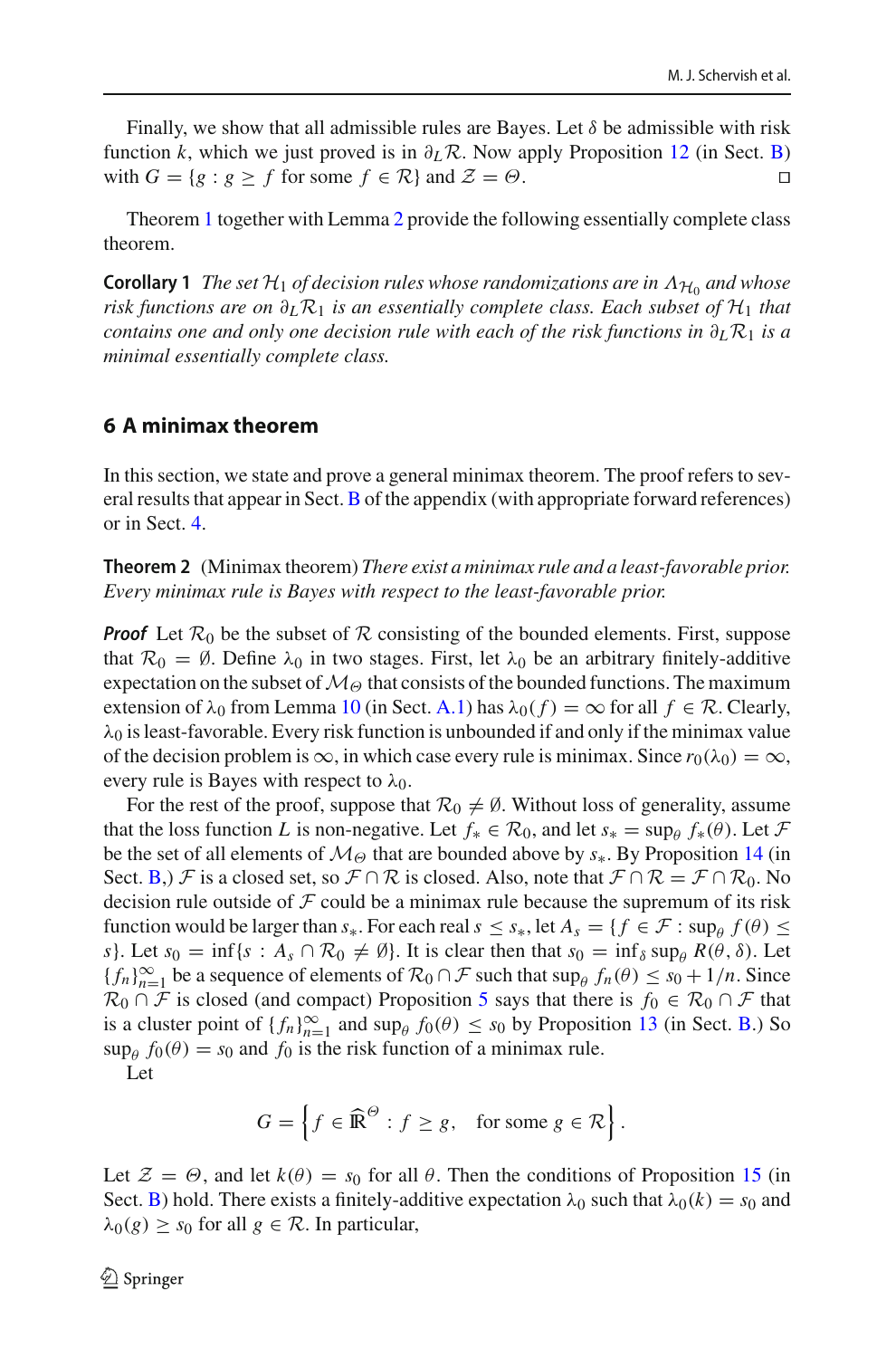<span id="page-14-1"></span> $\lambda_0(f) \geq s_0$ , for each f that is the risk function of a minimax rule. (8)

Because the risk function *f* of a minimax rule satisfies sup<sub> $\alpha$ </sub>  $f(\theta) < s_0$  we also have

<span id="page-14-2"></span>
$$
\lambda(f) \le s_0, \text{ for all } \lambda. \tag{9}
$$

In particular,  $\lambda_0(f) \leq s_0$  which combines with [\(8\)](#page-14-1) to imply that  $\lambda_0(f) = s_0$ , and f is Bayes with respect to  $\lambda_0$ . This makes  $r_0(\lambda_0) = s_0$ . But [\(9\)](#page-14-2) implies that  $r_0(\lambda) \leq s_0$  for all  $\lambda$ . This makes  $\lambda_0$  least-favorable all  $\lambda$ . This makes  $\lambda_0$  least-favorable.

### <span id="page-14-0"></span>**7 Bayes rules**

In this section, we present some results on the existence and admissibility of Bayes rules and one result about uniform dominance of rules that fail to be Bayes. The proofs and examples rely on results from the appendix.

**Lemma 5** Let  $\lambda \in S_{\Theta}$ . Then, there is a Bayes rule with respect to  $\lambda$  with risk function *on the lower boundary.*

*Proof* Let  $c = \inf_{f \in \mathcal{R}} \lambda(f)$ . For each positive integer *m*, there is  $f_m \in \mathcal{R}$  such that  $\lambda(f_m) \leq c + 1/m$ . Since R is compact, Proposition [5](#page-10-3) says that there is a subnet of  ${f_m}_{m=1}^{\infty}$  that converges to an element *f* ∈ *R*. Proposition [16](#page-25-6) (in Sect. [B\)](#page-24-0) says that  $\lambda$  is continuous, so  $\lambda(f) = \lim_{n \to \infty} \lambda(f_n) = c$ . If f is on the lower boundary, let  $g = f$ . If *f* is not on the lower boundary, Theorem [1](#page-11-0) says that there is *g* on the lower boundary that dominates *f*, hence  $\lambda(g) = c$  because it cannot be any lower. Every  $\delta$  such that  $R(\theta, \delta) = g$  is a Bayes rule such that  $R(\theta, \delta) = g$  is a Bayes rule.

When the loss function is bounded, we can show that Bayes rules exist with respect to a larger class of priors. In this case,  $\mathcal{R} = \mathcal{R}_1$  because all risk functions are integrals over  $a \in A$  of bounded functions of  $(\theta, a)$ .

**Lemma 6** *Suppose that the loss function is bounded. Let* λ *be the minimum extension of a countably-additive discrete probability on* Θ*. Then, there is a Bayes rule with respect to* λ *with risk function on the lower boundary.*

*Proof* Let  $c = r_0(\lambda) = \inf_{f \in \mathcal{R}} \lambda(f)$ . For each positive integer *m*, there is  $f_m \in \mathcal{R}$ such that  $c \leq \lambda(f_m) \leq c + 1/m$ . Since  $\mathcal R$  is compact,  $\{f_m\}_{m=1}^{\infty}$  has a cluster point  $f \in \mathcal{R}$ . Lemma [14](#page-23-0) (in Sect. [A.2\)](#page-22-0) says that there is an ultrafilter *U* of subsets of  $\mathbb{Z}^+$ with corresponding probability *P* such that  $f(\theta) = \int_{\mathbb{Z}^+} f_m(\theta) P(dm)$ . We then have

$$
\int_{\Theta} f(\theta) \lambda(d\theta) = \int_{\Theta} \int_{\mathbf{Z}^+} f_m(\theta) P(dm) \lambda(d\theta)
$$

$$
= \int_{\mathbf{Z}^+} \int_{\Theta} f_m(\theta) \lambda(d\theta) P(dm)
$$

$$
= \int_{\mathbf{Z}^+} \lambda(f_m) P(dm) = c,
$$

 $\mathcal{D}$  Springer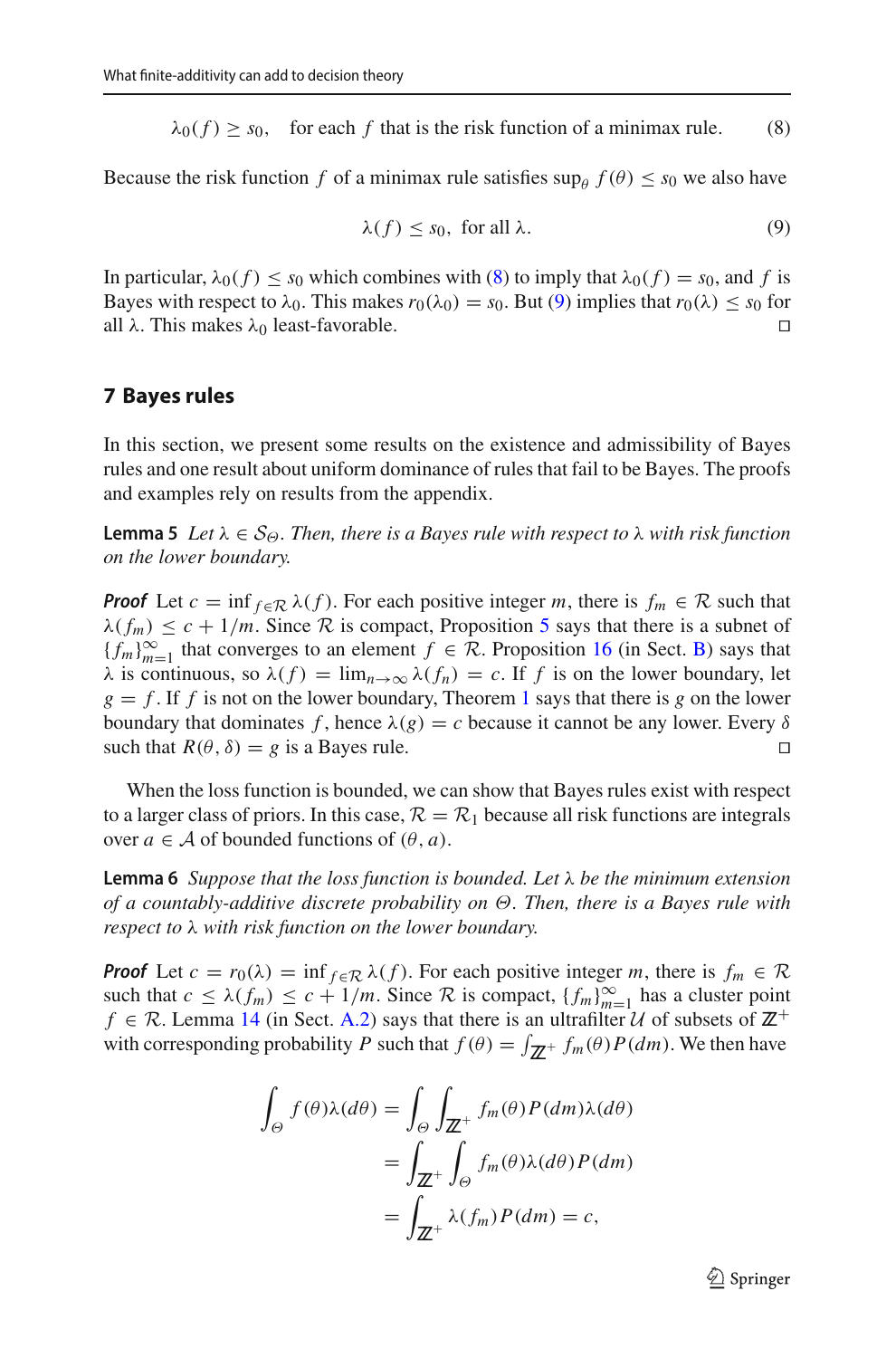where the second equality follows from Proposition  $18$  (in Sect. [B,](#page-24-0)) and the final equality follows from Lemma [14](#page-23-0) again, this time applied to the net of constant functions  ${\lambda(f_m)}_{m=1}^{\infty}$  which has only one cluster point, *c*. If *f* is on the lower boundary, let  $g = f$ . If *f* is not on the lower boundary, Theorem [1](#page-11-0) says that there is *g* on the lower boundary that dominates *f*, hence  $\lambda(g) = c$  because it cannot be any lower. Every δ such that  $R(\theta, \delta) = e$  is a Baves rule. such that  $R(\theta, \delta) = g$  is a Bayes rule.

**Lemma 7** *If a Bayes rule with respect to* λ *exists, then there is an admissible Bayes rule with respect to* λ*.*

*Proof* Let  $\delta_1$  be a Bayes rule with respect to  $\lambda$  with risk function  $f_1$ . Then  $r_0(\lambda)$  = *r*( $\lambda$ ,  $\delta$ <sub>[1](#page-11-0)</sub>). If *f*<sub>1</sub> ∈  $\partial_L \mathcal{R}$ , then *f*<sub>1</sub> is admissible. If *f*<sub>1</sub> ∉  $\partial_L \mathcal{R}$ , Theorem 1 shows that there is  $f_2 \in \partial_L \mathcal{R}$  that dominates  $f_1$ . So that  $f_2 \leq f_1$ ,

$$
r_0(\lambda) \le r(\lambda, f_2) \le r(\lambda, f_1) = r_0(\lambda),
$$

and  $f_2$  is also Bayes with respect to  $\lambda$ .

The one theorem conspicuous by its absence is one that says that every prior has a Bayes rule. The following is a counterexample to the missing theorem.

*Example 2* Let  $\Theta = (0, 1)$ , and let *A* be the set of all non-empty open sub-intervals of  $\Theta$ . Let the loss function be  $L(\theta, a) = I_a(\theta)/|a| + 0.1(1 - |a|)$ , where |a| is the length of the interval *a*. Consider the prior  $\lambda_0$  which is the minimum extension of the probability corresponding to an ultrafilter containing sets of the form  $(0, b)$  for  $b \in (0, 1)$ . Such an ultrafilter exists by Proposition [9](#page-22-1) (in Sect. [A.2.](#page-22-0)) Also, consider the sequence of non-randomized rules  $\{\gamma_n\}_{n=2}^{\infty}$  with  $\gamma_n = (1/n, 1)$ . The Bayes risk of each such rule is  $r(\lambda_0, \gamma_n) = 0.1/n$ , and the infimum of the Bayes risks is 0, which is clearly the infimum of the Bayes risks over all decision rules. The remainder of this example is devoted to showing that no decision rule has Bayes risk equal to 0. In light of Corollary [1,](#page-13-2) we can restrict attention to rules whose randomizations are in  $A_{H_0}$ . Proposition [17](#page-25-8) (in Sect. [B\)](#page-24-0) says that every such decision rule  $\delta_B$  has a risk function  $R(\cdot, \delta_B)$  that is the limit of some convergent net  $\{R(\cdot, \delta_n)\}_{n \in \mathcal{D}}$  of risk functions of simple randomized rules. Each element of the convergent net has the form

<span id="page-15-0"></span>
$$
R(\theta, \delta_{\eta}) = \sum_{j=1}^{n_{\eta}} \frac{\alpha_{\eta, j}}{b_{\eta, j} - a_{\eta, j}} I_{(a_{\eta, j}, b_{\eta, j})}(\theta) + 0.1 \sum_{j=1}^{n_{\eta}} \alpha_{\eta, j} (1 - b_{\eta, j} + a_{\eta, j}), \quad (10)
$$

where  $n<sub>n</sub>$  is the number of components of the simple randomization  $\delta<sub>n</sub>$ , the *j*th component is  $(a_{\eta,j}, b_{\eta,j})$ , and the  $\alpha_{\eta,j}$  are the coefficients in the convex combination. Let  $f_\eta(\theta)$  denote the first sum on the right-hand side of [\(10\)](#page-15-0), and let  $\ell_\eta$  denote the second sum (together with the 0.1 factor.) Without loss of generality, we can assume that  $\ell = \lim_{\eta} \ell_{\eta}$  exists and  $f(\theta) = \lim_{\eta} f_{\eta}(\theta)$  exists for all  $\theta$ . (If not, there exists a subnet of  $\{\ell_n\}_{n\in\mathcal{D}}$  that converges and then the corresponding subnet of  $\{f_n(\cdot)\}_{n\in\mathcal{D}}$ converges pointwise.) Then  $R(\theta, \delta_B) = f(\theta) + \ell$ . Since the ultrafilter that defines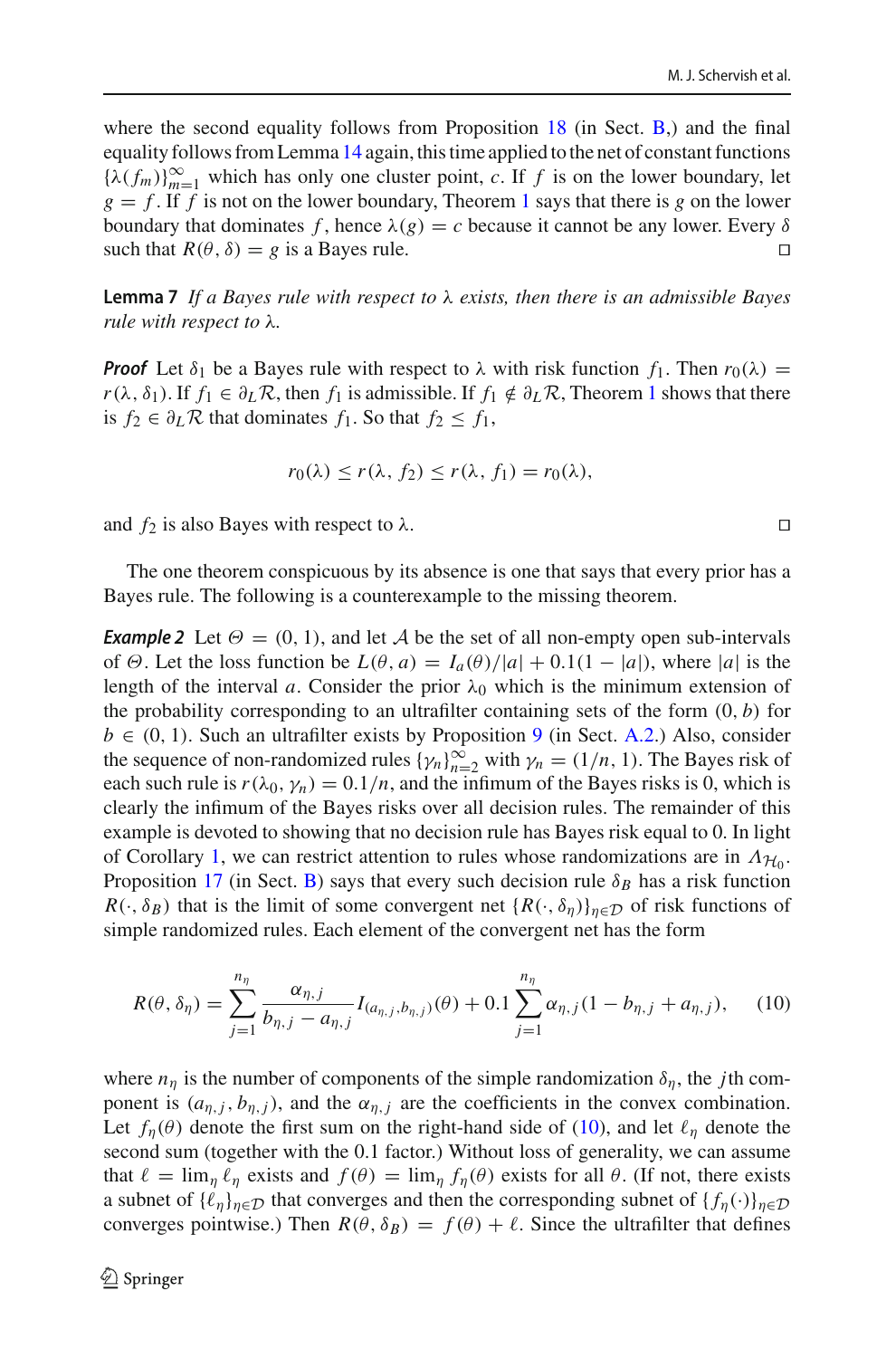$\lambda_0$  contains all sets of the form  $(0, b)$  and others, Lemma [13](#page-23-1) (in Sect. [A.2\)](#page-22-0) says that  $\lambda_0(f) \geq \liminf_{\theta \downarrow 0} f(\theta)$ . The Bayes risk of  $\delta_B$  with respect to  $\lambda_0$  then satisfies

<span id="page-16-0"></span>
$$
r(\lambda_0, \delta_B) \ge \liminf_{\theta \downarrow 0} f(\theta) + \ell. \tag{11}
$$

We will prove that the right-hand side of  $(11)$  is strictly positive.

If  $\ell > 0$ , then the right-hand side [\(11\)](#page-16-0) is strictly positive. For the rest of the proof, assume that  $\ell = 0$ . Let  $\theta \in (0, 1/2)$ . Since  $\ell = 0$ , we know there exists  $\eta_{\theta}$  such that  $\eta \ge \eta_{\theta}$  implies  $\ell_{\eta} < \theta/20$ . It follows that  $\sum_{j=1}^{n_{\eta}} \alpha_{\eta,j} (b_{\eta,j} - a_{\eta,j}) > 1 - \theta/2$ , for *j*<sub>∈</sub>*J*  $\alpha_{\eta,j}$  ≥ 1/2, and  $\theta \in (a_{\eta,j}, b_{\eta,j})$  for *j* ∈ *J*. Since  $I_{(a_{\eta,j}, b_{\eta,j})}(\theta)/(b_{\eta,j} - a_{\eta,j})$  ≥ 1/2  $\eta \geq \eta_{\theta}$ . Let  $J = \{j : (b_{\eta,j} - a_{\eta,j}) > 1 - \dot{\theta}\}$ , which is clearly non-empty. Also, 1 for  $j \in J$ ,  $f_\eta(\theta) \ge 1/2$  for  $\eta > \eta_\theta$ . It follows that  $f(\theta) \ge 1/2$  for  $\theta \in (0, 1/2)$ , and the right-hand side of  $(11)$  is strictly positive.

The failure of some priors to have Bayes rules may seem puzzling. For each prior  $\lambda$ , there are rules that have Bayes risk arbitrarily close to  $r_0(\lambda)$ , and the lower boundary is contained in every risk set. The problem is that not all finitely-additive expectations are continuous functions on  $M_{\Theta}$ . The lack of continuity is due not to the finite-additivity but rather to the large number of nets that converge in the pointwise topology. By contrast, in the topology of uniform convergence, all finitely-additive expectations are continuous. We explore the relationship between priors and pointwise convergence in more detail in Section 5 of the Online Resource.

The following is a generalization of a theorem of Pearc[e](#page-26-11) [\(1984](#page-26-11)) which was restricted to finite action and parameter spaces. It is also an extension of Heath and Sudderth [\(1978,](#page-26-4) Theorem 2) to cases in which it matters in which order the data and parameter integrals are performed. For a different generalization of Pearc[e](#page-26-11) [\(1984](#page-26-11)) applied to ambiguity aversion, see Battigalli [\(2016,](#page-25-9) Lemma 1).

**Lemma 8** Assume that the there is a rule  $\delta_0$  with bounded risk function such that  $r(\lambda, \delta_0) > r_0(\lambda)$  *for every*  $\lambda$ *. That is, there is no*  $\lambda$  *such that*  $\delta_0$  *is Bayes with respect to*  $\lambda$ *. Then there is a rule*  $\delta_1$  *and*  $\epsilon > 0$  *such that*  $R(\theta, \delta_0) > R(\theta, \delta_1) + \epsilon$  *for all*  $\theta$ *.* 

*Proof* Consider a new decision problem with loss  $L'(\theta, a) = L(\theta, a) - R(\theta, \delta_0)$ , so that  $L'$  is bounded below. Let  $R'$  be the new risk function, so that

$$
R'(\theta,\delta) = R(\theta,\delta) - R(\theta,\delta_0),\tag{12}
$$

for all  $\delta$  and  $\theta$ . In this new problem, there is no  $\lambda$  such that  $\delta_0$  is a Bayes rule. Also  $R'(\theta, \delta_0) = 0$  for all  $\theta$ . Theorem [2](#page-13-0) applies, and there is a minimax rule  $\delta_1$ . and a least-favorable prior  $\lambda_1$ . Let  $\epsilon = -\sup_{\theta} R'(\theta, \delta_1)$ . Since  $\delta_0$  is not Bayes with respect  $\lambda_1$ , it is not minimax. Since  $\sup_{\theta} R'(\theta, \delta_0) = 0$ , it follows that

$$
-\epsilon = \sup_{\theta} R'(\theta, \delta_1) < 0,
$$

So,  $R'(\theta, \delta_1) \leq -\epsilon < 0$  for all  $\theta$ . It follows that  $\epsilon > 0$  and

$$
-\epsilon \geq R(\theta, \delta_1) - R(\theta, \delta_0),
$$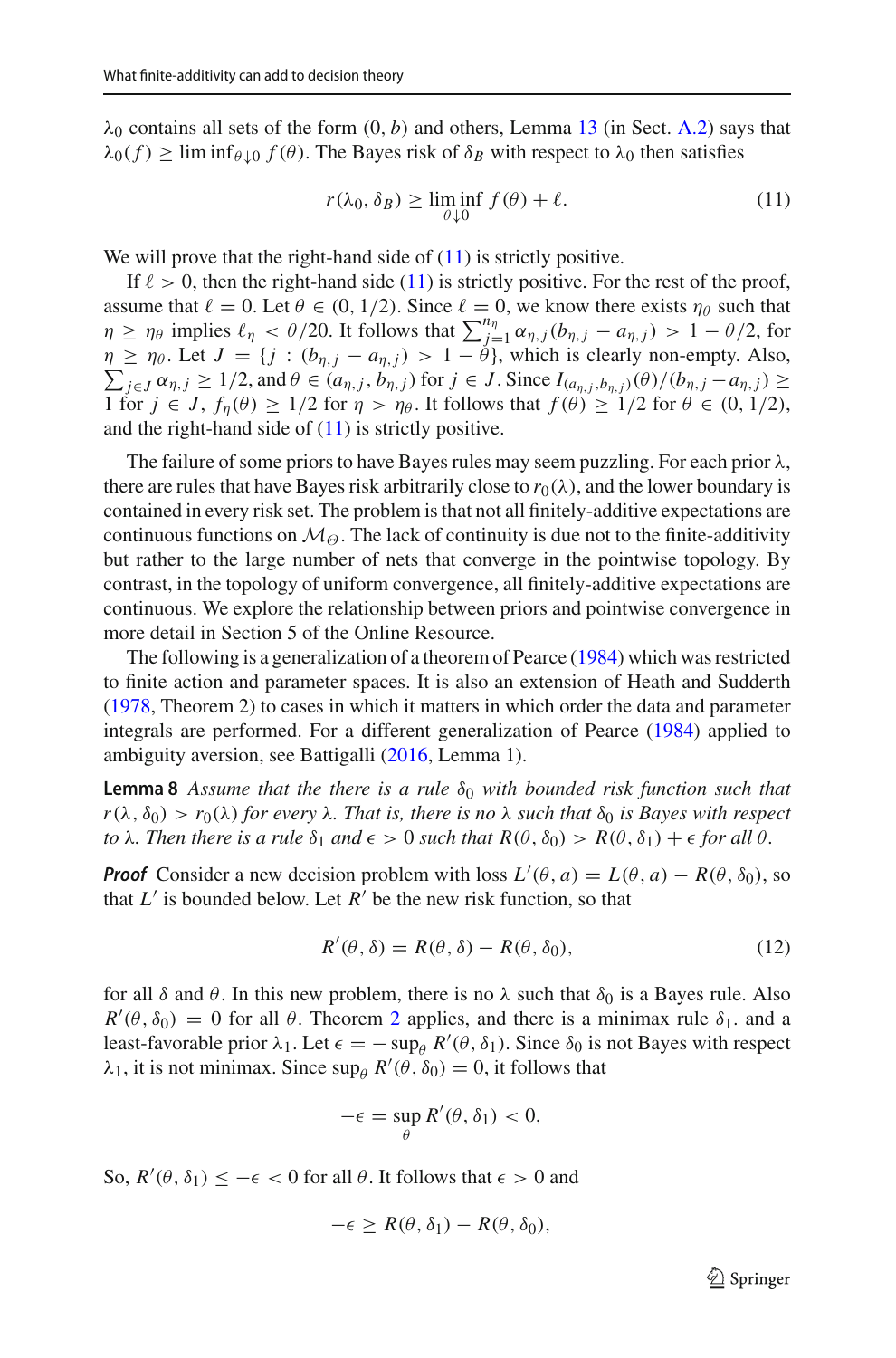for all  $\theta$ . So  $R(\theta, \delta_0) \geq R(\theta, \delta_1) + \epsilon$  for all  $\theta$ .

# **8 Discussion**

We consider a general decision problem with general loss function. The only assumption that we make about the loss function is that it is bounded below. The loss is allowed to take the value  $\infty$ . We put no restrictions on the distributions of the data that might be observed and used in decision rules. We allow all finitely-additive and countably-additive randomized rules. We prove that the risk set contains its lower boundary, and we prove general complete class and minimax theorems. In particular, all decision problems have a minimal complete class consisting of Bayes rules and all decision problems have minimax rules and a least-favorable prior.

We have defined the various parts of the decision problem to match the classical countably-additive theory as closely as we could. In particular, we defined a risk function for each randomized rule before introducing prior distributions. The Bayes risk then becomes the expectation of the risk function with respect to the prior. For non-randomized rules, we defined the risk function as the expectation of the loss function with respect to the distribution of the data. We then defined the risk of a randomized rule to be the expectation of the risk functions of non-randomized rules with respect to a finitely-additive expectation over the set  $H_0$  of non-randomized rules. This type of randomization is what Wald and Wolfowit[z](#page-26-8) [\(1951](#page-26-8)) called a special randomization in the countably-additive setting. Special randomizations differ from general randomizations where the loss function is redefined for randomized rules by integrating the loss function for a specific data value *x* with respect to an *x*-specific randomization over*A*.We show that our risk set for special randomizations contains all of the risk functions that result from general randomizations in the countably-additive setting (Lemma 19 in Section 4 of the Online Resource.)

We have done no a posteriori Bayesian analysis. That is, we have computed neither posterior distributions of parameters nor formal Bayes rules, which minimize posterior risk. In fact, we have made no concessions to a Bayesian who might wish to start with a general finitely-additive joint distribution of data and parameter, as Heath and Suddert[h](#page-26-3) [\(1972,](#page-26-3) [1978](#page-26-4)) do. Instead, we require that the data integral (given  $\theta$ ) be performed before the parameter integral (prior). A Bayesian with a general finitelyadditive joint distribution of data and parameter might require that the integration be performed differently. Example 5 in Section 2.4 of the Online Resource illustrates how the order in which one does integrals can make a difference with finitely-additive distributions even when the the integrands are positive and/or bounded. This is in sharp contrast to the countably-additive theory in which Fubini and Tonelli theorems apply. In addition, decision problems involve a third integral over the action space, so there are six possible orders in which integrals could be computed. The one we have chosen is (as we mentioned above) as close as we could come to the order used in the classical countably-additive approach to decision theory, and it accommodates all of the risk functions that are available in the countably-additive theory.

Another fundamental difference between finitely-additive and countably-additive probabilities and expectations is their domains of definition. Countably-additive prob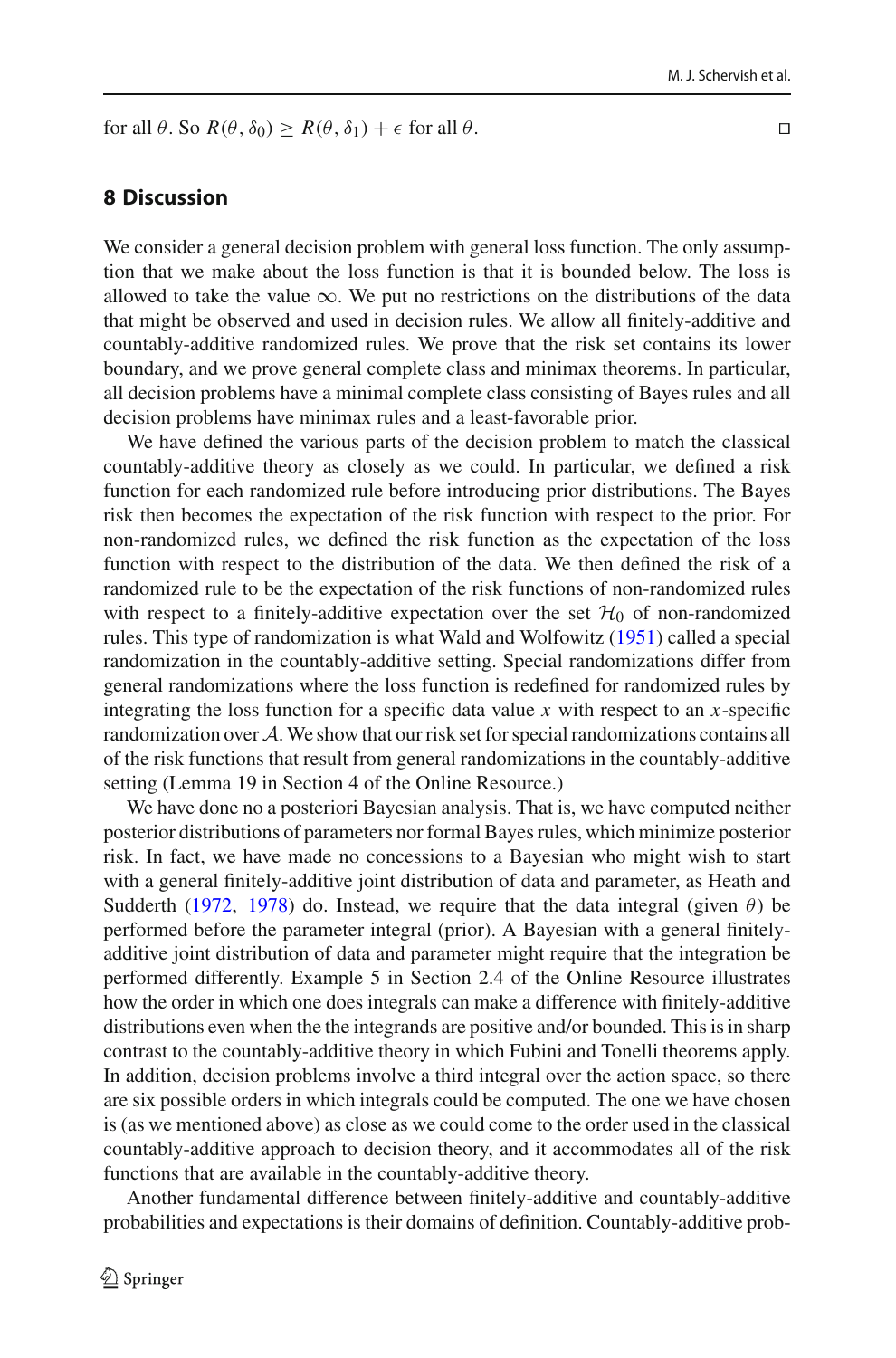abilities are traditionally defined on  $\sigma$ -fields of subsets of their underlying spaces and their associated expectation operators are defined on sets of functions that are measurable with respect to that same  $\sigma$ -field. A countably-additive probability can be extended in some cases beyond the  $\sigma$ -field on which it was originally defined. (Example 5 in Section 2.4 of the Online Resource contains an example of such an extension.) Such extensions, beyond the measure completion of a probability, are rarely studied in detail due to the fact that they are not unique and fail to admit regular conditional probabilities. (See Seidenfeld et al[.](#page-26-12) [2001](#page-26-12), Corollary 1.) Finitelyadditive probabilities can be defined on arbitrary collections of subsets of their underlying spaces, including the power sets. The associated finitely-additive expectations can be defined on arbitrary sets of real-valued functions. Measurability of sets and/or functions is rarely an issue except when proving that some extension is unique.

**Acknowledgements** The authors wish to offer thanks to two excellent reviewers and the editors for their invaluable help and limitless patience in the processing of this article.

# <span id="page-18-0"></span>**A Finitely-additive integrals and expectations**

#### <span id="page-18-1"></span>**A.1 Unbounded and infinite-valued functions**

In de Finett[i](#page-26-7) [\(1974](#page-26-7)), de Finetti laid out the theory of coherent previsions for bounded random variables, which he related to finitely-additive probability. De Finetti's definition of coherent prevision is the following.

**Definition 7** Let  $\mathcal F$  be a set of bounded functions defined on a space  $\mathcal Z$ . For each *f* ∈ *F*, let *P*(*f*) be a real number. De Finetti called {*P*(*f*) : *f* ∈ *F*} *coherent previsions* for *F* if, for every finite integer *n*, every *n*-tuple  $(f_1, \ldots, f_n) \in \mathcal{F}^n$ , and every *n*-tuple  $(\alpha_1, \ldots, \alpha_n)$  of real numbers,

<span id="page-18-2"></span>
$$
\sup_{z} \sum_{j=1}^{n} \alpha_{j} [f_{j}(z) - P(f_{j})] \ge 0.
$$
 (13)

If  $F$  consists solely of indicator functions of events, coherent previsions for  $F$  can be shown to form a finitely-additive probability. (See de Finett[i](#page-26-7) [1974,](#page-26-7) Chapter 3 for a long-winded, but elementary treatment.) Also, a finitely-additive probability can be defined on an arbitrary collection of subsets of a general set  $Z$ , including the power set. A number of theorems in Bhaskara Rao and Bhaskara Rao [\(1983](#page-25-10), Chapter 3) show how to extend a partially defined finitely-additive probability to arbitrary larger domains. Theorems 3.2.9 and 3.2.10 on pages 69–70 of Bhaskara Rao and Bhaskara Ra[o](#page-25-10) [\(1983\)](#page-25-10) are very general. For this reason, measurability conditions are often not included in theorems about finitely-additive probabilities. In this paper, we assume that each finitely-additive probability is defined on  $2^{\mathcal{Z}}$ . If the reader starts with a finitely-additive probability *P* defined on a smaller domain, our results will apply to every extension of *P* to  $2^{\mathcal{Z}}$ .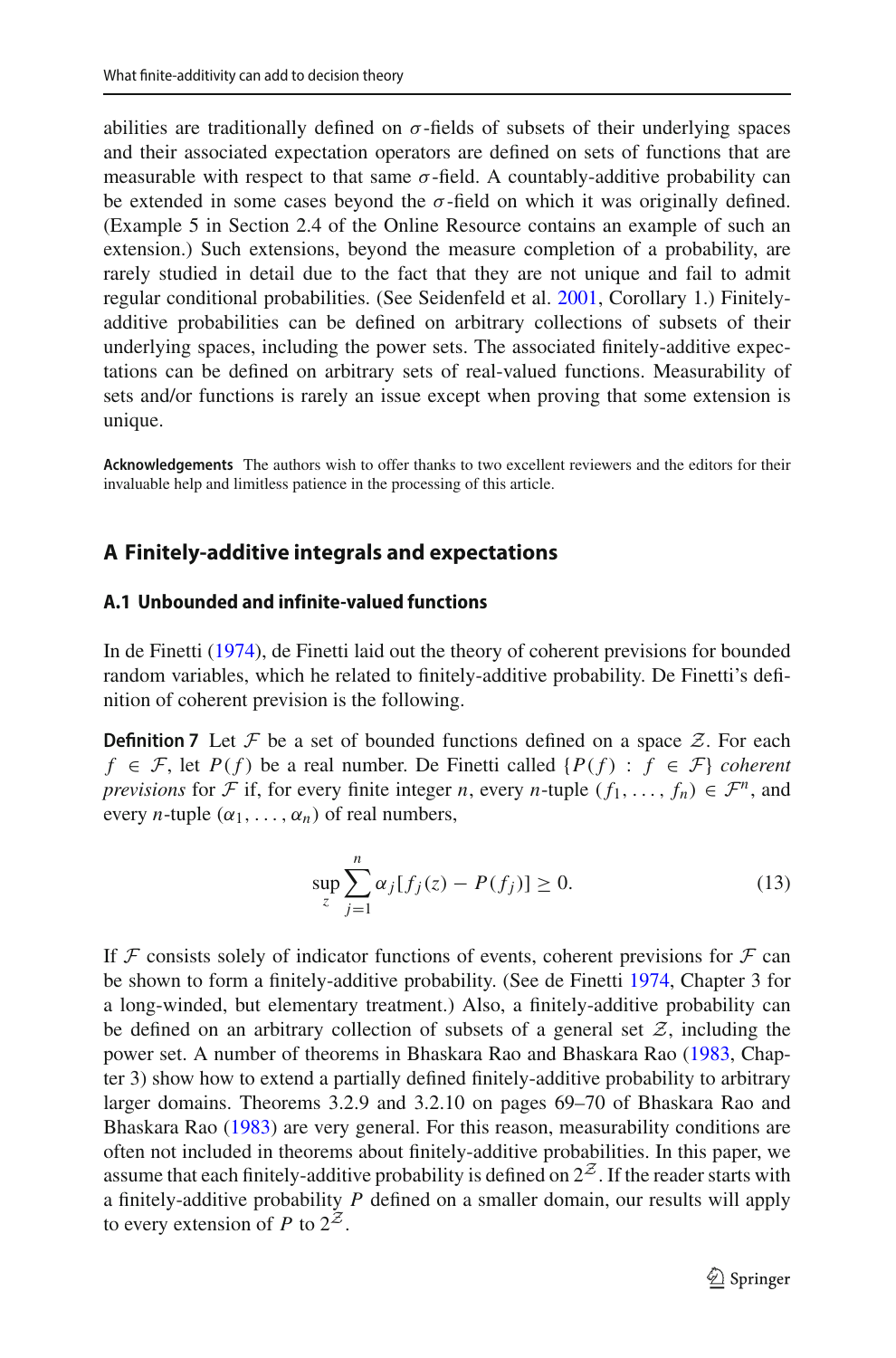Extending a finitely-additive probability *P* defined on  $2^{\mathcal{Z}}$  to a coherent prevision on the set of all bounded functions in  $\mathcal{M}_{\mathcal{Z}}$  is straightforward. For each simple function  $f = \sum_{j=1}^{n} \alpha_j I_{A_j}$  on  $Z$  (with all  $\alpha_j$  finite), there is a unique value for the coherent previs[o](#page-25-10)n  $P(f) = \sum_{j=1}^{n} \alpha_j P(A_j)$ . (See Bhaskara Rao and Bhaskara Rao [1983,](#page-25-10) Proposition 4.4.2 on page 97.) Because every bounded function is uniformly approximable both above and below by simple functions, for each bounded function  $f$  on  $Z$ , there is a unique value for the finitely-additive expectation

$$
P(f) = \sup_{\text{simple } g \leq f} P(g) = \inf_{\text{simple } g \geq f} P(g).
$$

In this paper, we need an extension of the finitely-additive theory from bounded functions both to unbounded functions, as was done by Schervish et al[.](#page-26-13) [\(2014\)](#page-26-13), and to functions that assume the value  $\infty$  as well. The extension to unbounded functions in Schervish et al[.](#page-26-13) [\(2014](#page-26-13)) generalizes the concept of coherence to allow  $P(f) = \infty$ without requiring the symbol  $\infty$  to appear in [\(13\)](#page-18-2). They then prove in Schervish et al. [\(2014,](#page-26-13) Definition 7, Lemmas 4 and 6) that previsions are coherent if and only if they are the values of a normalized monotone linear functional. The assumption that the loss function is bounded below allows us to avoid dealing with functions that both assume the value  $\infty$  and are unbounded below. This has the added benefit of allowing us to avoid arithmetic that leads to  $\infty - \infty$ .

Because the set  $\mathcal{M}_{\mathcal{Z}}$  of functions that are bounded below is not a linear space, we need to generalize the concept of normalized monotone linear functional.

**Definition 8** Let *Z* be a space, and let *F* be a subset of  $M_Z$  that contains all constant functions and has the following restricted linearity property:

<span id="page-19-2"></span>If 
$$
f, g \in \mathcal{F}
$$
 and  $h = \alpha f + \beta g \in \mathcal{M}_{\mathcal{Z}}$  with  $\alpha, \beta \in \mathbb{R}$ , then  $h \in \mathcal{F}$ . (14)

We call such a set  $F$  a *restricted-linear space*. If  $F$  is a restricted-linear space, a function  $L : \mathcal{F} \to \widehat{\mathbb{R}}$  that satisfies

<span id="page-19-1"></span><span id="page-19-0"></span>
$$
L(\alpha f + \beta g) = \alpha L(f) + \beta L(g),\tag{15}
$$

whenever  $f, g, \alpha f + \beta g \in \mathcal{F}$  and the arithmetic on the right-hand side of [\(15\)](#page-19-1) is well defined (i.e., does not involve  $\infty - \infty$ ) is called *a restricted-linear functional*. A restricted-linear functional is called *monotone* if  $f \leq g$  implies  $L(f) \leq L(g)$ . A monotone restricted-linear functional is called a *finitely-additive Daniell integral*. If  $L(1) = 1$ , we say that *L* is *normalized*. A normalized finitely-additive Daniell integral is called a *finitely-additive expectation*.

Note that  $M_z$  is a restricted-linear space, as is the set of bounded functions. The unique coherent prevision on the bounded functions constructed above from a finitely-additive probability on  $2^z$  is an example of a finitely-additive expectation.

The various conditions in Definition [8](#page-19-0) prevent  $\infty - \infty$  from appearing on either side of [\(15\)](#page-19-1). Note that one cannot have  $\alpha$  and  $\beta$  both negative in [\(14\)](#page-19-2) unless both *f* and *g* are bounded. If at least one of the functions *f* , *g* is unbounded in [\(14\)](#page-19-2), then at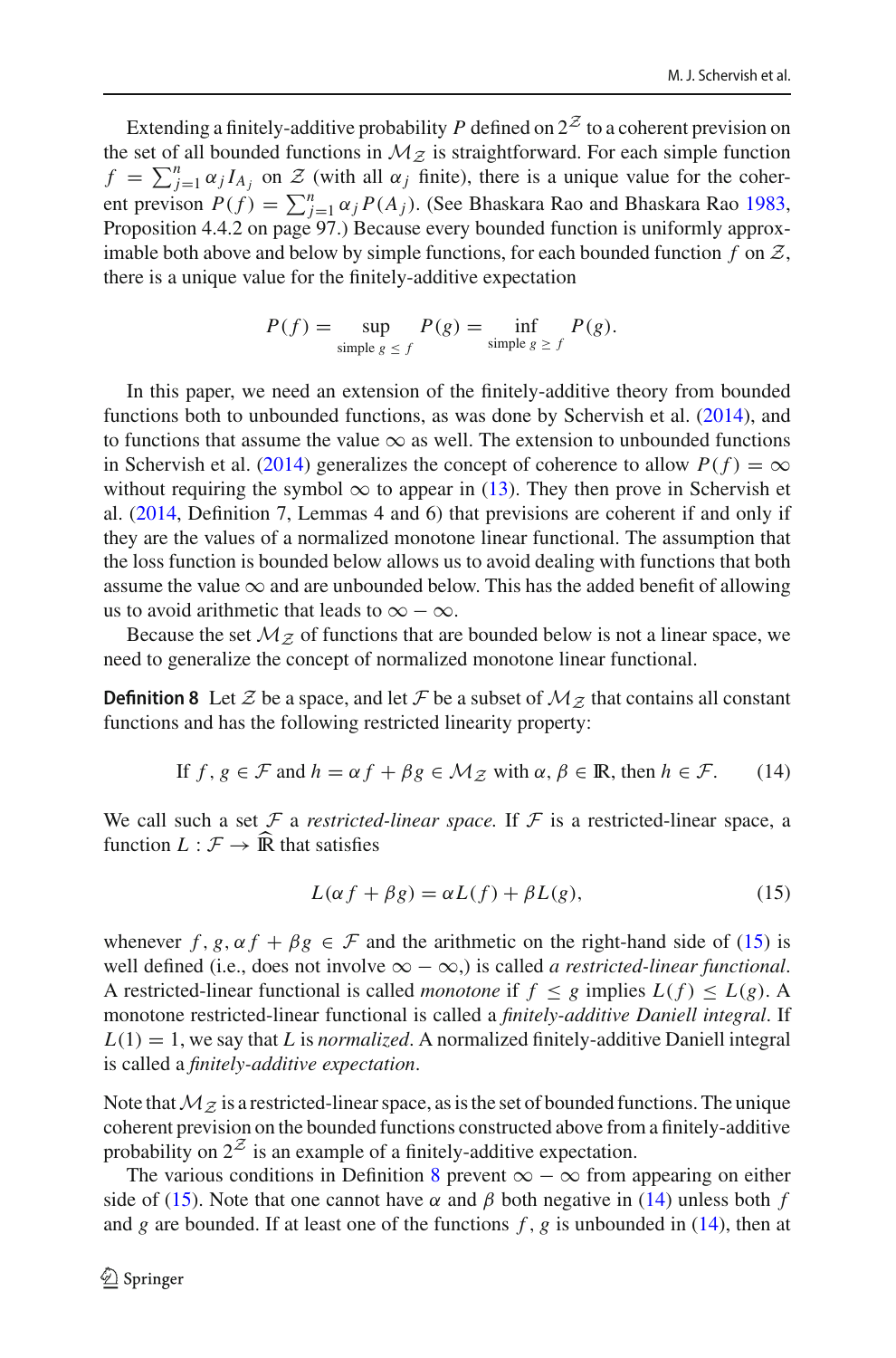least one of the unbounded functions must have a positive coefficient in order for the linear combination to be well-defined and bounded below. Examples of each of the following situations arise, and they are the reason that we do not enforce [\(15\)](#page-19-1) when the arithmetic on the right-hand side involves  $\infty - \infty$ :

- The difference between two functions that are unbounded above can be bounded below.
- The difference of two functions, each with infinite finitely-additive expectation, can have finite expectation.

Although there is no unique extension of a finitely-additive expectation from the set of bounded functions to  $M_{\mathcal{Z}}$ , there are two special extensions that exist and prove useful. Lemmas [9](#page-20-0) and [10](#page-21-1) apply to unbounded and infinite-valued functions. Equation 1.2 of Heath and Suddert[h](#page-26-4) [\(1978](#page-26-4)) states a result like Lemma [9](#page-20-0) without proof and without being explicit about the fact that the extension might take the value  $\infty$ . The restriction to functions that are bounded below is important (even for the result of Heat[h](#page-26-4) and Sudderth [1978](#page-26-4)) in order to avoid  $\infty - \infty$ .

<span id="page-20-0"></span>**Lemma 9** *Let J be the set of all bounded real-valued functions defined on a set Z, and let P be a finitely-additive expectation on <i>J*. For each  $f \in M_{Z}$ , define

$$
Q(f) = \sup_{g \in \mathcal{J}, g \le f} P(g).
$$

*Then*  $Q = P$  *on*  $J$ *, and*  $Q$  *is a finitely-additive expectation on*  $M_Z$ *.* 

*Proof* Because *P* is a finitely-additive expectation,  $g \leq f$  implies  $P(g) \leq P(f)$  for  $f, g \in \mathcal{J}$ . Hence  $Q(f) = P(f)$  for  $f \in \mathcal{J}$ .

Next, we show that *Q* is restricted-linear. Let  $f_1, f_2 \in M_Z$ ,  $\alpha_1, \alpha_2 \in \mathbb{R}$ , and  $\alpha_1 f_1 + \alpha_2 f_2 \in \mathcal{M}_{\mathcal{Z}}$ . We need to show that  $Q(\alpha_1 f_1 + \alpha_2 f_2) = \alpha_1 Q(f_1) + \alpha_2 Q(f_2)$ whenever the arithmetic on the right-hand side is well-defined. Since  $Q(\alpha_i f_i)$  =  $\alpha$ <sub>*j*</sub>  $Q(f_i)$  if  $\alpha$ <sup>*j*</sup> > 0, there is no loss of generality in assuming that  $\alpha$ <sub>1</sub>,  $\alpha$ <sub>2</sub> are each either 1 or −1. First, we show that  $Q(f_1 + f_2) = Q(f_1) + Q(f_2)$  for  $f_1, f_2 \in M_Z$ . Notice that  $Q(f) = \lim_{m \to \infty} P(f \wedge m)$  because every bounded  $g \leq f$  is bounded above by  $f \wedge m$  where  $m = \sup_z g(z)$ . Then notice that, for all m,

$$
(f_1 \wedge m/2) + (f_2 \wedge m/2) \le (f_1 + f_2) \wedge m \le (f_1 \wedge m) + (f_2 \wedge m).
$$

The limits of the left-hand and right-hand expressions are both  $Q(f_1) + Q(f_2)$  while the limit of the middle expression is  $Q(f_1 + f_2)$ . To complete the proof that *Q* is restricted-linear, we need to show that  $Q(f_1 - f_2) = Q(f_1) - Q(f_2)$  if  $f_1 - f_2 \in M_Z$ and  $Q(f_2)$  is finite. What we just proved implies that

<span id="page-20-1"></span>
$$
Q(f_1) = Q(f_1 - f_2 + f_2) = Q(f_1 - f_2) + Q(f_2).
$$
 (16)

Since  $Q(f_2)$  is finite, we can subtract it from both sides of [\(16\)](#page-20-1) to complete this part of the proof.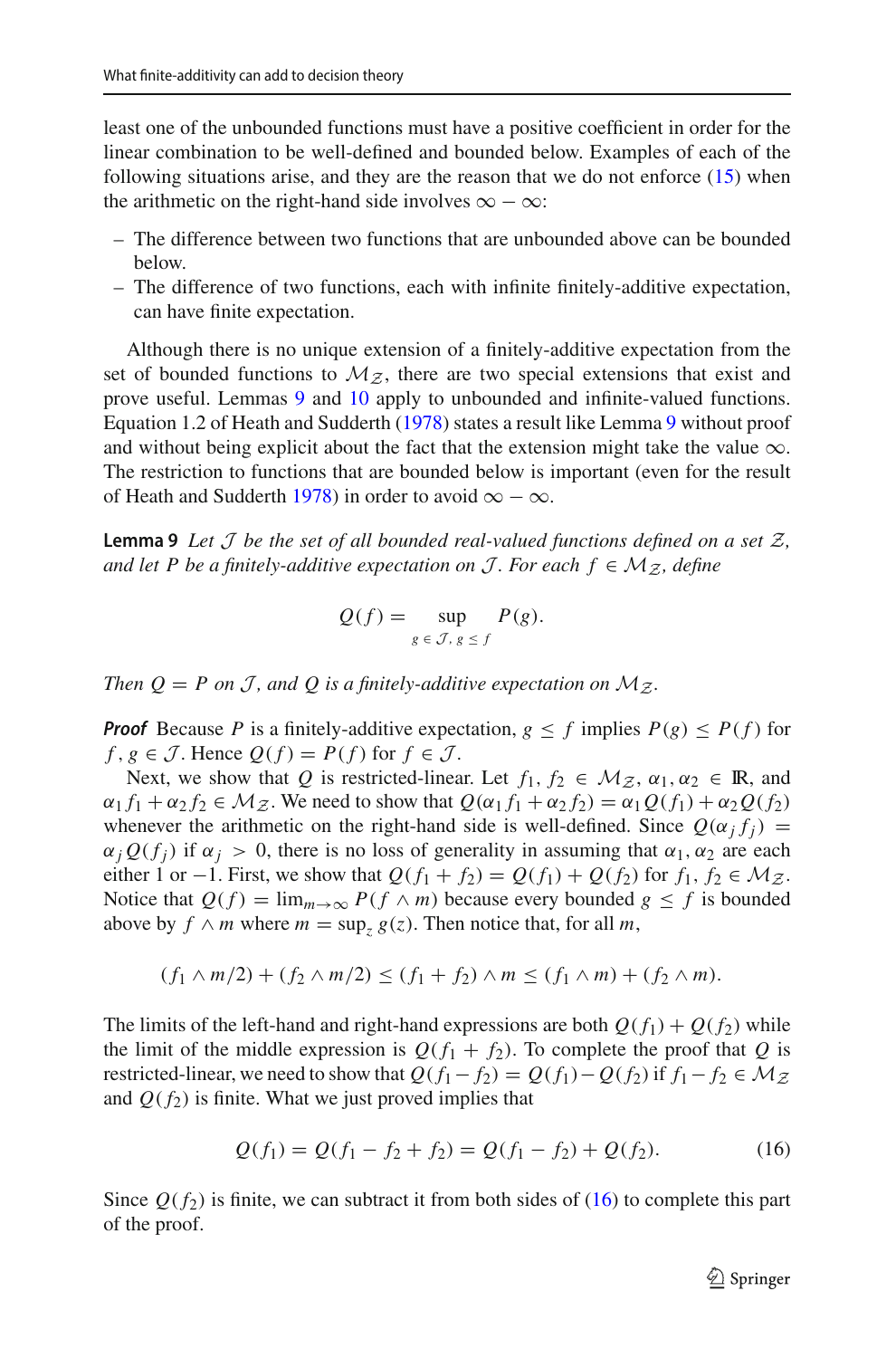Next, we show that *Q* is monotone. Let  $f, g \in M_{\mathcal{Z}}$  with  $f \leq g$ . We need to show that  $O(f) \leq O(g)$ . Define

$$
g'(z) = \begin{cases} g(z) - f(z) & \text{if } f(z) < \infty, \\ 0 & \text{otherwise.} \end{cases}
$$

Then  $g = f + g'$ ,  $g' \ge 0$ , and  $g' \in M_{\mathcal{Z}}$ . Hence,  $0 \le Q(g')$  from the definition of *Q*. From the previous part of the proof,

$$
Q(g) = Q(f + g') = Q(f) + Q(g') \ge Q(f).
$$

At the other extreme from Lemma [9,](#page-20-0) we have the following alternative extension of a finitely-additive expectation from bounded functions to  $M_z$ .

**Lemma 10** Assume the conditions of Lemma [9.](#page-20-0) Define L on  $M_z$  as follows:  $L(f)$  = *P*(*f*) *if f* ∈ *J*, and *L*(*f*) = ∞ *if f* ∈ *M*<sub>*Z*</sub> $\setminus$ *J*. *Then L is a finitely-additive expectation on M<sup>Z</sup> that extends P.*

*Proof* Clearly, *L* extends *P*. Also, *L* is monotone since every instance of  $f \leq g$  either has both  $f, g \in \mathcal{J}$  or  $L(g) = \infty$ . For [\(15\)](#page-19-1), if either  $\alpha$  or  $\beta$  is 0, the equation holds. When both  $\alpha$  and  $\beta$  are nonzero, consider four cases:

- (i)  $\alpha f$ ,  $\beta g \in \mathcal{J}$ . In this case both sides of [\(15\)](#page-19-1) are the same because P is linear on  $\mathcal{J}$ .
- (ii)  $\alpha f \in \mathcal{J}$  and  $\beta g \notin \mathcal{J}$ . In this case,  $\beta > 0$  so that both sides of [\(15\)](#page-19-1) are  $\infty$ .
- (iii)  $\alpha f \notin \mathcal{J}$  and  $\beta g \in \mathcal{J}$ . In this case,  $\alpha > 0$  so that both sides of [\(15\)](#page-19-1) are  $\infty$ .
- (iv)  $\alpha f$ ,  $\beta g \notin \mathcal{J}$ . In this case, at least one of  $\alpha$  or  $\beta$  must be positive. If  $\alpha$  and  $β$  are both positive, both sides of [\(15\)](#page-19-1) are  $\infty$ . If one of them is negative, the right-hand side of [\(15\)](#page-19-1) is  $\infty - \infty$ , and (15) has no force.

 $\Box$ 

<span id="page-21-1"></span> $\Box$ 

<span id="page-21-0"></span>**Definition 9** We refer to *Q* in Lemma [9](#page-20-0) as the *minimum extension of P*. If a prevision *Q* is the minimum extension of its restriction to the bounded random variables, then we say that *Q is a minimum extension*. We refer to the *L* in Lemma [10](#page-21-1) as the *maximum extension of P*. We also use the notation  $\int_{\mathcal{Z}} f(z)P(dz)$  to stand for  $Q(f)$  because  $Q(f)$  is a finitely additive Dapiall integral and is determined uniqually from *P* and *f*  $Q(f)$  is a finitely-additive Daniell integral and is determined uniquely from *P* and *f*.

The terms "minimum extension" and "maximum extension" are used for *Q* and *L* respectively because they assign the minimum and maximum of all possible finitelyadditive expectations that extend *P* to  $M_Z$ .

It is also straightforward to see that the measure-theoretic definition of expectation with respect to a countably-additive probability  $P$  is the restriction of a minimum extension to the functions in  $\mathcal{M}_{\mathcal{Z}}$  that are measurable with respect to the  $\sigma$ -field on which *P* is defined. Nothing in the countably-additive theory corresponds to the maximum extension. There are extensions that are neither minimum nor maximum,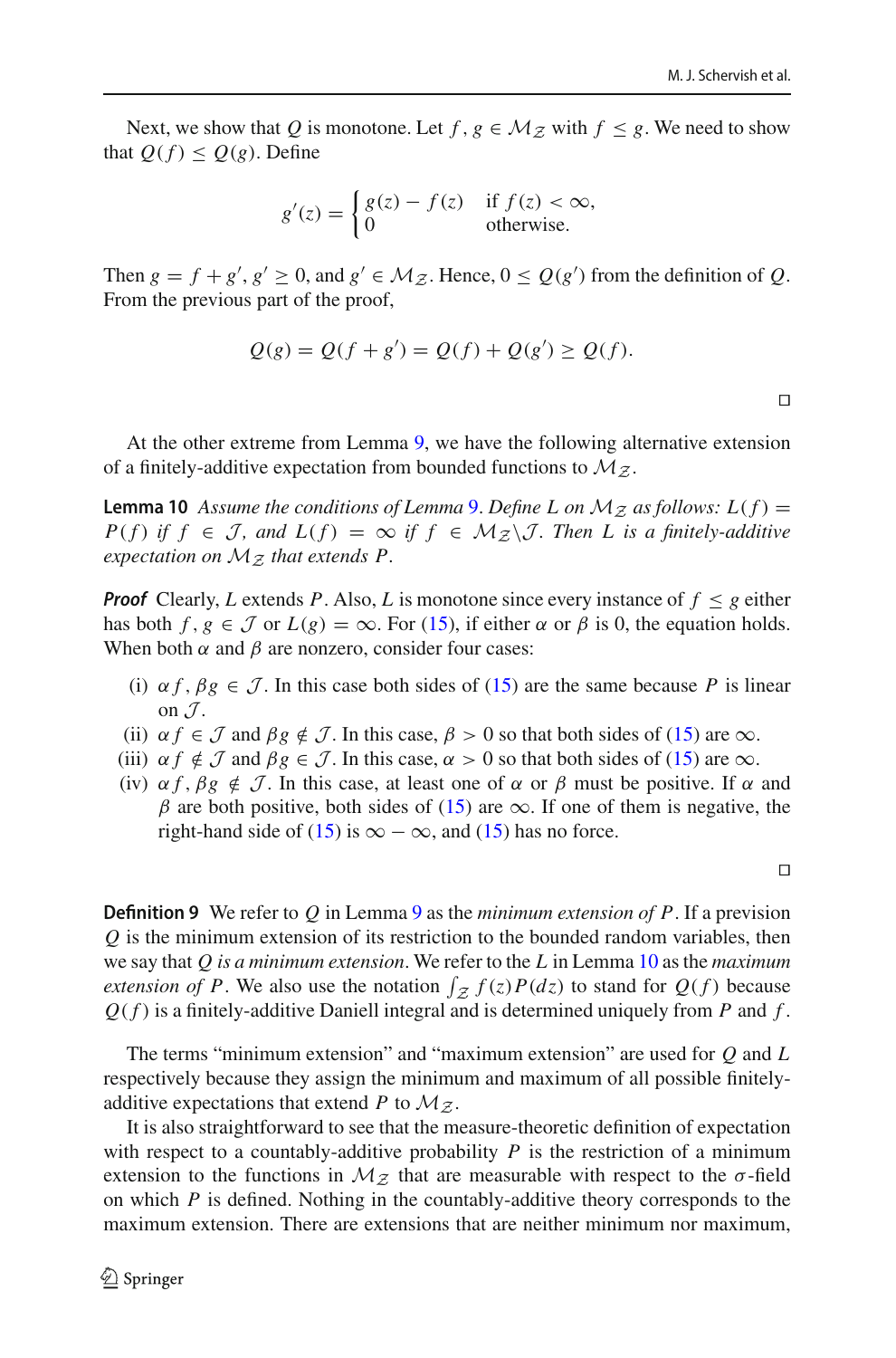but these cannot generally be constructed in one step, like we did for the minimum and maximum extensions.

<span id="page-22-3"></span>The following is a generalization of a well-know measure-theoretic result.

**Lemma 11** Let  $\mathcal Z$  and  $\mathcal Y$  be sets. Let P be a finitely-additive expectation on  $\mathcal M_{\mathcal V}$ . Let *h* :  $\mathcal{Y} \rightarrow \mathcal{Z}$  *be a function. Then P' defined by P'*( $f$ ) =  $P[f(h)]$  *is a finitely-additive expectation defined on*  $M_Z$  *which we call* the finitely-additive expectation induced by *h.*

*Proof* Clearly  $P' \in \widehat{\mathbb{R}}^{\mathcal{M}Z}$ , and  $P'(1) = P(1) = 1$ . If  $f \leq g$ , then  $f(h) \leq g(h)$ and  $P'(f) \leq P'(g)$ . We need to show that  $P'$  is extended-linear. Assume that *f*, *g*,  $\alpha f + \beta g \in M_Z$  and  $\alpha P'(f)$  and  $\beta P'(g)$  are not both infinite of opposite signs. Then  $\alpha P[f(h)]$  and  $\beta P[g(h)]$  are not both infinite of opposite signs and  $P[\alpha f(h) + \beta g(h)] = \alpha P[f(h)] + \beta P[g(h)]$ , which implies  $P'(\alpha f + \beta g) =$  $\alpha P'(f) + \beta P'$ (*g*). 

#### <span id="page-22-0"></span>**A.2 Ultrafilter probabilities**

**Definition 10** Let *S* be a set and let  $U$  be a non-empty collection of subsets of *S*. We call *U* an *ultrafilter* on *S* if (i)  $A \in \mathcal{U}$  and  $A \subseteq B$  implies  $B \in \mathcal{U}$ , (ii)  $A, B \in \mathcal{U}$  implies *A* ∩ *B* ∈ *U*, and (iii) for every *A* ⊆ *S*, *A* ∈ *U* if and only if  $A^C \notin U$ . An ultrafilter on *S* is *principal* if there exists  $s \in S$  such that *U* consists of all subset of *S* that contain *s*. Such an *s* is called the *atom* of *U*. Other ultrafilters are called *non-principal*.

Proposition [9](#page-22-1) gives general conditions under which ultrafilters exist. It requires a definition first.

**Definition 11** A collection *F* of subsets of a set *Z* has *the finite-intersection property* if every finite subcollection has non-empty intersection.

<span id="page-22-1"></span>**Proposition 9** (Comfort and Negreponti[s](#page-26-14) [1974](#page-26-14): Special case of Theorem 2.18, p. 39) *Let Z be a set, and let F be a collection of subsets. If F has the finite intersection property, then there is an ultrafilter on Z that contains F.*

We have two main uses for ultrafilters in this paper. One is to use them as examples of merely finitely-additive probabilities via Lemma [12](#page-22-2) below. The other is to exploit the connection between limits of nets and integrals with respect to ultrafilter probabilities defined on directed sets via Lemma [14](#page-23-0) below.

<span id="page-22-2"></span>There is a correspondence between ultrafilters and 0–1-valued probabilities.

**Lemma 12** *Let Z be a set, and let F be a field of subsets of Z. A finitely-additive probability P defined on F takes only the values 0 and 1 if and only if (i) P can be extended to P' defined on*  $2^{\mathcal{Z}}$  *and (ii) there is an ultrafilter U of subsets of*  $\mathcal Z$  *such that*  $P'(E) = 1$  *if and only if*  $E \in \mathcal{U}$ *.* 

*Proof* For the "if" direction, the restriction of  $P'$  to  $\mathcal F$  takes only the values 0 and 1. For the "only if" direction,  $V = \{E \in \mathcal{F} : P(E) = 1\}$  has the finite-intersection property, hence there is an ultrafilter *U* of subsets of *Z* such  $V \subseteq U$ . Define  $P'(E) = 1$ if *E* ∈ *U* and  $P'(E) = 0$  if *E* ∉ *U*. It is clear that  $P'$  is finitely-additive on  $2^z$ .  $\Box$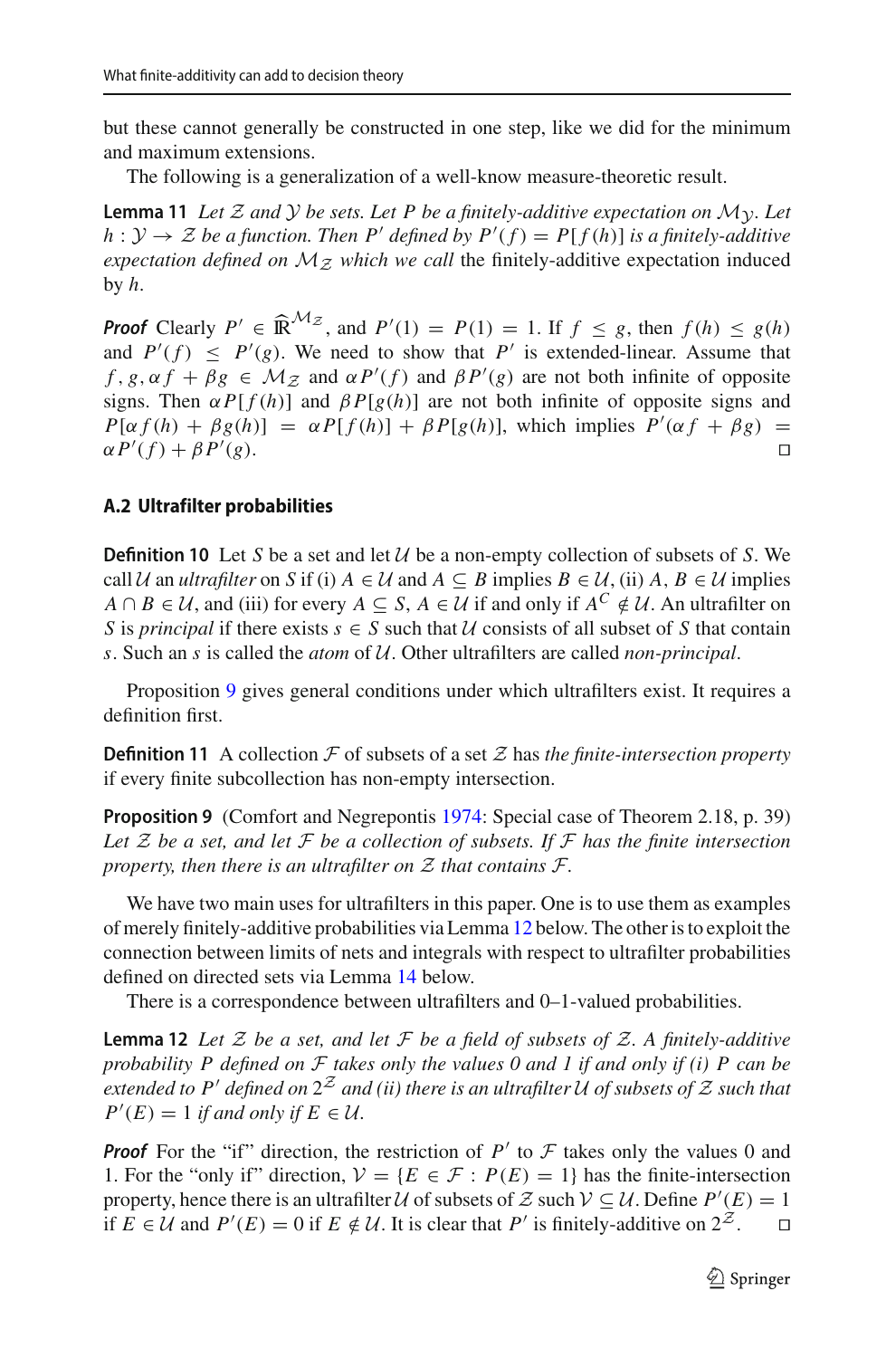**Definition 12** Let *U* be an ultrafilter of subsets of some set  $Z$ . We call the probability *P* defined by  $P(E) = 1$  if  $E \in \mathcal{U}$  and  $P(E) = 0$  if  $E \notin \mathcal{U}$  the *probability corresponding to U*.

<span id="page-23-1"></span>**Lemma 13** *Let D be a set. Let U be an ultrafilter of subsets of D. Let P be the minimum extension of the probability on*  $D$  *corresponding to*  $U$ *. Then, for each*  $f \in M_D$ *,* 

$$
\int_{\mathcal{D}} f(\eta) P(d\eta) = \sup_{B \in \mathcal{U}} \inf_{\eta \in B} f(\eta) = \inf_{B \in \mathcal{U}} \sup_{\eta \in B} f(\eta).
$$

*Proof* Let  $k_0 = \int_{\mathcal{D}} f(\eta) P(d\eta)$ . Since (i)  $P(B) = 1$  for all  $B \in \mathcal{U}$ , (ii) *P* is a monotone motivisted linear functional, and (iii) *P* is a minimum outposited  $k \leq 0$ . restricted-linear functional, and (iii) *P* is a minimum extension,  $k_0 \le \sup_{n \in B} f(n)$ , for all  $B \in \mathcal{U}$ . Similarly,  $k_0 \ge \inf_{n \in B} f(\eta)$ , for all  $B \in \mathcal{U}$ . It follows that

<span id="page-23-4"></span><span id="page-23-2"></span>
$$
\sup_{B \in \mathcal{U}} \inf_{\eta \in B} f(\eta) \le k_0 \le \inf_{B \in \mathcal{U}} \sup_{\eta \in B} f(\eta). \tag{17}
$$

If the two endpoints, call them  $a \leq b$ , of [\(17\)](#page-23-2) are not equal, then for each  $c \in (a, b)$ precisely one of  $\{\eta : f(\eta) \le c\}$  or  $\{\eta : f(\eta) > c\}$  is in *U*. If it is the first of these, it contradicts  $b = \inf_{B \in \mathcal{U}} \sup_{n \in B} f(n)$ . If it is the second one, it contradicts  $a = \sup_{B \in \mathcal{U}} \inf_{\eta \in B} f(\eta)$ . Hence  $a = b$ , and both inequalities in [\(17\)](#page-23-2) are equality.  $\Box$ 

The final result requires a definition first.

**Definition 13** Let  $x = \{x_n\}_{n \in \mathcal{D}}$  be a net in a topological space T. We call a net  $y = \{y_y\}_{y \in \mathcal{D}}$  *a subnet* of *x* if there exists a function  $h : \mathcal{D}' \to \mathcal{D}$  with the following properties: (i)  $y_{\gamma} = x_{h(\gamma)}$  for all  $\gamma \in \mathcal{D}'$ , (ii)  $\gamma_1 \leq_{\mathcal{D}'} \gamma_2$  implies  $h(\gamma_1) \leq_{\mathcal{D}} h(\gamma_2)$  and (iii) for every  $\eta \in \mathcal{D}$  there exists  $\gamma \in \mathcal{D}'$  such that  $h(\gamma) \geq_{\mathcal{D}} \eta$ . A *cluster point* of *x* is a point  $p \in \mathcal{T}$  such that, for every neighborhood *N* of *p* and every  $\eta \in \mathcal{D}$ , there exists  $\eta' \in \mathcal{D}$  such that  $\eta' \geq_{\mathcal{D}} \eta$  and  $x_{\eta'} \in N$ .

<span id="page-23-0"></span>See Section 1 of the Online Resource for more detail about nets and subnets.

**Lemma 14** *Let Z be a set. Let D be a directed set and let*  $f = \{f_n\}_{n \in \mathcal{D}}$  *be a net in*  $M_Z$ *. An element g of*  $\widehat{R}^Z$  *is a cluster point of f if and only if there is an ultrafilter U that contains all tails of D whose corresponding probability on D has minimum extension P such that*  $g(z) = \int_{\mathcal{D}} f_{\eta}(z) P(d\eta)$  *for all*  $z \in \mathcal{Z}$ *.* 

**Proof** For the "only if" direction, assume first that  $f$  converges to  $g$ . Let  $U$  be any ultrafilter that contains all tails of  $D$ , and let  $P$  be the minimum extension of the corresponding probability on *D*. Let  $h(z) = \int_{\mathcal{D}} f_{\eta}(z) P(d\eta)$  for each  $z \in \mathcal{Z}$ . We need to show that, for each  $z \in \mathcal{Z}$  and each neighborhood *N* of  $g(z)$ ,  $h(z) \in N$ . Let  $z \in \mathcal{Z}$ . Lemma [13,](#page-23-1) applied to ultrafilters of subsets of *D*, says that

<span id="page-23-3"></span>
$$
\sup_{B \in \mathcal{U}} \inf_{\eta \in B} f_{\eta}(z) = h(z) = \inf_{B \in \mathcal{U}} \sup_{\eta \in B} f_{\eta}(z). \tag{18}
$$

If  $g(z)$  is finite, let  $\epsilon > 0$ , and let *N* be the interval  $(g(z) - \epsilon, g(z) + \epsilon)$ . Because *f* converges to *g*, there exists  $\eta \in \mathcal{D}$  such that  $f_{\beta}(z) \in N$  for all  $\beta \geq_{\mathcal{D}} \eta$ . Let  $B =$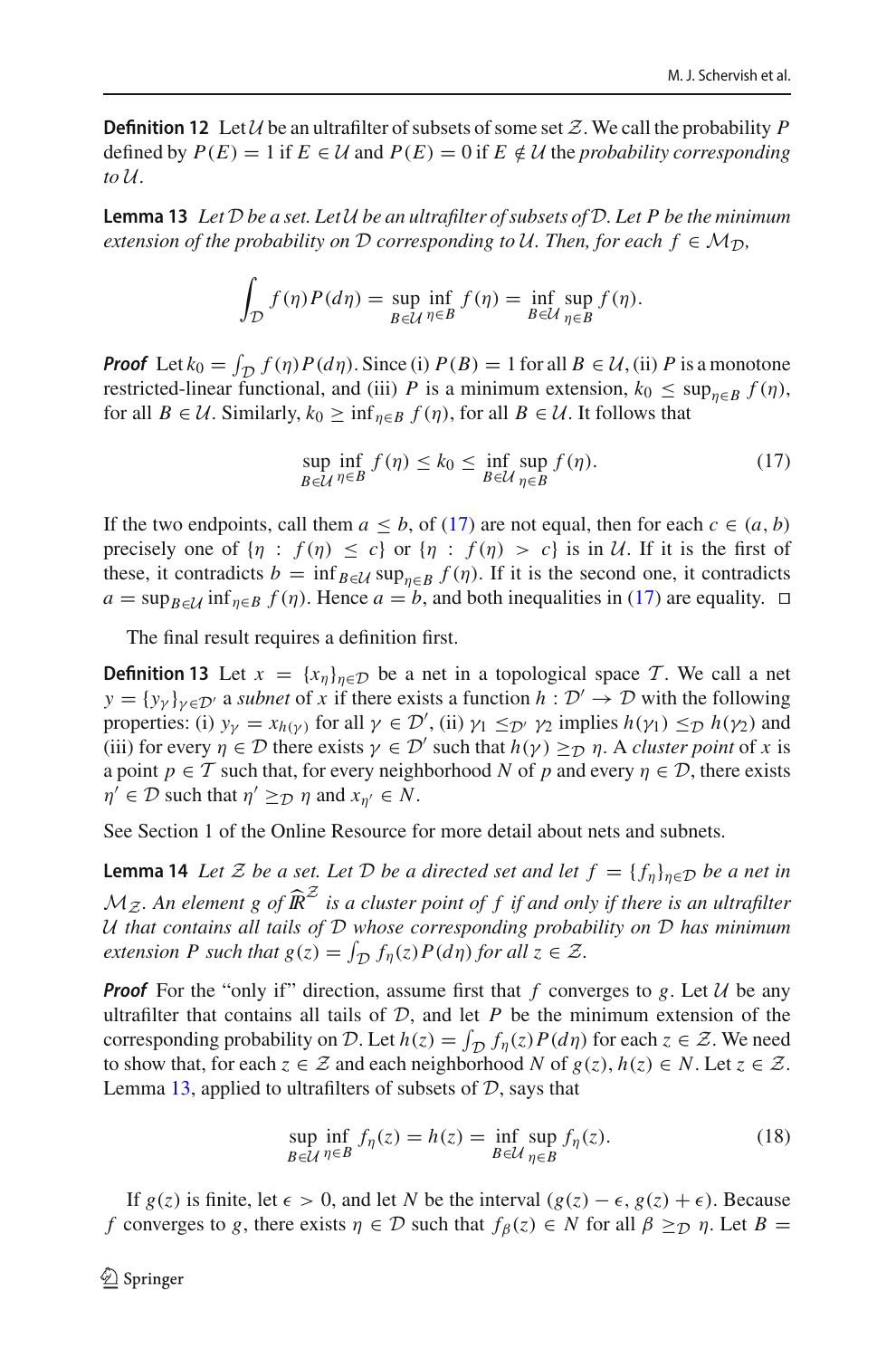$A_n = \{\beta \in \mathcal{D} : \eta \leq_{\mathcal{D}} \beta\}$ , which is in *U*. It follows that the left and right sides of [\(18\)](#page-23-3) are respectively at least  $g(z) - \epsilon$  and at most  $g(z) + \epsilon$ . Hence  $h(z) \in N$ . If  $g(z) = \infty$ , let  $N = (c, \infty]$ . Then there exists  $\eta \in \mathcal{D}$  such that  $f_{\beta}(z) > c$  for all  $\beta \geq_{\mathcal{D}} \eta$ . Let *B* = *A*<sub>n</sub>, which is in *U*. It follows that the left side of [\(18\)](#page-23-3) is at least *c*, so that  $h(z) \in N$ . Next, assume that *g* is merely a cluster point of *f*. By Proposition [6,](#page-10-6) there exists a subnet  $f' = {r_t}_{\tau \in \mathcal{D}'}$  that converges to *g*. The previous argument shows that for every ultrafilter *U'* on *D'* that contains all tails of *D'*,  $g(z) = \int_{\mathcal{D}'} r_{\tau}(z)P'(d\tau)$ , where *P'* is the probability corresponding to *U'*. Let  $h : \mathcal{D}' \to \mathcal{D}$  be the function in Definition [13](#page-23-4) that embeds *D*<sup>'</sup> into *D*. Then  $r_{\tau} = f_{h(\tau)}$ , so that  $g(z) = \int_{\mathcal{D}'} f_{h(\tau)}(z) P'(d\tau)$ . Let *P* be<br>the probability on *D* induced by *h* from *P*<sup>'</sup> (*I* amma 11). Then the probability on  $D$  induced by  $h$  from  $P'$  (Lemma [11.](#page-22-3)) Then

$$
\int_{\mathcal{D}} f_{\eta}(z) P(d\eta) = \int_{\mathcal{D}'} f_{h(\tau)}(z) P'(d\tau).
$$

For the "if" direction, let  $U$  be an ultrafilter that contains all tails of  $D$  such that  $g(z) = \int_{\mathcal{D}} f_{\eta}(z)P(d\eta)$  for all  $z \in \mathcal{Z}$ , where *P* is the minimum extension of the mobility on  $\mathcal{D}$  corresponding to *U*. We need to show that a is a cluster point of f. probability on  $D$  corresponding to  $U$ . We need to show that  $g$  is a cluster point of  $f$ . Specifically, we need to show that, for every neighborhood *N* of *g* and  $\eta \in \mathcal{D}$ , there exists  $\beta \geq_{\mathcal{D}} \eta$  such that  $f_{\beta} \in N$ . It suffices to prove this claim for all neighborhoods of the form  $N = \{h : h(z_j) \in N_j, \text{ for } j = 1, ..., n\}$ , for arbitrary positive integer *n*, distinct  $z_1, \ldots, z_n \in \mathcal{Z}$  and neighborhoods  $N_1, \ldots, N_n$  of the form  $N_j = (g(z_j) \epsilon$ ,  $g(z_j) + \epsilon$ ) for  $\epsilon > 0$  if  $g(z_j)$  is finite and  $N_j = (c, \infty]$  if  $g(z_j) = \infty$ . So, let N be of the form just described, and let  $\eta \in \mathcal{D}$ . We need to find  $\beta \in \mathcal{D}$  such that  $\eta \leq_{\mathcal{D}} \beta$ and  $f_{\beta}(z_i) \in N_i$  for  $j = 1, ..., n$ . We know that, for all  $z \in \mathcal{Z}$ ,

$$
\sup_{B \in \mathcal{U}} \inf_{\beta \in B} f_{\beta}(z) = g(z) = \inf_{B \in \mathcal{U}} \sup_{\beta \in B} f_{\beta}(z).
$$

For each *j* such that  $g(z_j)$  is finite, let  $B_j \in \mathcal{U}$  be such that

$$
\inf_{\eta \in B_j} f_{\beta}(z_j) > g(z_j) - \epsilon,
$$
\n
$$
\sup_{\eta \in B_j} f_{\beta}(z_j) < g(z_j) + \epsilon.
$$

For each *j* such that  $g(z_j) = \infty$ , let  $B_j \in \mathcal{U}$  be such that

<span id="page-24-1"></span>
$$
\inf_{\beta \in B_j} f_{\beta}(z_j) > c.
$$

If we replace  $B_j$  by  $B_j \cap A_{\eta}$ , all of the last three inequalities above continue to hold. For each *j*, let *βj* ∈ *B<sub>j</sub>*, and let *β* ≥*D βj* for all *j*. Then  $η ≤D$  *β* and  $fβ(z_j) ∈ N_j$  for all *j*. for all  $j$ .

#### <span id="page-24-0"></span>**B Results whose proofs are in the online resource**

This appendix contains results whose proofs are located in the Online Resource.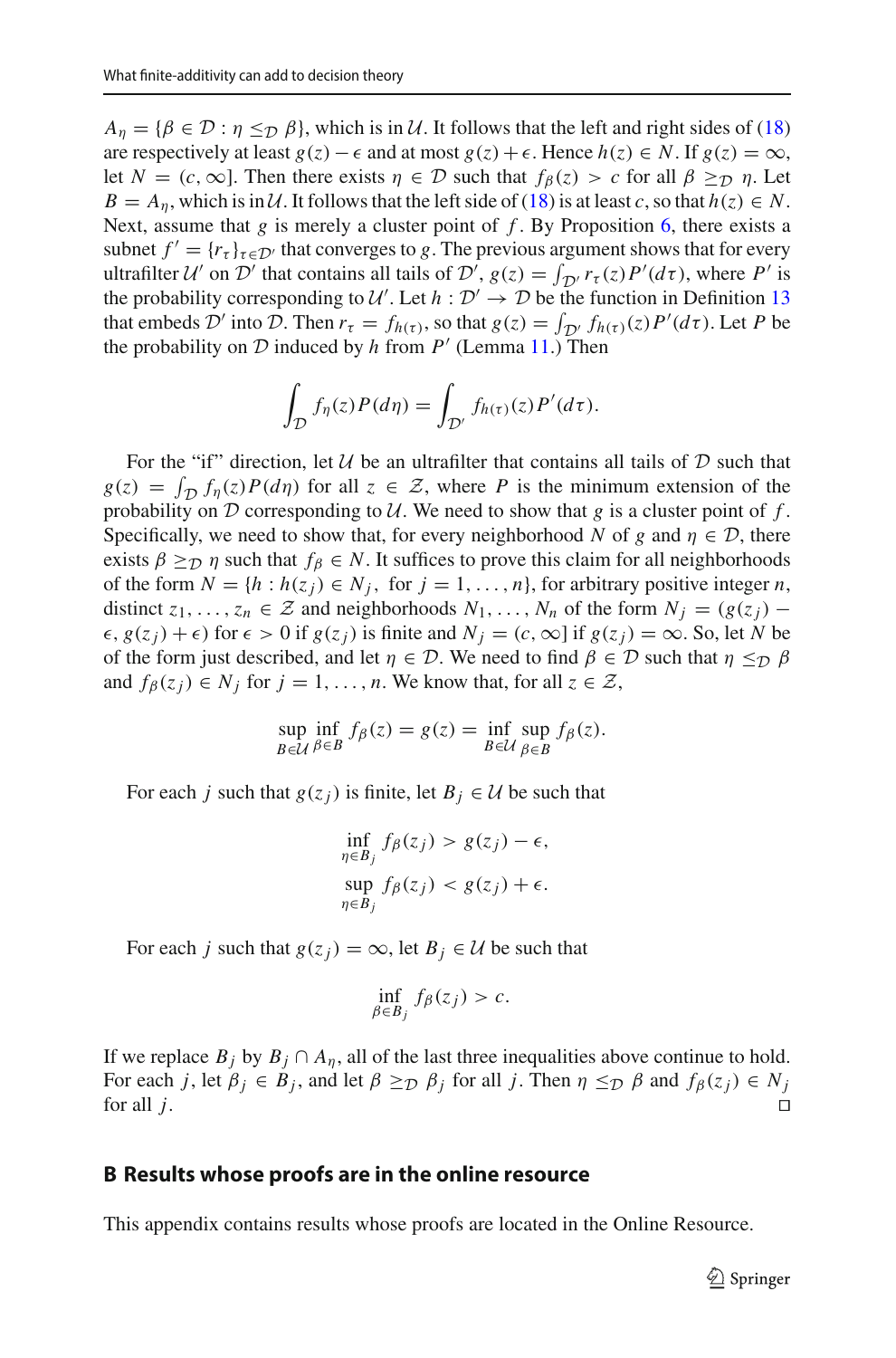**Proposition 10** (Lemma 10 in Section 2.3 of the Online Resource) *Let Z be a set. Then P<sup>Z</sup> is compact.*

<span id="page-25-1"></span>**Proposition 11** (Lemma 2 in Section 1.2 of the Online Resource) *Let Z be a set. For every*  $z \in \mathcal{Z}$  *and every*  $c \in \mathbb{R}$ ,  $H = \{f \in \mathbb{R}^{\mathcal{Z}} : f(z) = c\}$  *is closed. Also, both*  $H_{\leq} = \{ f \in \widehat{I} \times \widehat{R}^{\mathcal{Z}} : f(z) < c \}$  *and*  $H_{>} = \{ f \in \widehat{I} \times \widehat{R}^{\mathcal{Z}} : f(z) > c \}$  *are open.* 

<span id="page-25-2"></span>**Proposition 12** (Lemma 18 in Section 3 of the Online Resource) *Let G be a closed convex subset of*  $\mathbb{R}^{\mathbb{Z}}$  *consisting of non-negative functions such that*  $g \in G$  *and*  $f \geq g$ *implies*  $f \in G$ . Let  $k \in \partial_L G$ . Then there exists a finitely-additive expectation  $\lambda_k \in \Lambda_{\mathcal{Z}}$ *such that*  $\lambda_k(k) \leq \lambda_k(g)$  *for all*  $g \in G$ .

<span id="page-25-4"></span>**Proposition 13** (Lemma 1 in Section 1.2 of the Online Resource) Let  $\{f_{\eta}\}_{\eta \in \mathcal{D}}$  be a *convergent net (with limit f<sub>0</sub>) in*  $\widehat{R}^{\mathcal{Z}}$  *for some set*  $\mathcal{Z}$ *.* 

- $-$  *If* sup<sub>*z*∈*Z*</sub> *f*<sub>n</sub>(*z*) ≤ *c*<sub>n</sub> *for all*  $η$  *and* {*c*<sub>*n*</sub>}<sub>*n*∈*D*</sub> *converges to <i>c*<sub>0</sub>*, then* sup<sub>*z*∈*Z*</sub> *f*<sub>0</sub>(*z*) ≤ *c*0*.*
- $-$  *If*  $\inf_{z \in \mathcal{Z}} f_{\eta}(z) \ge c_{\eta}$  *for all*  $\eta$  *and*  $\{c_{\eta}\}_{\eta \in \mathcal{D}}$  *converges to*  $c_0$ *, then*  $\inf_{z \in \mathcal{Z}} f_0(z) \ge c_0$ *.*

<span id="page-25-3"></span>**Proposition 14** (Corollary 1 in Section 1.2 of the Online Resource) *Let*  $c \in \mathbb{R}$ . Then  ${f : \inf_{z \in \mathcal{Z}} f(z) \ge c}$  *and*  ${f : \sup_{z \in \mathcal{Z}} f(z) \le c}$  *are closed.* 

<span id="page-25-5"></span>**Proposition 15** (Lemma 17 in Section 3 of the Online Resource) *Let G be a closed convex subset of*  $\widehat{R}^{\mathcal{Z}}$  *consisting of non-negative functions such that*  $g \in G$  *and*  $f \geq g$ *implies*  $f$  ∈ *G. Let k be a real-valued function, and define* 

$$
H_k = \{ h \in \mathcal{M}_{\mathcal{Z}} : h(z) < k(z), \text{ for each } z \}.
$$

*Suppose that*  $H_k \cap G = \emptyset$ *. Then there exists*  $\lambda_k \in \Lambda_{\mathcal{Z}}$  *such that*  $\lambda_k(k) \leq \lambda_k(g)$  *for all*  $g \in G$ .

<span id="page-25-6"></span>**Proposition 16** (Lemma 22 in Section 5 of the Online Resource) *Let Z be a set. A finitely-additive expectation* λ *on M<sup>Z</sup> is continuous in the pointwise topology if and only if* λ *is simple and is a minimum extension.*

<span id="page-25-8"></span>**Proposition 17** (Lemma 11 in Section 2.3 of the Online Resource) *Let Z be a set. Then*  $S_z$  *is dense in*  $\Lambda_z$ *.* 

<span id="page-25-7"></span>**Proposition 18** (Lemma 12 in Section 2.4 of the Online Resource) *Let X and Y be sets. Let P be a finitely-additive probability on* 2*Y . Let Q be a countably-additive discrete probability on*  $2^{\mathcal{X}}$ *. Then*  $P[Q](f) = Q[P](f)$  *for each bounded function*  $f$ *.* 

# **References**

<span id="page-25-9"></span>Battigalli P, Cerreia-Vioglio S, Maccheroni F, Marinacci M (2016) A note on comparative ambiguity aversion and justifiability. Econometrica 84:1903–1916

<span id="page-25-10"></span><span id="page-25-0"></span>Berger JO, Srinivasan C (1978) Generalized bayes estimators in multivariate problems. Ann Stat 6:783–801 Bhaskara Rao KPS, Bhaskara Rao M (1983) Theory of charges. Academic Press, London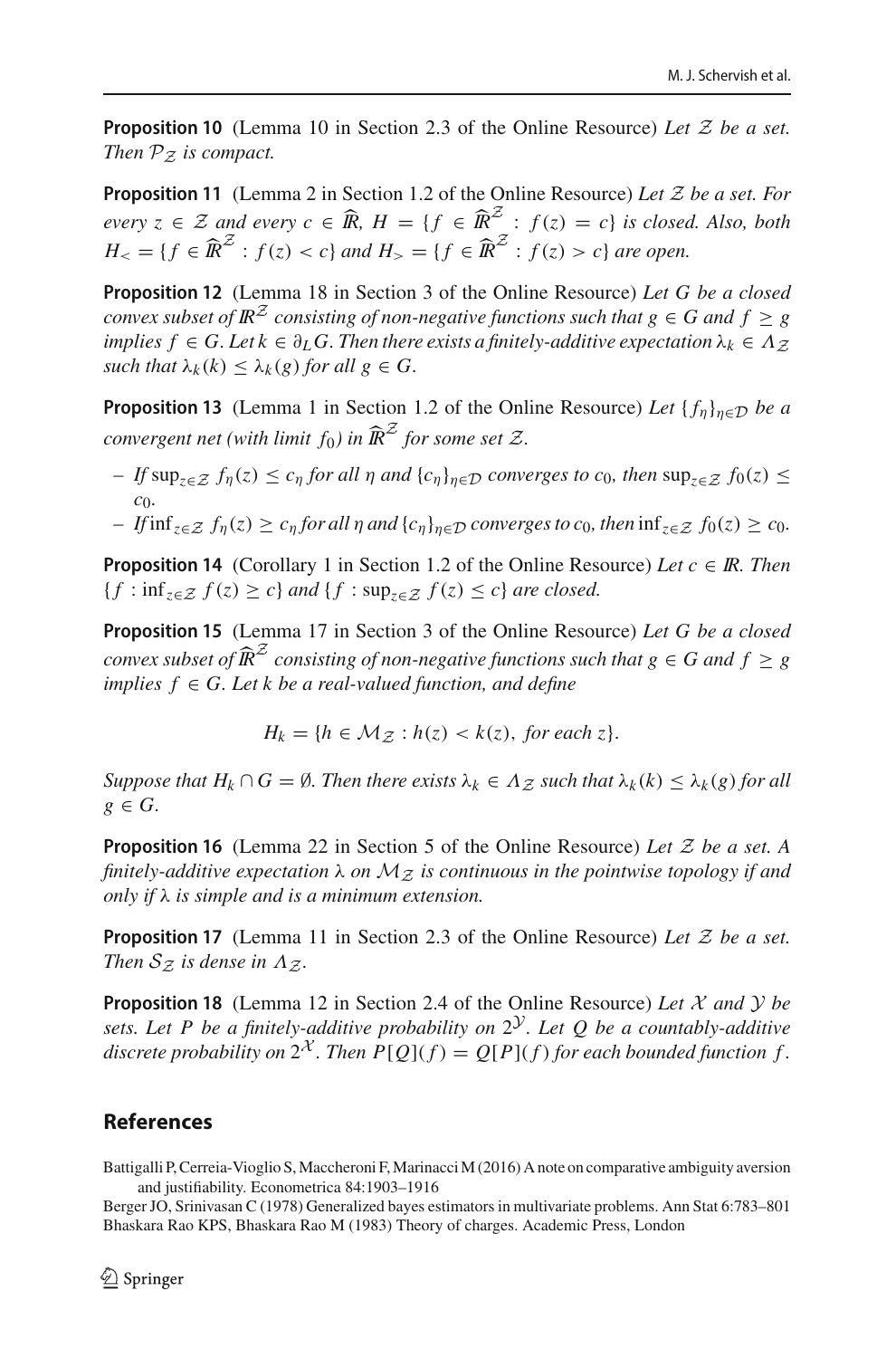<span id="page-26-1"></span>Brown LD (1971) Admissible estimators, recurrent diffusions, and insoluble boundary value problems. Ann Math Stat 42:855–903

<span id="page-26-14"></span>Comfort WW, Negrepontis S (1974) The theory of ultrafilters. Springer, New York

- <span id="page-26-7"></span>de Finetti B (1974) Theory of probability. Wiley, New York
- <span id="page-26-10"></span>Dunford N, Schwartz JT (1957) Linear operators. Part I: general theory. Wiley, Hoboken
- <span id="page-26-3"></span>Heath D, Sudderth W (1972) On a theorem of de finetti, oddsmaking, and game theory. Ann Math Stat 43:2072–2077
- <span id="page-26-4"></span>Heath D, Sudderth W (1978) On finitely additive priors, coherence, and extended admissibility. Ann Stat 6:333–345
- <span id="page-26-5"></span>Kelley JL (1955) General topology. Springer, New York
- <span id="page-26-2"></span>Lehmann EL, Casella G (1998) Theory of point estimation. Springer, New York
- <span id="page-26-11"></span>Pearce D (1984) Rationalizable strategic behavior and the problem of perfection. Econometrica 52:1029– 1050
- <span id="page-26-6"></span>Royden HL (1968) Real analysis. Macmillan, London
- <span id="page-26-0"></span>Schervish MJ, Seidenfeld T, Kadane JB (2009) Proper scoring rules, dominated forecasts, and coherence. Decis Anal 6:202–221
- <span id="page-26-13"></span>Schervish MJ, Seidenfeld T, Kadane JB (2014) Infinite previsions and finitely additive expectations, 2014. Online supplement to "Dominating countably many forecasts". Ann Stat 42:728–756. [https://doi.org/](https://doi.org/10.1214/14-AOS1203) [10.1214/14-AOS1203](https://doi.org/10.1214/14-AOS1203)
- <span id="page-26-12"></span>Seidenfeld T, Schervish MJ, Kadane JB (2001) Improper regular conditional distributions. Ann Probab 29:1612–1624. Correction 34:423–426 (2006)
- <span id="page-26-8"></span>Wald A, Wolfowitz J (1951) Two methods of randomization in statistics and the theory of games. Ann Math 52:581–586
- <span id="page-26-9"></span>Willard S (1970) General topology. Addison-Wesley, Boston

**Publisher's Note** Springer Nature remains neutral with regard to jurisdictional claims in published maps and institutional affiliations.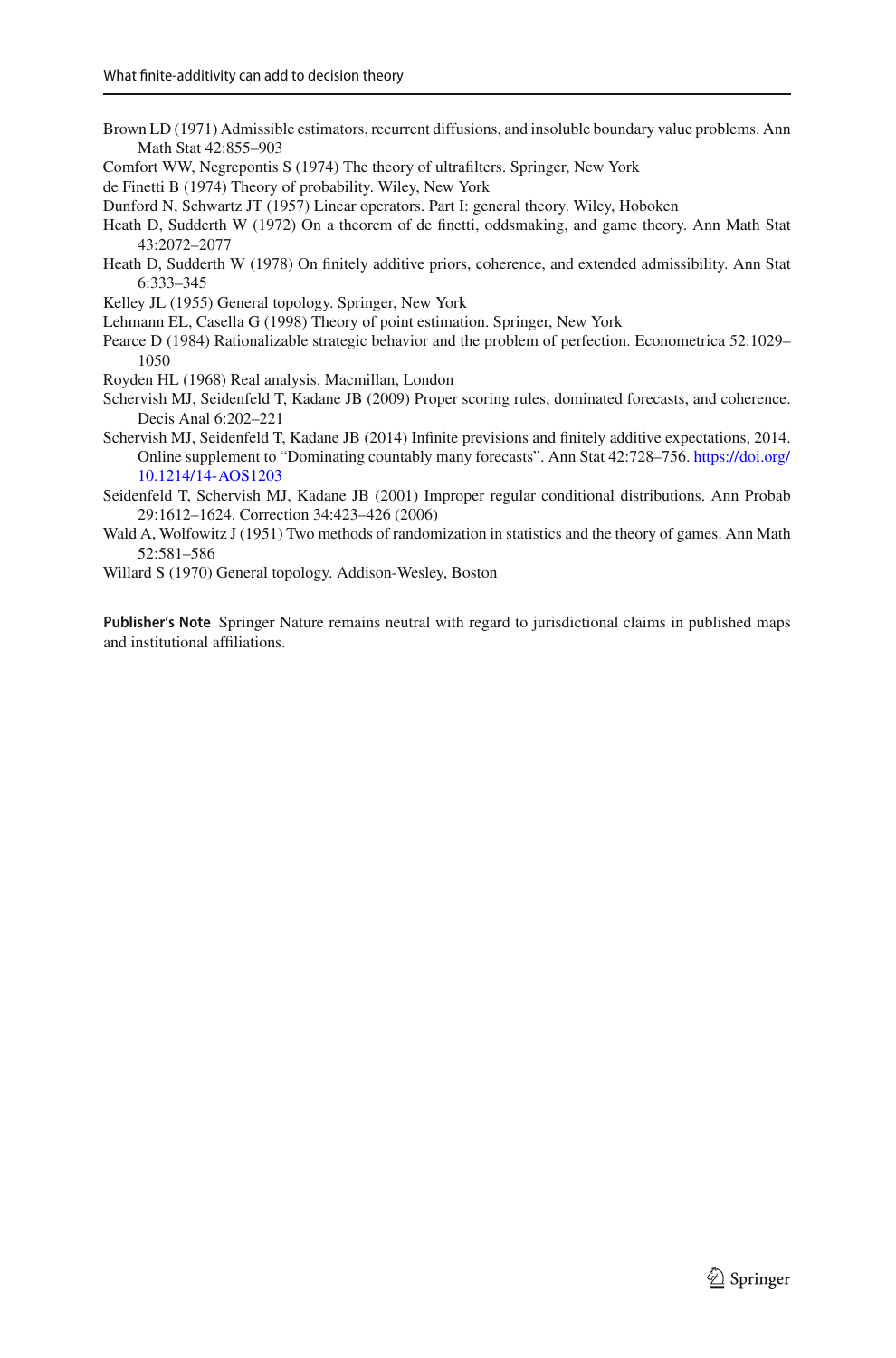# Online Resource for "What Finite-Additivity Can Add to Decision Theory"

Mark J. Schervish,<sup>1</sup> Teddy Seidenfeld, Rafael B. Stern, and Joseph B. Kadane

Abstract This Online Resource includes background material for the paper Schervish et al. (2019). The background begins with topology and convergence in Section 1. At that point, we have enough tools to give an overview of the theory of finitely-additive expectations in Section 2. The final bit of background includes some results on separation of convex sets of unbounded functions in Section 3. The randomized rules constructed in Schervish et al. (2019) are seemingly less general than the randomized rules that typically arise in the countably-additive decision theory. Section 4 demonstrates that the risk set that we construct from our finitely-additive randomizations includes the risk functions for the more general randomizations when all probabilities are countably-additive. Section 5 presents an interesting property of pointwise convergence that helps to understand why some prior distributions (both finitely-additive and countably-additive) might not have Bayes rules.

### 1 Topology Background

Our results rely on the theory of product sets, nets, and ultrafilters.

1.1 Product Sets

**Definition 1** Let  $\{Z_{\alpha}\}_{{\alpha}\in A}$  be a collection of sets, each of which has a topology. The *product topology* on the product set  $\prod_{\alpha \in A} \mathcal{Z}_{\alpha}$  is the topology that has as a sub-base the collection of all sets of the form  $\prod_{\alpha \in A} \mathcal{Y}_{\alpha}$  where  $\mathcal{Y}_{\alpha} = \mathcal{Z}_{\alpha}$ for all but at most one  $\alpha$ , and for that one  $\alpha$ ,  $\mathcal{Y}_{\alpha}$  is an open subset of  $\mathcal{Z}_{\alpha}$ .

If we let  $\mathcal{Z} = \bigcup_{\alpha \in A} \mathcal{Z}_\alpha$ , then the product set  $\prod_{\alpha \in A} \mathcal{Z}_\alpha$  can be thought of as the set of all functions  $f : A \to \mathcal{Z}$  such that  $f(\alpha) \in \mathcal{Z}_{\alpha}$  for all  $\alpha$ . If all  $\mathcal{Z}_{\alpha}$  are the same set  $\mathcal{Z}$ , then the product set is often written  $\mathcal{Z}^A$ .

**Definition 2** Let  $\{\mathcal{Z}_{\alpha}\}_{{\alpha \in A}}$  be a collection of sets. For each  $\beta \in A$ , the function  $f_{\beta}$ :  $\prod_{\alpha \in A} \mathcal{Z}_{\alpha} \to \mathcal{Z}_{\beta}$  defined by  $f_{\beta}(g) = g(\beta)$  is called an *evaluation* functional or a coordinate-projection function.

It is not difficult to show that the product topology has two other equivalent characterizations: (i) the smallest topology such that all of the evaluation functionals are continuous, and (ii) the topology of pointwise convergence of the functions in the product set.

<sup>1</sup> Corresponding author affiliation: Carnegie Mellon University, Pittsburgh, PA 15213 USA, email: mark@cmu.edu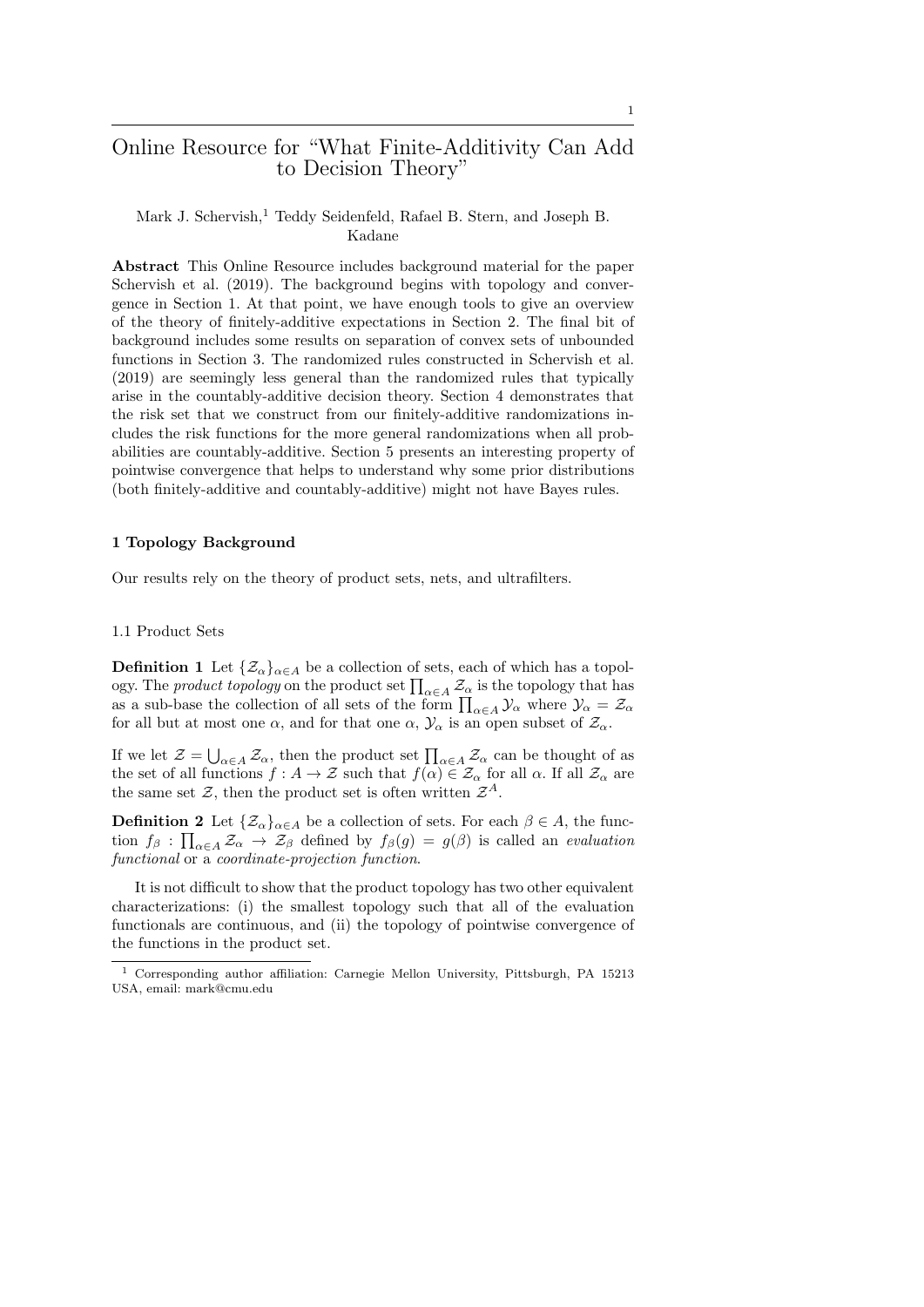Every open set in a topological space is the union of arbitrarily many basic open sets. Each basic open set is the intersection of finitely many sub-basic open sets. Hence, the following result is straightforward.

**Proposition 1** For every open set N in a product space  $\prod_{\alpha \in A} \mathcal{Z}_{\alpha}$ , there exist a finite integer n, points  $\alpha_1, \ldots, \alpha_n \in A$ , and open sets  $N_j \subseteq \mathcal{Z}_{\alpha_j}$  for  $j =$  $1, \ldots, n$  such that N contains

$$
\{f : f(\alpha_j) \in N_j, \text{ for } j = 1, \dots, n\}.
$$
 (1)

In particular, every neighborhood of a function g in the product space must contain a set of the form (1) such that  $g(\alpha_i) \in N_i$  for  $j = 1, \ldots, n$ .

#### 1.2 Nets

Our main use for nets is to identify the closure of a set.

**Definition 3** A partial order on a set  $\mathcal{D}$  is a binary relation  $\leq_{\mathcal{D}}$  with the following properties: (i) for all  $\eta \in \mathcal{D}$ ,  $\eta \leq_{\mathcal{D}} \eta$  (reflexive), and (ii) if  $\eta \leq_{\mathcal{D}} \beta$ and  $\beta \leq_{\mathcal{D}} \gamma$ , then  $\eta \leq_{\mathcal{D}} \gamma$  (transitive). A *directed set* is a set  $\mathcal{D}$  with a partial order  $\leq_{\mathcal{D}}$  that has the following additional property: (iii) for all  $\eta, \beta \in \mathcal{D}$ , there exists  $\gamma \in \mathcal{D}$  such that  $\eta \leq_{\mathcal{D}} \gamma$  and  $\beta \leq_{\mathcal{D}} \gamma$ .

**Definition 4** Let  $\mathcal{D}$  be a directed set with partial order  $\leq_{\mathcal{D}}$ . A function r:  $\mathcal{D} \to \mathcal{T}$  is called a *net on*  $\mathcal{D}$  in  $\mathcal{T}$ . Such a net is denoted either  $(\mathcal{D}, r)$  or  $x = \{x_n\}_{n \in \mathcal{D}}$ , where  $x_n = r(\eta)$  for  $\eta \in \mathcal{D}$ . If  $\{x_n\}_{n \in \mathcal{D}}$  is a net, then for each  $\eta \in \mathcal{D}$ , the set

$$
A_{\eta} = \{ x_{\beta} : \eta \leq_{\mathcal{D}} \beta \}
$$

is called a tail of x. If  $\mathcal T$  is a topological space, we say that the net x converges to  $x_* \in \mathcal{T}$  if every neighborhood of  $x_*$  contains a tail of x.

Note that the set  $\mathbb{Z}^+$  of positive integers is a directed set, and each sequence is a net on  $\mathbb{Z}^+$ . Every result that holds for all nets holds a fortiori for all sequences. There are nets that are not sequences.

*Example 1* Let  $D$  be the collection of all finite subsets of an uncountable set X. Create the partial order  $\leq_{\mathcal{D}}$  on D defined by  $\eta_1 \leq_{\mathcal{D}} \eta_2$  if  $\eta_1 \subseteq \eta_2$ . Notice that  $\eta_j \leq_{\mathcal{D}} (\eta_1 \cup \eta_2)$  for  $j = 1, 2$ , making  $\mathcal D$  a directed set. Let  $\mathcal T$  be the collection of all indicator functions of subsets of  $\mathcal{X}$ , and let  $x_{\eta} = I_{\eta}$  for each  $\eta \in \mathcal{D}$ . It is straightforward to show that  $\{x_n\}_{n\in\mathcal{D}}$  converges to  $I_{\mathcal{X}}$ . It is also easy to see that no sequence of indicators of finite sets can converge to the indicator of an uncountable set.

**Definition 5** Let  $x = \{x_{\eta}\}_{\eta \in \mathcal{D}}$  be a net in a topological space  $\mathcal{T}$ . We call a net  $y = \{y_\gamma\}_{\gamma \in \mathcal{D}}$  a subnet of x if there exists a function  $h : \mathcal{D}' \to \mathcal{D}$ with the following properties: (i)  $y_{\gamma} = x_{h(\gamma)}$  for all  $\gamma \in \mathcal{D}'$ , (ii)  $\gamma_1 \leq_{\mathcal{D}'} \gamma_2$ implies  $h(\gamma_1) \leq_{\mathcal{D}} h(\gamma_2)$  and (iii) for every  $\eta \in \mathcal{D}$  there exists  $\gamma \in \mathcal{D}'$  such that  $h(\gamma) \geq_{\mathcal{D}} \eta$ . A *cluster point* of x is a point  $p \in \mathcal{T}$  such that, for every neighborhood N of p and every  $\eta \in \mathcal{D}$ , there exists  $\eta' \in \mathcal{D}$  such that  $\eta' \geq_{\mathcal{D}} \eta$ and  $x_{\eta'} \in N$ .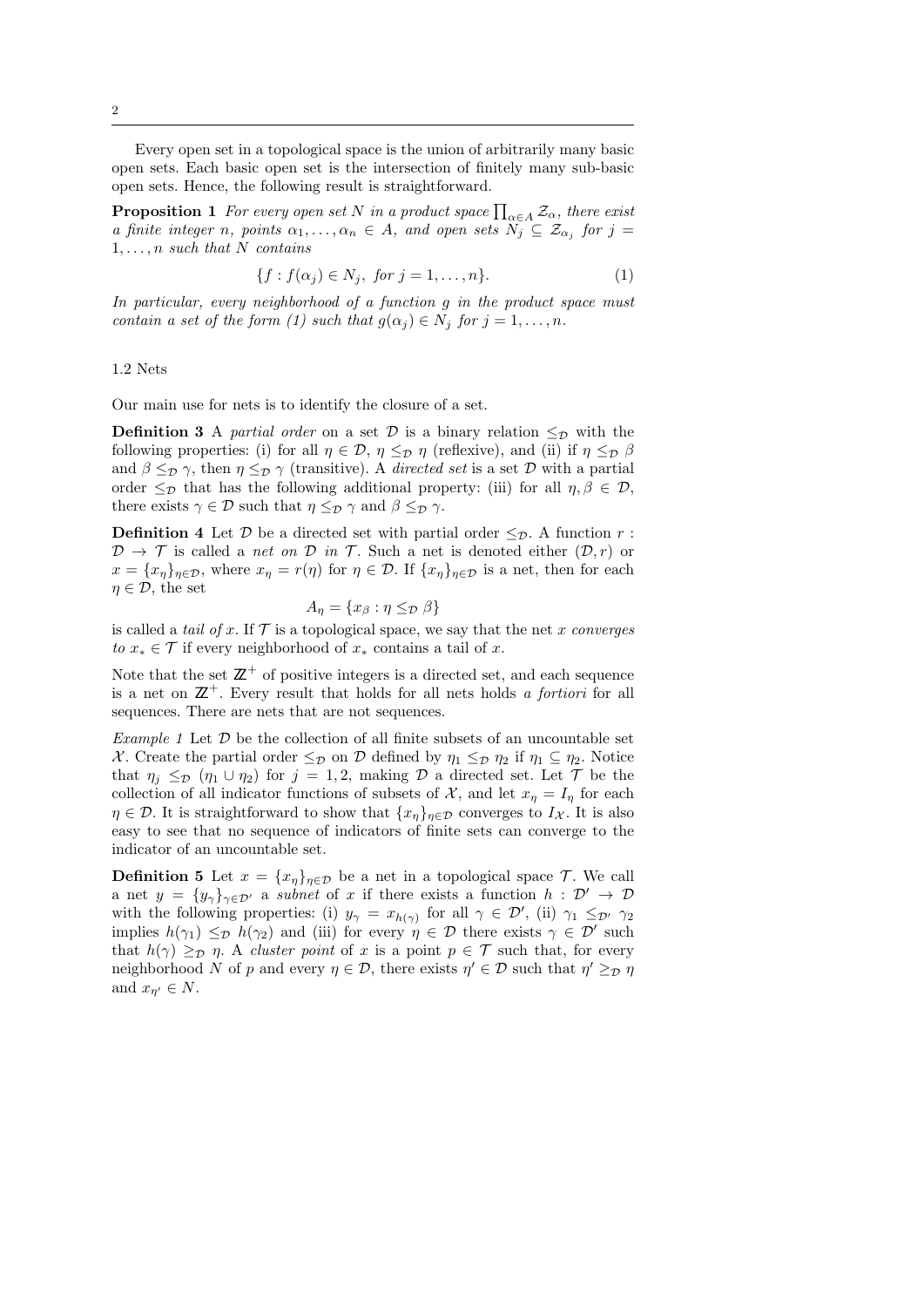It is trivial to see that a net is a subnet of itself. If we think of a sequence as a net, then it is also trivial that a subsequence is a subnet. As Willard (1970, Example 11.4(b)) points out, a subnet of a sequence need not be a subsequence because the directed set  $\mathcal{D}'$  for the subnet might be merely partially ordered, unlike the integers. An example of such a subnet can be constructed from the proof of Kelley (1955, Lemma 5, p.70).

The following result is straightforward.

**Proposition 2** Let Z be a set, and let  $\{f_n\}_{n\in\mathcal{D}}$  and  $\{g_n\}_{n\in\mathcal{D}}$  be convergent nets in  $\widehat{\mathbb{R}}^{\mathcal{Z}}$ . Let f and g be the respective limits. If  $f_{\eta}(z) \leq g_{\eta}(z)$  for all  $z \in \mathcal{Z}$ and  $\eta \in \mathcal{D}$ , then  $f(z) \leq q(z)$  for all  $z \in \mathcal{Z}$ .

The supremum and infimum are functionals defined on spaces of  $\widehat{R}$ -valued functions. They are not continuous in general, but they do have the following property.

**Lemma 1** Let  $\{f_{\eta}\}_{\eta \in \mathcal{D}}$  be a convergent net (with limit  $f_0$ ) in  $\widehat{R}^{\mathcal{Z}}$  for some set Z.

- $-If \sup_{z \in \mathcal{Z}} f_{\eta}(z) \leq c_{\eta}$  for all  $\eta$  and  $\{c_{\eta}\}_{\eta \in \mathcal{D}}$  converges to  $c_0$ , then  $\sup_{z \in \mathcal{Z}} f_0(z) \leq$  $c_0$ .
- $-$  If  $\inf_{z\in\mathcal{Z}}f_\eta(z)\geq c_\eta$  for all  $\eta$  and  $\{c_\eta\}_{\eta\in\mathcal{D}}$  converges to  $c_0$ , then  $\inf_{z\in\mathcal{Z}}f_0(z)\geq 0$  $c<sub>0</sub>$ .

Proof Consider the claim about the supremum first. The claim is vacuous if  $c_0 = \infty$ . If  $c_0 < \infty$ , suppose, to the contrary, that  $\sup_{z \in \mathcal{Z}} f_0(z) > c_0$ . Then there exists  $\epsilon > 0$  and  $z_0 \in \mathcal{Z}$  such that  $f_0(z_0) > c_0 + \epsilon$ . Because  $f_\eta$  converges to  $f_0$ , there exists  $\eta_0$  such that  $\eta \geq_{\mathcal{D}} \eta_0$  implies that  $f_\eta(z_0) > c_0 + 2\epsilon/3$ . Since  $c_n$  converges to  $c_0$ , there exists  $\eta_1$  such that  $\eta \geq_{\mathcal{D}} \eta_1$  implies that  $c_n < c_0 + \epsilon/3$ , hence  $f_{\eta}(z_0) < c_0 + \epsilon/3$ . There exists  $\eta_2$  such that  $\eta_j \leq_{\mathcal{D}} \eta_2$  for  $j = 0, 1$ . Hence,  $\eta \geq_{\mathcal{D}} \eta_2$  implies both  $f_{\eta}(z_0) > c_0 + 2\epsilon/3$  and  $f_{\eta}(z_0) < c_0 + \epsilon/3$ , a contradiction. A similar argument works for the claim about the infimum.

Lemma 1 has a useful corollary.

Corollary 1 Let  $c \in \mathbb{R}$ . Then  $\{f : \inf_{z \in \mathcal{Z}} f(z) \geq c\}$  and  $\{f : \sup_{z \in \mathcal{Z}} f(z) \leq c\}$ c} are closed.

The following result is used in the proof of Theorem 1 of Schervish et al. (2019).

**Lemma 2** Let Z be a set. For every  $z \in \mathcal{Z}$  and every  $c \in \hat{\mathbb{R}}$ ,  $H = \{f \in \mathbb{R} \mid f \in \mathbb{R}\}$  $\widehat{I\!R}^{\mathcal{Z}}$  :  $f(z) = c$  is closed. Also, both  $H   
 = {f \in \widehat{I\!R}^{\mathcal{Z}}$  :  $f(z) < c$  and  $H_{>} = \{f \in \widehat{\mathbb{R}}^{\mathcal{Z}} : f(z) > c\}$  are open.

*Proof* For finite c, each of  $H$ <sub>></sub> and  $H$ <sub><</sub> are sub-basic open sets, hence their union  $H^C$  is open. For  $c = \infty$ ,  $H > \emptyset$  and every cluster point f of every net in H has  $f(z) = \infty$ , hence H is closed.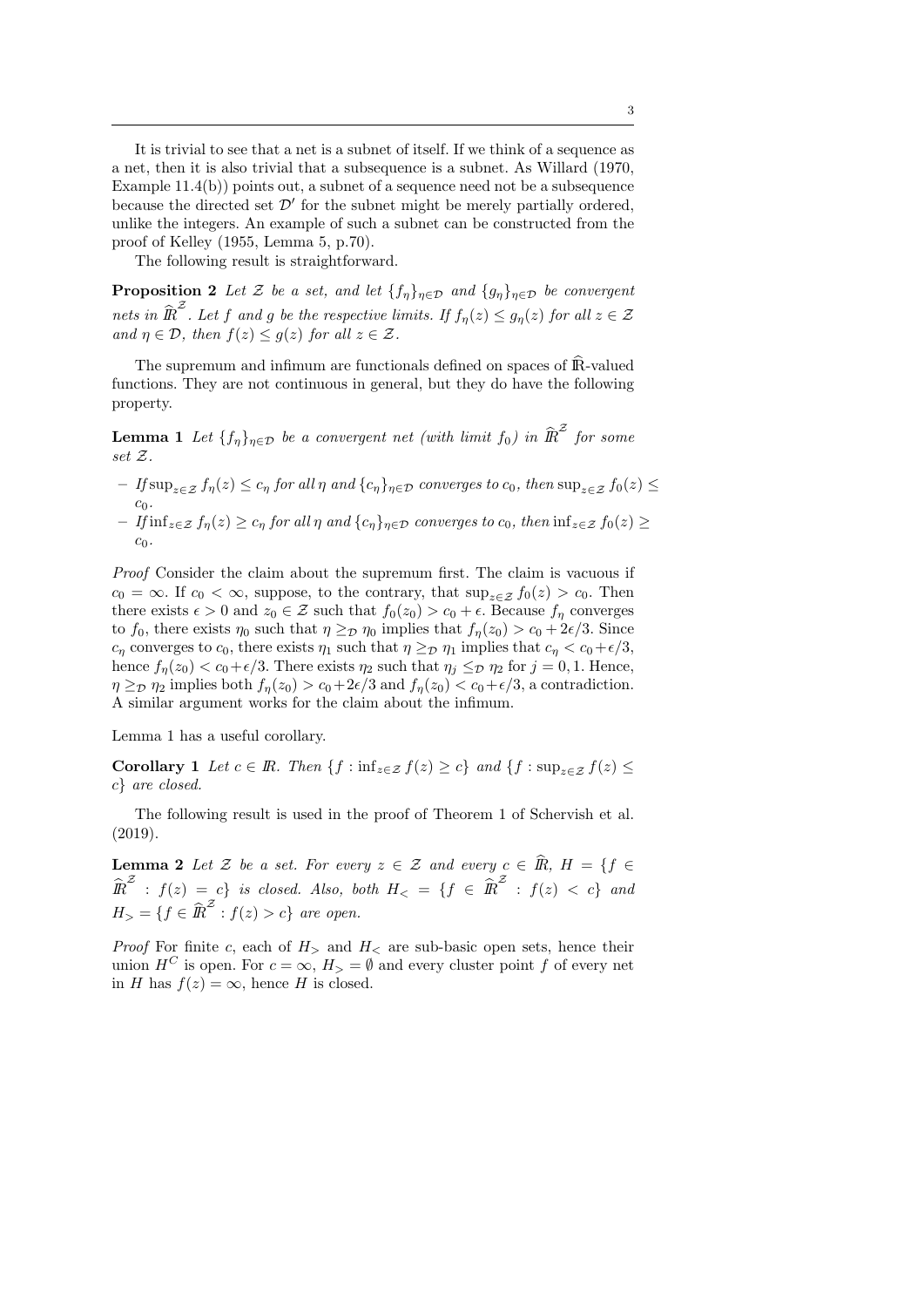### 1.3 Ultrafilters

**Definition 6** Let S be a set and let  $U$  be a non-empty collection of subsets of S. We call U an ultrafilter on S if (i)  $A \in U$  and  $A \subseteq B$  implies  $B \in U$ , (ii)  $A, B \in \mathcal{U}$  implies  $A \cap B \in \mathcal{U}$ , and (iii) for every  $A \subseteq S$ ,  $A \in \mathcal{U}$  if and only if  $A^C \notin \mathcal{U}$ . An ultrafilter on S is *principal* if there exists  $s \in S$  such that  $\mathcal{U}$ consists of all subset of  $S$  that contain  $s$ . Such an  $s$  is called the *atom* of  $U$ . Other ultrafilters are called non-principal.

Proposition 3 gives general conditions under which ultrafilters exist. It requires a definition first.

**Definition 7** A collection  $\mathcal F$  of subsets of a set  $\mathcal Z$  has the finite-intersection property if every finite subcollection has non-empty intersection.

Proposition 3 (Comfort and Negrepontis 1974: Special case of Theorem 2.18, p. 39) Let  $Z$  be a set, and let  $\mathcal F$  be a collection of subsets. If  $\mathcal F$  has the finite intersection property, then there is an ultrafilter on  $\mathcal Z$  that contains F.

Example 2 Let  $D$  be a directed set. Then the collection of all tails of  $D$  has the finite-intersection property. (Every finite subcollection has non-empty intersection.) By Proposition 3, there is an ultrafilter  $\mathcal{U}_{\mathcal{D}}$  that contains all tails of D.

We have two main uses for ultrafilters in this paper. One is to use them as examples of merely finitely-additive probabilities via Lemma 7 in Section 2.2. The other is to exploit the connection between limits of nets and integrals with respect to ultrafilter probabilites defined on directed sets via Lemma 9 in Section 2.2.

#### 2 Finitely-Additive Integrals and Expectations

#### 2.1 Unbounded and Infinite-Valued Functions

In de Finetti (1974), de Finetti laid out the theory of coherent previsions for bounded random variables, which he related to finitely-additive probability. De Finetti's definition of coherent prevision is the following.

**Definition 8** Let  $\mathcal F$  be a set of bounded functions defined on a space  $\mathcal Z$ . For each  $f \in \mathcal{F}$ , let  $P(f)$  be a real number. De Finetti called  $\{P(f) : f \in \mathcal{F}\}\; coherent$ ent previsions for F if, for every finite integer n, every n-tuple  $(f_1, \ldots, f_n) \in$  $\mathcal{F}^n$ , and every *n*-tuple  $(\alpha_1, \ldots, \alpha_n)$  of real numbers,

$$
\sup_{z} \sum_{j=1}^{n} \alpha_j [f_j(z) - P(f_j)] \ge 0.
$$
 (2)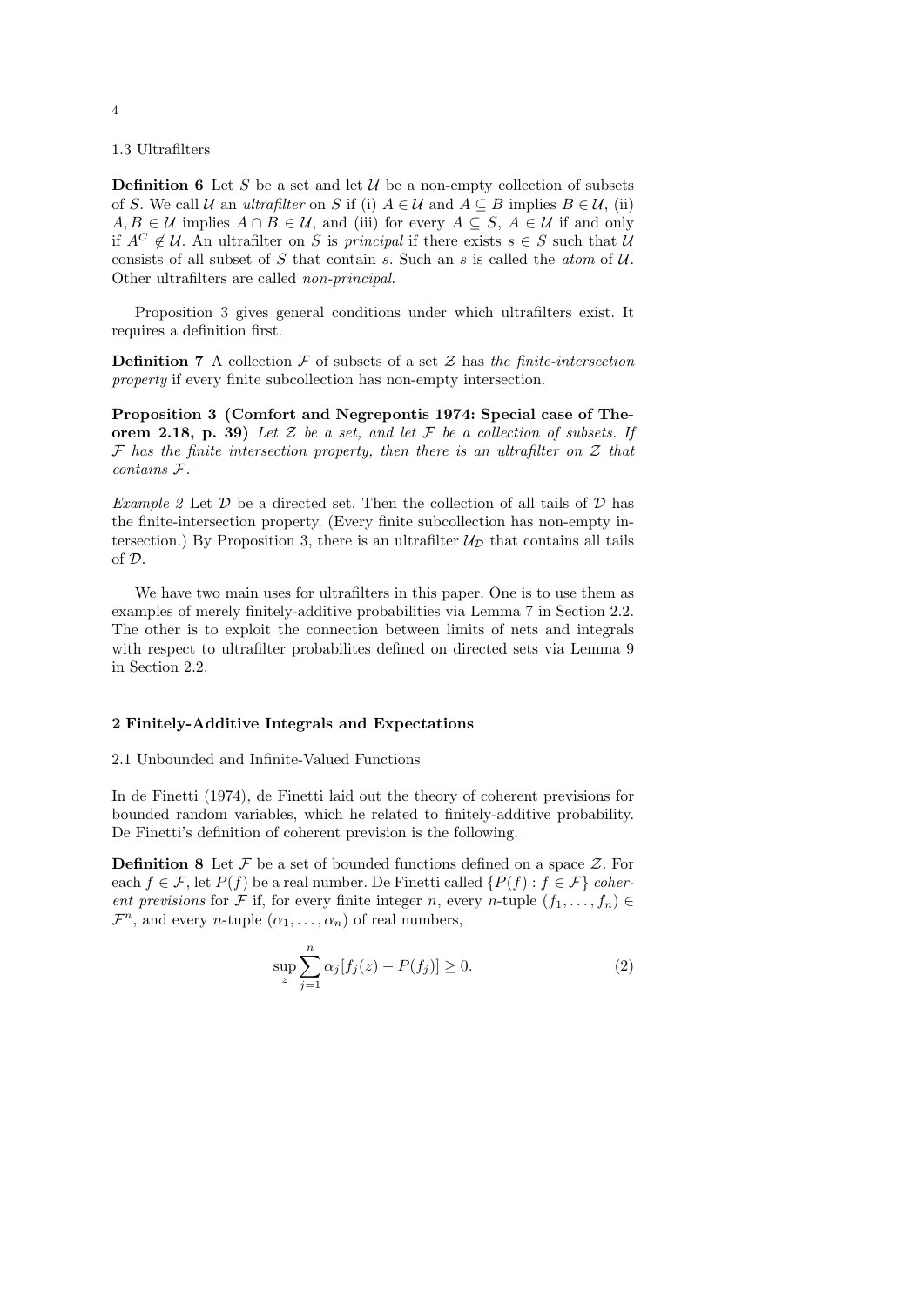If  $F$  consists solely of indicator functions of events, coherent previsions for  $\mathcal F$  can be shown to form a finitely-additive probability. (See de Finetti 1974, Chapter 3 for a long-winded, but elementary treatiment.) Also, a finitelyadditive probability can be defined on an arbitrary collection of subsets of a general set  $\mathcal{Z}$ , including the power set. A number of theorems in Bhaskara Rao and Bhaskara Rao (1983, Chapeter 3) show how to extend a partially defined finitely-additive probability to arbitrary larger domains. Theorems 3.2.9 and 3.2.10 on pages 69–70 of Bhaskara Rao and Bhaskara Rao (1983) are very general. For this reason, measurability conditions are often not included in theorems about finitely-additive probabilities. In this paper, we assume that each finitely-additive probability is defined on  $2^{\mathcal{Z}}$ . If the reader starts with a finitely-additive probability  $P$  defined on a smaller domain, our results will apply to every extension of P to  $2^{\mathcal{Z}}$ .

Extending a finitely-additive probability P defined on  $2^{\mathcal{Z}}$  to a coherent prevision on the set of all bounded functions in  $\mathcal{M}_{\mathcal{Z}}$  is straightforward. For each simple function  $f = \sum_{j=1}^n \alpha_j I_{A_j}$  on  $\mathcal Z$  (with all  $\alpha_j$  finite), there is a unique value for the coherent previson  $P(f) = \sum_{j=1}^{n} \alpha_j P(A_j)$ . (See Bhaskara Rao and Bhaskara Rao 1983, Proposition 4.4.2 on page 97.) Because every bounded function is uniformly approximable both above and below by simple functions, for each bounded function f on  $\mathcal{Z}$ , there is a unique value for the finitelyadditive expectation

$$
P(f) = \sup_{\text{simple } g \le f} P(g) = \inf_{\text{simple } g \ge f} P(g).
$$

In this paper, we need an extension of the finitely-additive theory from bounded functions both to unbounded functions, as was done by Schervish et al. (2014), and to functions that assume the value  $\infty$  as well. The extension to unbounded functions in Schervish et al. (2014) generalizes the concept of coherence to allow  $P(f) = \infty$  without requiring the symbol  $\infty$  to appear in (2). They then prove in Schervish et al. (2014, Definition 7, Lemmas 4 and 6) that previsions are coherent if and only if they are the values of a normalized monotone linear functional. The assumption that the loss function is bounded below alows us to avoid dealing with functions that both assume the value  $\infty$ and are unbounded below. This has the added benefit of allowing us to avoid arithmetic that leads to  $\infty - \infty$ .

Because the set  $\mathcal{M}_{\mathcal{Z}}$  of functions that are bounded below is not a linear space, we need to generalize the concept of normalized monotone linear functional.

**Definition 9** Let  $\mathcal{Z}$  be a space, and let  $\mathcal{F}$  be a subset of  $\mathcal{M}_{\mathcal{Z}}$  that contains all constant functions and has the following restricted linearity property:

If 
$$
f, g \in \mathcal{F}
$$
 and  $h = \alpha f + \beta g \in \mathcal{M}_{\mathcal{Z}}$  with  $\alpha, \beta \in \mathbb{R}$ , then  $h \in \mathcal{F}$ . (3)

We call such a set  $\mathcal F$  a restricted-linear space. If  $\mathcal F$  is a restricted-linear space, a function  $L : \mathcal{F} \to \widehat{\mathbb{R}}$  that satisfies

$$
L(\alpha f + \beta g) = \alpha L(f) + \beta L(g),\tag{4}
$$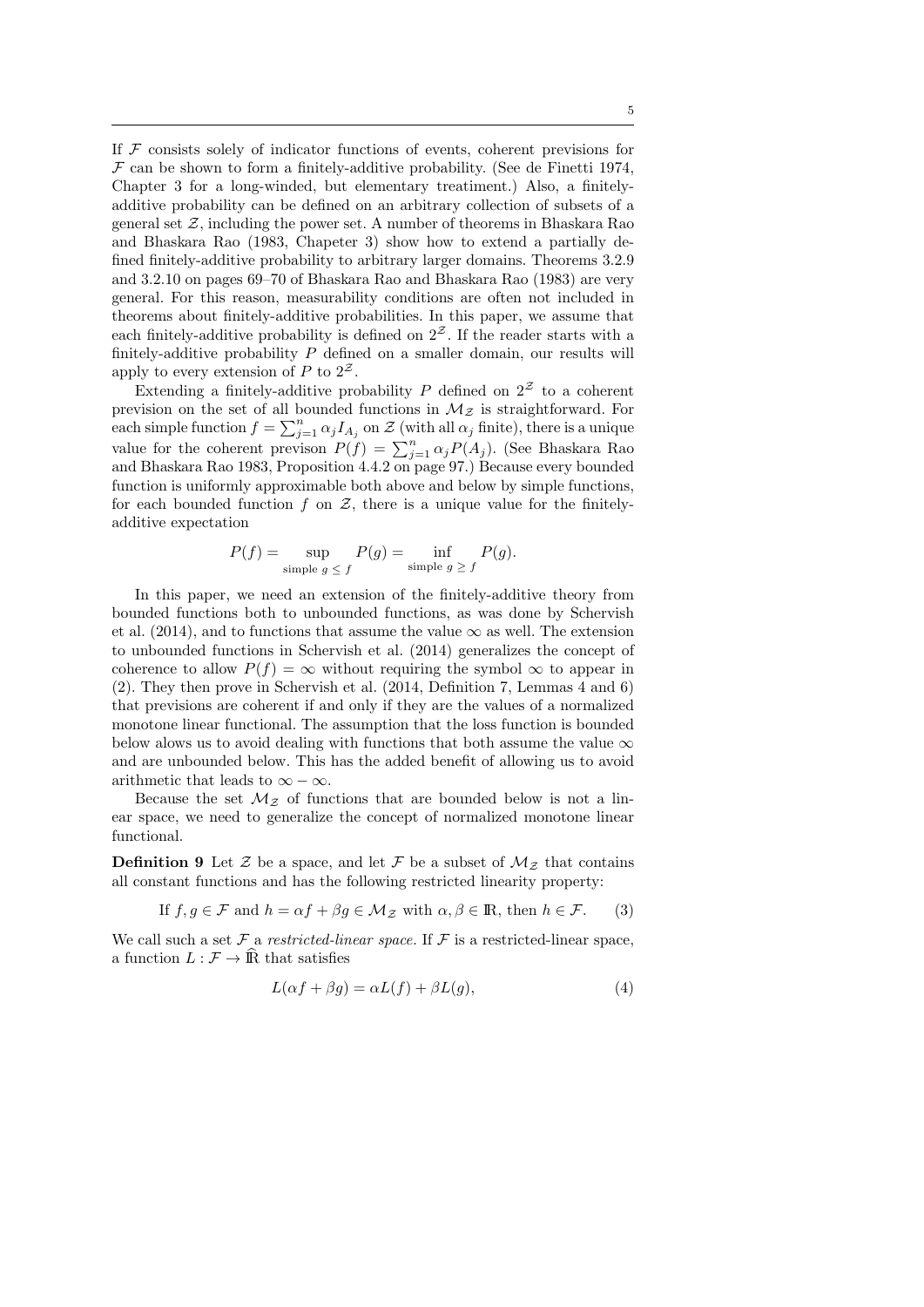whenever  $f, g, \alpha f + \beta g \in \mathcal{F}$  and the arithmetic on the right-hand side of (4) is well defined (i.e., does not involve  $\infty - \infty$ ) is called a restricted-linear functional. A restricted-linear functional is called monotone if  $f \leq q$  implies  $L(f) \leq L(q)$ . A monotone restricted-linear functional is called a *finitely*additive Daniell integral. If  $L(1) = 1$ , we say that L is normalized. A normalized finitely-additive Daniell integral is called a finitely-additive expectation.

Note that  $M_z$  is a restricted-linear space, as is the set of bounded functions. The unique coherent prevision on the bounded functions constructed above from a finitely-additive probability on  $2^{\mathcal{Z}}$  is an example of a finitely-additive expectation.

The various conditions in Definition 9 prevent  $\infty - \infty$  from appearing on either side of (4). Note that one cannot have  $\alpha$  and  $\beta$  both negative in (3) unless both f and g are bounded. If at least one of the functions  $f, g$  is unbounded in (3), then at least one of the unbounded functions must have a positive coefficient in order for the linear combination to be well-defined and bounded below. Examples of each of the following situations arise, and they are the reason that we do not enforce (4) when the arithmetic on the right-hand side involves  $\infty - \infty$ :

- The difference between two functions that are unbounded above can be bounded below.
- The difference of two functions, each with infinite finitely-additive expectation, can have finite expectation.

Although there is no unique extension of a finitely-additive expectation from the set of bounded functions to  $\mathcal{M}_{\mathcal{Z}}$ , there are two special extensions that exist and prove useful. Lemmas 3 and 4 apply to unbounded and infinite-valued functions. Equation 1.2 of Heath and Sudderth states a result like Lemma 3 without proof and without being explicit about the fact that the extension might take the value  $\infty$ . The restriction to functions that are bounded below is important (even for the result of Heath and Sudderth) in order to avoid  $\infty - \infty$ .

**Lemma 3** Let  $\mathcal J$  be the set of all bounded real-valued functions defined on a set Z, and let P be a finitely-additive expectation on J. For each  $f \in M_{Z}$ , define

$$
Q(f) = \sup_{g \in \mathcal{J}, g \le f} P(g).
$$

Then  $Q = P$  on J, and Q is a finitely-additive expectation on  $\mathcal{M}_{Z}$ .

*Proof* Because P is a finitely-additive expectation,  $g \leq f$  implies  $P(g) \leq P(f)$ for  $f, g \in \mathcal{J}$ . Hence  $Q(f) = P(f)$  for  $f \in \mathcal{J}$ .

Next, we show that Q is restricted-linear. Let  $f_1, f_2 \in \mathcal{M}_{\mathcal{Z}}, \alpha_1, \alpha_2 \in \mathbb{R},$ and  $\alpha_1 f_1 + \alpha_2 f_2 \in \mathcal{M}_{\mathcal{Z}}$ . We need to show that  $Q(\alpha_1 f_1 + \alpha_2 f_2) = \alpha_1 Q(f_1) +$  $\alpha_2 Q(f_2)$  whenever the arithmetic on the right-hand side is well-defined. Since  $Q(\alpha_j f_j) = \alpha_j Q(f_j)$  if  $\alpha_j > 0$ , there is no loss of generality in assuming that  $\alpha_1, \alpha_2$  are each either 1 or -1. First, we show that  $Q(f_1 + f_2) = Q(f_1) + Q(f_2)$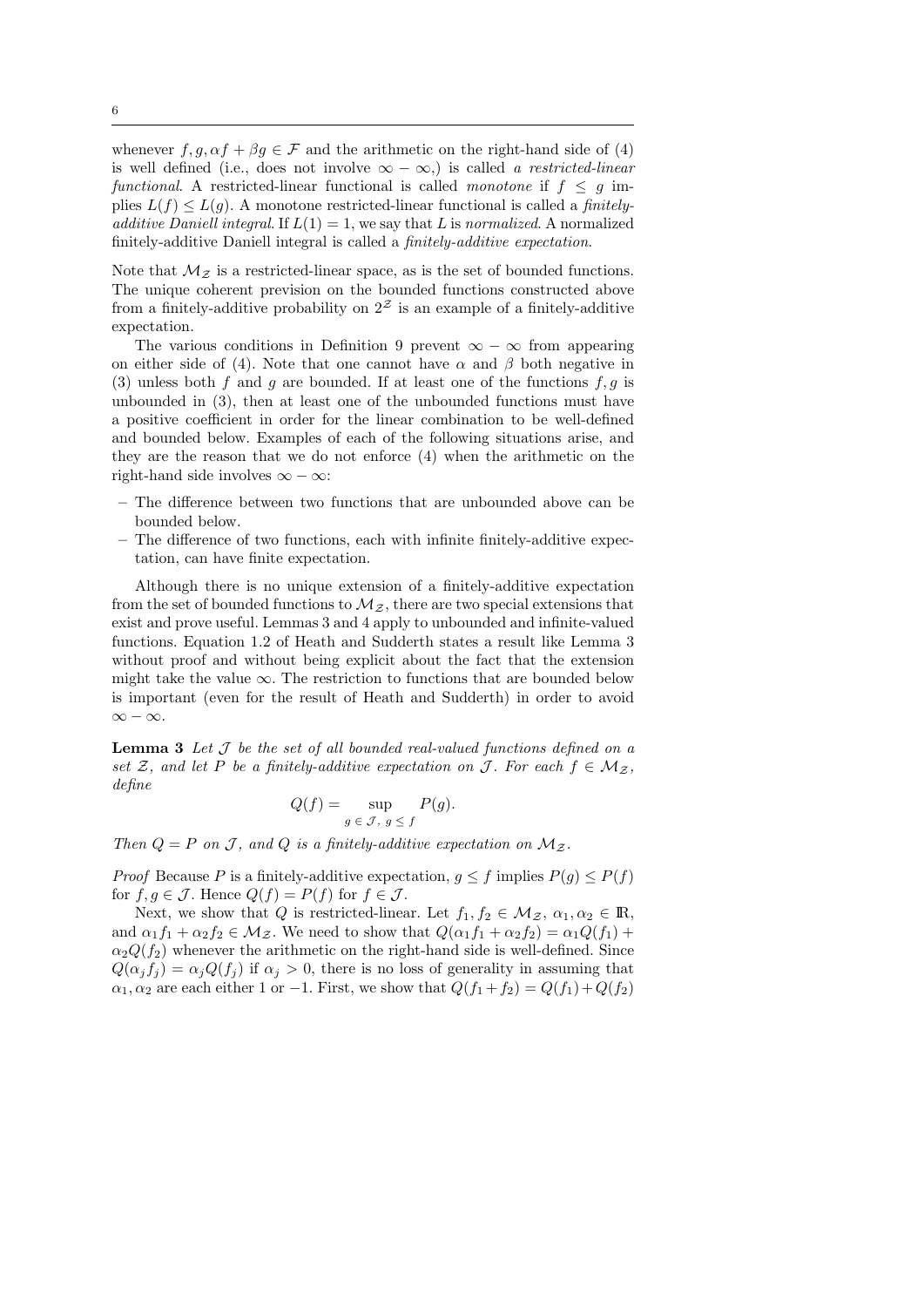for  $f_1, f_2 \in \mathcal{M}_{\mathcal{Z}}$ . Notice that  $Q(f) = \lim_{m \to \infty} P(f \wedge m)$  because every bounded  $g \leq f$  is bounded above by  $f \wedge m$  where  $m = \sup_z g(z)$ . Then notice that, for all m,

$$
(f_1 \wedge m/2) + (f_2 \wedge m/2) \le (f_1 + f_2) \wedge m \le (f_1 \wedge m) + (f_2 \wedge m).
$$

The limits of the left-hand and right-hand expressions are both  $Q(f_1) + Q(f_2)$ while the limit of the middle expression is  $Q(f_1 + f_2)$ . To complete the proof that Q is restricted-linear, we need to show that  $Q(f_1 - f_2) = Q(f_1) - Q(f_2)$ if  $f_1 - f_2 \in \mathcal{M}_{\mathcal{Z}}$  and  $Q(f_2)$  is finite. What we just proved implies that

$$
Q(f_1) = Q(f_1 - f_2 + f_2) = Q(f_1 - f_2) + Q(f_2).
$$
\n(5)

Since  $Q(f_2)$  is finite, we can subtract it from both sides of (5) to complete this part of the proof.

Next, we show that Q is monotone. Let  $f, g \in M_{\mathcal{Z}}$  with  $f \leq g$ . We need to show that  $Q(f) \leq Q(g)$ . Define

$$
g'(z) = \begin{cases} g(z) - f(z) & \text{if } f(z) < \infty, \\ 0 & \text{otherwise.} \end{cases}
$$

Then  $g = f + g'$ ,  $g' \ge 0$ , and  $g' \in M_{\mathcal{Z}}$ . Hence,  $0 \le Q(g')$  from the definition of Q. From the previous part of the proof,

$$
Q(g) = Q(f + g') = Q(f) + Q(g') \ge Q(f).
$$

At the other extreme from Lemma 3, we have the following alternative extension of a finitely-additive expectation from bounded functions to  $\mathcal{M}_{\mathcal{Z}}$ .

**Lemma 4** Assume the conditions of Lemma 3. Define L on  $M_z$  as follows:  $L(f) = P(f)$  if  $f \in \mathcal{J}$ , and  $L(f) = \infty$  if  $f \in \mathcal{M}_{\mathcal{Z}} \setminus \mathcal{J}$ . Then L is a finitelyadditive expectation on  $\mathcal{M}_{\mathcal{Z}}$  that extends P.

*Proof* Clearly, L extends P. Also, L is monotone since every instance of  $f \leq g$ either has both  $f, g \in \mathcal{J}$  or  $L(g) = \infty$ . For (4), if either  $\alpha$  or  $\beta$  is 0, the equation holds. When both  $\alpha$  and  $\beta$  are nonzero, consider four cases:

(i)  $\alpha f, \beta g \in \mathcal{J}$ . In this case both sides of (4) are the same because P is linear on  $\mathcal{J}$ .

(ii)  $\alpha f \in \mathcal{J}$  and  $\beta g \notin \mathcal{J}$ . In this case,  $\beta > 0$  so that both sides of (4) are  $\infty$ . (iii)  $\alpha f \notin \mathcal{J}$  and  $\beta q \in \mathcal{J}$ . In this case,  $\alpha > 0$  so that both sides of (4) are  $\infty$ . (iv)  $\alpha f$ ,  $\beta q \notin \mathcal{J}$ . In this case, at least one of  $\alpha$  or  $\beta$  must be positive. If  $\alpha$  and β are both positive, both sides of (4) are  $\infty$ . If one of them is negative, the right-hand side of (4) is  $\infty - \infty$ , and (4) has no force.

Definition 10 We refer to Q in Lemma 3 as the minimum extension of P. If a prevision Q is the minimum extension of its restriction to the bounded random variables, then we say that  $Q$  is a minimum extension. We refer to the  $L$  in Lemma 4 as the *maximum extension of P*. We also use the notation  $\int_{\mathcal{Z}} f(z)P(dz)$  to stand for  $Q(f)$  because  $Q(f)$  is a finitely-additive Daniell integral and is determined uniquely from  $P$  and  $f$ .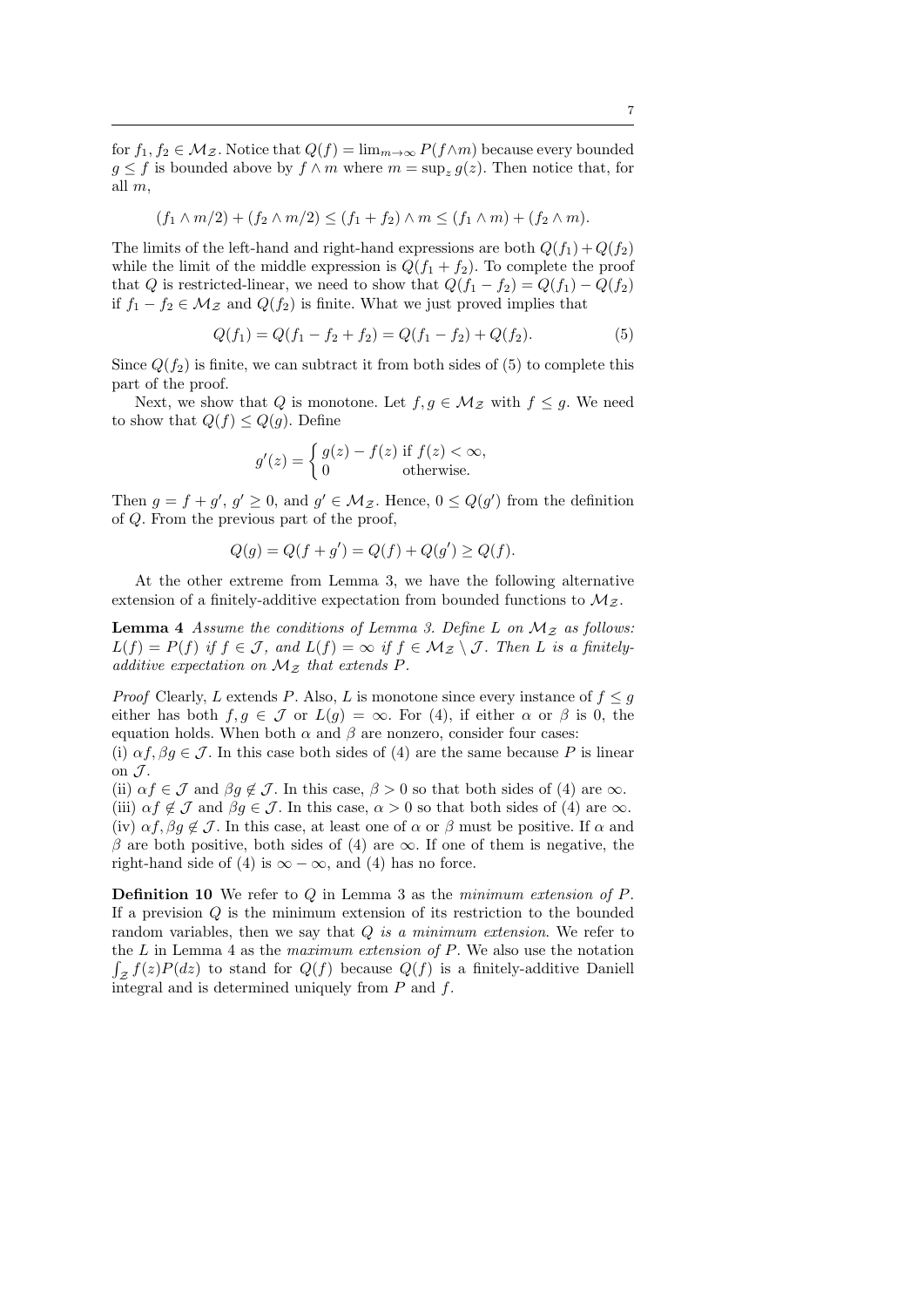The terms "minimum extension" and "maximum extension" are used for Q and L respectively because they assign the minimum and maximum of all possible finitely-additive expectations that extend P to  $\mathcal{M}_{Z}$ .

It is also straightforward to see that the measure-theoretic definition of expectation with respect to a countably-additive probability  $P$  is the restriction of a minimum extension to the functions in  $\mathcal{M}_{\mathcal{Z}}$  that are measurable with respect to the  $\sigma$ -field on which P is defined. Nothing in the countably-additive theory corresponds to the maximum extension. There are extensions that are neither minimum nor maximum, but these cannot generally be constructed in one step, like we did for the minimum and maximum extensions. The next example includes such an extension.

Example 3 Let  $\mathcal{F}_0$  be the set of all bounded functions on a set  $\mathcal{Z}$ , and let  $f_0$  be an unbounded function (possibly infinite-valued.) Let  $T_{f_0} = \{z : f_0(z) = \infty\}.$ Let  $P_0$  be a finitely-additive expectation on  $\mathcal{F}_0$ . Define

$$
\mathcal{F} = \{ \alpha f_0 + g : \alpha \ge 0, g \in \mathcal{F}_0 \},
$$
  
\n
$$
c = \sup_{h \in \mathcal{F}_0, h \le f_0} P_0(f_0),
$$
  
\n
$$
q = P_0(T_{f_0}).
$$

If  $T_{f_0} \neq \emptyset$ , the representation of elements of  $\mathcal F$  as  $f = \alpha f_0 + g$  is not unique because arbitrary changes to g on  $T_{f_0}$  do not affect f. This degree of nonuniqueness does not affect the example. However, if  $f_0$  is bounded on  $T_{f_0}^C$ , there is a more serious non-uniqueness in  $f = \alpha f_0 + g$ . For example, let  $h = f_0 I_{T_{f_0}^c}$ . Then  $\alpha f_0 + g = (\alpha + 1)f_0 + g - h$ . In this case, which we will call the "bounded" case," replace  $f_0$  by  $\infty I_{T_{f_0}}$  in the definition of  $\mathcal F$  above. In this way the set F does not change. Then, the representation of elements of F as  $\alpha \in I_{T_{f_0}} + g$ with  $\alpha \in \{0,1\}$  and  $g \in \mathcal{F}_0$  is unique except for the values that g takes on the set  $T_{f_0}$ . Throughout this example, when we refer to generic elements  $f_1, f_2$  of F, we will denote  $f_j = \alpha_j f_0 + g_j$  with  $\alpha_j \geq 0$  (or  $\alpha_j \in \{0,1\}$  in the bounded case) and  $g_i \in \mathcal{F}_0$  for  $j = 1, 2$ .

To see that F is restricted-linear, let  $f_1, f_2 \in \mathcal{F}$ . The proof depends on whether or not  $f_0$  takes the value  $\infty$ . If there is  $z \in \mathcal{Z}$  such that  $f_0(z) = \infty$ , then  $\alpha f_1 + \beta f_2 \in \mathcal{F}$  if and only if both  $\alpha \alpha_1$  and  $\beta \alpha_2$  are non-negative. Similarly,  $\alpha f_1 + \beta f_2 \in \mathcal{M}_{\mathcal{Z}}$  if and only if both  $\alpha \alpha_1$  and  $\beta \alpha_2$  are non-negative. If  $f_0$  is real-valued, then  $\alpha f_1 + \beta f_2 \in \mathcal{F}$  if and only if  $\alpha \alpha_1 + \beta \alpha_2 \geq 0$ . Similarly,  $\alpha f_1 + \beta f_2 \in \mathcal{M}_{\mathcal{Z}}$  if and only if  $\alpha \alpha_1 + \beta \alpha_2 \geq 0$ .

Next, extend  $P_0$  to the domain F. Let  $f = \alpha f_0 + g$  with  $\alpha \geq 0$  (or  $\alpha \in \{0, 1\}$ ) for the bounded case) and  $g \in \mathcal{F}_0$ . If  $q > 0$  or  $c = \infty$ , define

$$
P(f) = \begin{cases} \infty & \text{if } \alpha > 0, \\ P_0(g) & \text{if } \alpha = 0. \end{cases}
$$

If  $q = 0$  and  $c < \infty$ , let  $d \geq c$  be arbitrary  $(d = \infty$  is allowed,) and define  $P(f) = \alpha d + P_0(g)$ . This extension is well-defined because (i) if  $\alpha = 0$ , g is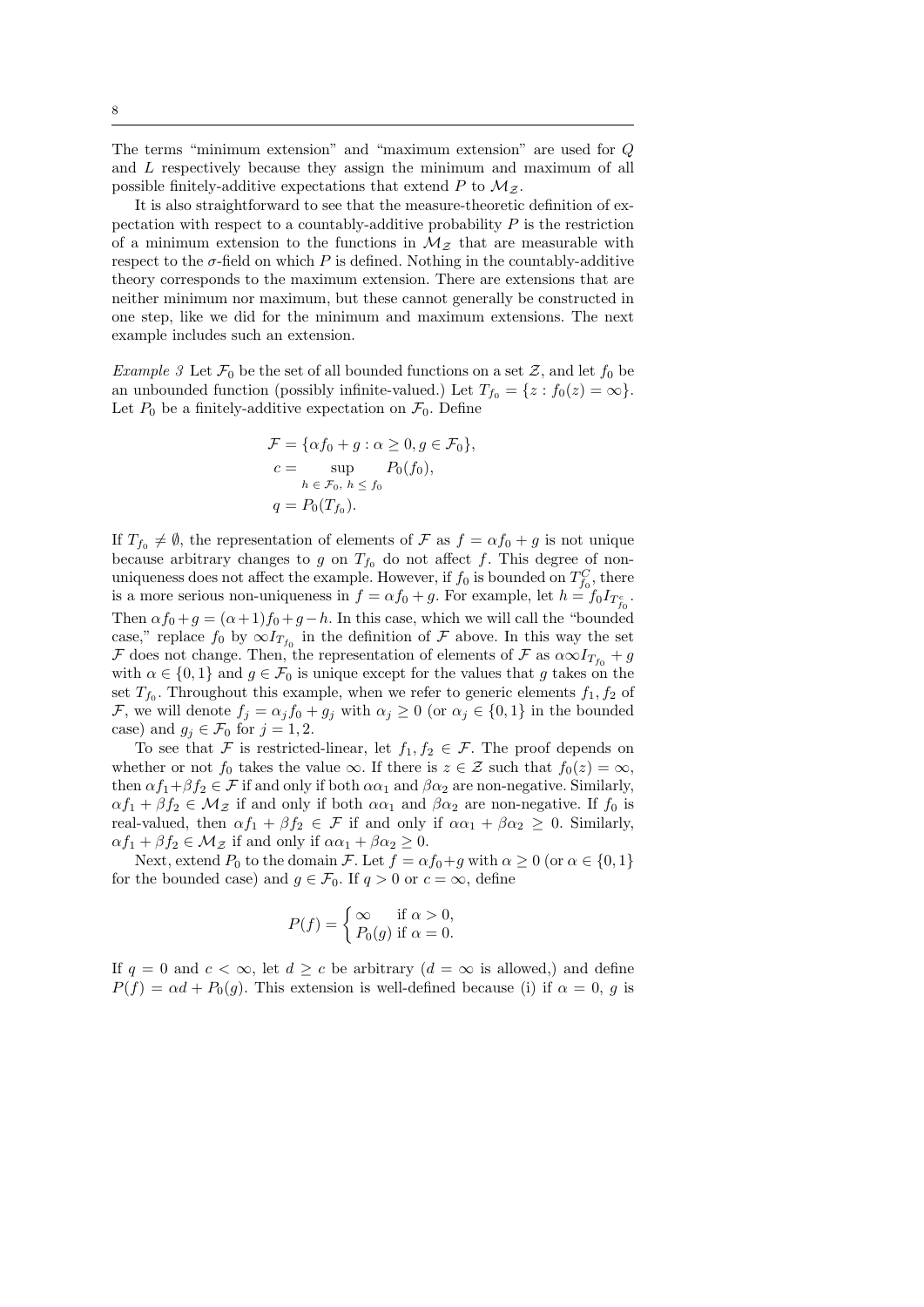unique, (ii) if  $\alpha > 0$  and  $q = 0$ , the values of g on  $T_{f_0}$  are irrelevant to  $P(f)$ , and (iii) if  $\alpha > 0$  and  $q > 0$ , all of g is irrelevant to  $P(f)$ . Note that

$$
P(f_0) = \begin{cases} \infty & \text{if } q > 0 \text{ or } c = \infty, \\ \alpha d & \text{if } q = 0 \text{ and } c < \infty. \end{cases}
$$

If we choose  $d = c$ , P will agree with the minimum extension on F. If we choose  $d = \infty$ , P will agree with the maximum extension. If we choose  $d \in (c, \infty)$ , P will agree with an extension that is between the two extremes.

For those cases in which  $P(f_0) = \infty$ , it is not difficult to see that P is a finitely-additive expectation on F. The key step is to notice that  $f_1 \n\t\le f_2$ implies that  $\alpha_2 \geq \alpha_1$ . If at least one of  $\alpha_1, \alpha_2$  is non-zero, then  $P(f_2) = \infty$  and  $P(f_1) \leq P(f_2)$ . If  $\alpha_1 = \alpha_2 = 0$ , then  $P(f_1) \leq P(f_2)$  because  $P(f_j) = P_0(f_j)$ for  $j = 1, 2$  and  $P_0$  is is a finitely-additive expectation.

For the rest of the example, assume that  $P(f_0)$  is finite. In particular,  $q = 0, d$  is finite, and  $P(f)$  is finite for all  $f \in \mathcal{F}$ . First, we show that P is restricted-linear. If  $f_1, f_2, \alpha f_1 + \beta f_2 \in \mathcal{F}$ , then  $\alpha P(f_1) + \beta P(f_2)$  is not  $\infty - \infty$ , and both sides of (4) are

$$
(\alpha\alpha_1 + \beta\alpha_2)d + \alpha P_0(g_1) + \beta P_0(g_2).
$$

Next, we show that P is monotone. For  $j = 1, 2$ , we have  $P(f_i) = \alpha_i d +$  $P_0(g_j)$ , so

$$
P(f_2) - P(f_1) = d(\alpha_2 - \alpha_1) + P_0(g_2 - g_1).
$$
\n(6)

Let  $f_1 \leq f_2$ , so that (as above)  $\alpha_2 \geq \alpha_1$  and for all  $z \notin T_{f_0}$ ,

$$
g_2(z) - g_1(z) \ge (\alpha_1 - \alpha_2) f_0(z).
$$

If  $\alpha_2 = \alpha_1$ , then,  $P_0(g_2 - g_1) \geq 0$  because  $P_0$  is monotone. If  $\alpha_2 > \alpha_1$ , we have

$$
\frac{g_1(z) - g_2(z)}{\alpha_2 - \alpha_1} \le f_0(z),
$$

for all  $z \notin T_{f_0}$ . Since  $P_0(T_{f_0}) = 0$ ,

$$
(\alpha_2 - \alpha_1)c \ge P_0(g_1 - g_2).
$$

Combining this with (6) and  $d > c$  yields  $P(f_2) - P(f_1) > 0$ .

The following is a useful result concerning minimum extensions.

**Lemma 5** Let  $f$  be bounded below. Let  $P$  be a minimum extension such that  $P(f) < \infty$ . Then  $P(f) = \lim_{m \to \infty} P[fI_{\{f \leq m\}}].$ 

*Proof* Since  $P[fI_{\{f\leq m\}}]$  is non-decreasing in m, it converges to some number  $c_1 \le P(f)$ . Hence  $mP(f > m)$  converges to  $c_2 = P(f) - c_1 \ge 0$ . We need to prove that  $c_2 = 0$ . Assume, to the contrary, that  $c_2 > 0$ . Then

$$
\lim_{n \to \infty} \frac{2^n P(f > 2^n)}{2^{n-1} P(f > 2^{n-1})} = 1.
$$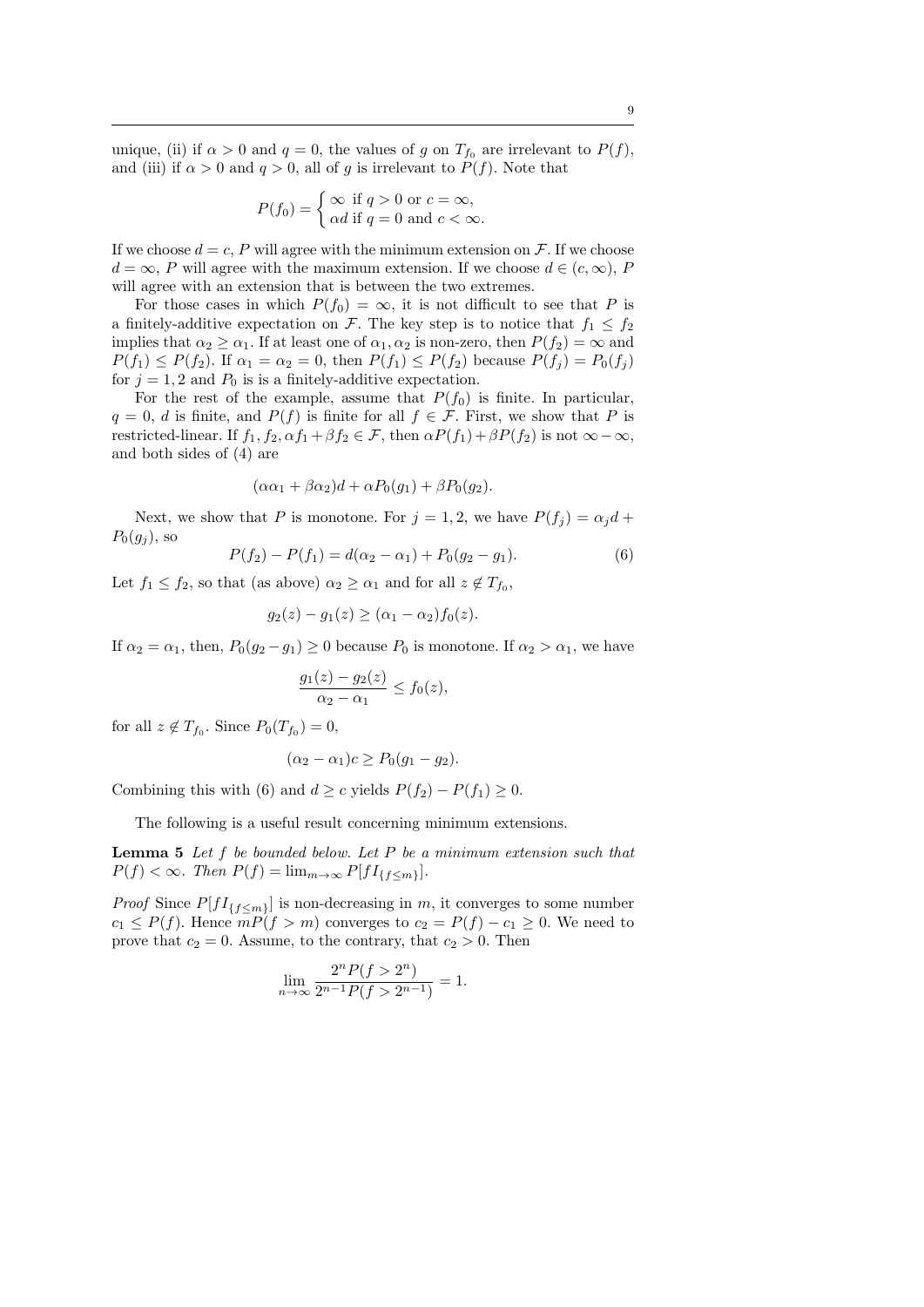Also,

$$
P(f) \ge \sum_{n=1}^{\infty} 2^{n-1} P(2^{n-1} < f \le 2^n). \tag{7}
$$

For each  $n \geq 1$ , let  $d_n = 2P(f > 2^n)/P(f > 2^{n-1})$ . We have assumed that  $\lim_{n\to\infty} d_n = 1$ . So  $P(2^{n-1} < f \leq 2^n) = P(f > 2^n)(1 + \epsilon_n)$  where  $\lim_{n\to\infty} \epsilon_n = 0$ . It follows from (7) that

$$
P(f) \ge \sum_{n=1}^{\infty} 2^{n-1} P(f > 2^{n-1})(1 + \epsilon_n) = \infty,
$$

which contradicts  $P(f) < \infty$ .

The following is a generalization of a well-know measure-theoretic result.

**Lemma 6** Let  $\mathcal Z$  and  $\mathcal Y$  be sets. Let P be a finitely-additive expectation on  $M_{\mathcal{Y}}$ . Let  $h: \mathcal{Y} \to \mathcal{Z}$  be a function. Then P' defined by  $P'(f) = P[f(h)]$  is a finitely-additive expectation defined on  $\mathcal{M}_z$  which we call the finitely-additive expectation induced by h.

*Proof* Clearly  $P' \in \widehat{\mathbb{R}}^{\mathcal{M}_{\mathcal{Z}}},$  and  $P'(1) = P(1) = 1$ . If  $f \leq g$ , then  $f(h) \leq g(h)$ and  $P'(f) \le P'(g)$ . We need to show that P' is extended-linear. Assume that  $f, g, \alpha f + \beta g \in M_{\mathcal{Z}}$  and  $\alpha P'(f)$  and  $\beta P'(g)$  are not both infinite of opposite signs. Then  $\alpha P[f(h)]$  and  $\beta P[g(h)]$  are not both infinite of opposite signs and  $P[\alpha f(h) + \beta g(h)] = \alpha P[f(h)] + \beta P[g(h)]$ , which implies  $P'(\alpha f + \beta g)$  $\alpha P'(f) + \beta P'(g).$ 

#### 2.2 Ultrafilter Probabilities

There is a correspondence between ultrafilters and 0-1-valued probabilities.

**Lemma 7** Let  $\mathcal Z$  be a set, and let  $\mathcal F$  be a field of subsets of  $\mathcal Z$ . A finitelyadditive probability P defined on  $\mathcal F$  takes only the values 0 and 1 if and only if (i) P can be extended to P' defined on  $2^{\mathcal{Z}}$  and (ii) there is an ultrafilter U of subsets of Z such that  $P'(E) = 1$  if and only if  $E \in \mathcal{U}$ .

*Proof* For the "if" direction, the restriction of  $P'$  to  $\mathcal F$  takes only the values 0 and 1. For the "only if" direction,  $V = \{E \in \mathcal{F} : P(E) = 1\}$  has the finite-intersection property, hence there is an ultrafilter  $U$  of subsets of  $Z$  such  $V \subseteq U$ . Define  $P'(E) = 1$  if  $E \in U$  and  $P'(E) = 0$  if  $E \notin U$ . It is clear that  $P'$ is finitely-additive on  $2^{\mathcal{Z}}$ .

**Definition 11** Let  $\mathcal{U}$  be an ultrafilter of subsets of some set  $\mathcal{Z}$ . We call the probability P defined by  $P(E) = 1$  if  $E \in \mathcal{U}$  and  $P(E) = 0$  if  $E \notin \mathcal{U}$  the probability corresponding to U.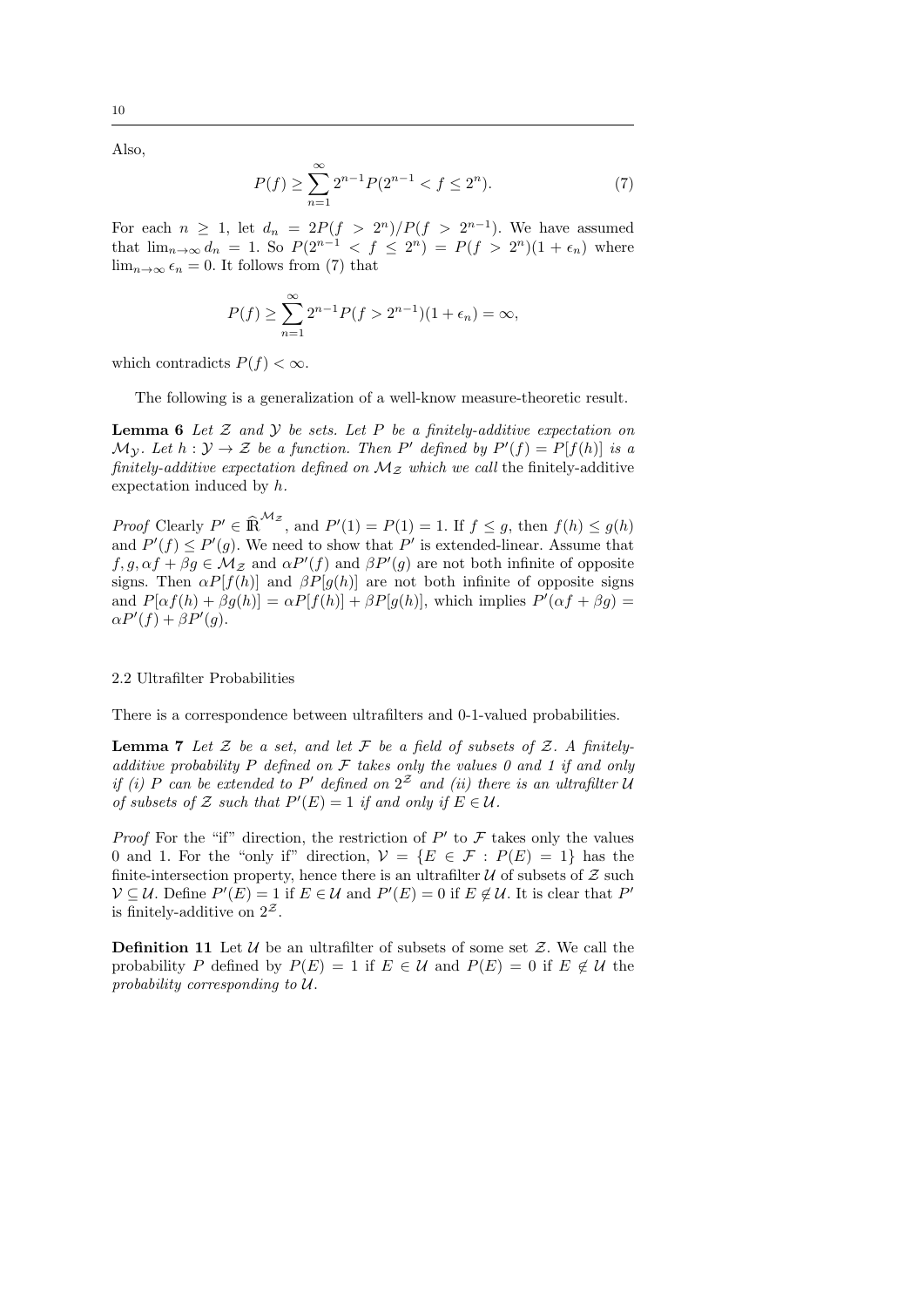**Lemma 8** Let  $D$  be a set. Let  $U$  be an ultrafilter of subsets of  $D$ . Let  $P$  be the minimum extension of the probability on  $\mathcal D$  corresponding to  $\mathcal U$ . Then, for each  $f \in \mathcal{M}_{\mathcal{D}}$ ,

$$
\int_{\mathcal{D}} f(\eta) P(d\eta) = \sup_{B \in \mathcal{U}} \inf_{\eta \in B} f(\eta) = \inf_{B \in \mathcal{U}} \sup_{\eta \in B} f(\eta).
$$

*Proof* Let  $k_0 = \int_{\mathcal{D}} f(\eta)P(d\eta)$ . Since (i)  $P(B) = 1$  for all  $B \in \mathcal{U}$ , (ii) P is a monotone restricted-linear functional, and (iii)  $P$  is a minimum extension,  $k_0 \le \sup_{\eta \in B} f(\eta)$ , for all  $B \in \mathcal{U}$ . Similarly,  $k_0 \ge \inf_{\eta \in B} f(\eta)$ , for all  $B \in \mathcal{U}$ . It follows that

$$
\sup_{B \in \mathcal{U}} \inf_{\eta \in B} f(\eta) \le k_0 \le \inf_{B \in \mathcal{U}} \sup_{\eta \in B} f(\eta). \tag{8}
$$

If the two endpoints, call them  $a \leq b$ , of (8) are not equal, then for each  $c \in (a, b)$  precisely one of  $\{\eta : f(\eta) \leq c\}$  or  $\{\eta : f(\eta) > c\}$  is in U. If it is the first of these, it contradicts  $b = \inf_{B \in \mathcal{U}} \sup_{\eta \in B} f(\eta)$ . If it is the second one, it contradicts  $a = \sup_{B \in \mathcal{U}} \inf_{\eta \in B} f(\eta)$ . Hence  $a = b$ , and both inequalities in (8) are equality.

**Lemma 9** Let Z be a set. Let D be a directed set and let  $f = \{f_{\eta}\}_{\eta \in \mathcal{D}}$  be a net in  $M_z$ . An element g of  $\widehat{R}^z$  is a cluster point of f if and only if there is an ultrafilter  $U$  that contains all tails of  $D$  whose corresponding probability on D has minimum extension P such that  $g(z) = \int_{\mathcal{D}} f_{\eta}(z) P(d\eta)$  for all  $z \in \mathcal{Z}$ .

*Proof* For the "only if" direction, assume first that f converges to g. Let  $U$ be any ultrafilter that contains all tails of  $D$ , and let  $P$  be the minimum extension of the corresponding probability on D. Let  $h(z) = \int_{\mathcal{D}} f_{\eta}(z) P(d\eta)$ for each  $z \in \mathcal{Z}$ . We need to show that, for each  $z \in \mathcal{Z}$  and each neighborhood N of  $q(z)$ ,  $h(z) \in N$ . Let  $z \in \mathcal{Z}$ . Lemma 8, applied to ultrafilters of subsets of D, says that

$$
\sup_{B \in \mathcal{U}} \inf_{\eta \in B} f_{\eta}(z) = h(z) = \inf_{B \in \mathcal{U}} \sup_{\eta \in B} f_{\eta}(z). \tag{9}
$$

If  $g(z)$  is finite, let  $\epsilon > 0$ , and let N be the interval  $(g(z) - \epsilon, g(z) + \epsilon)$ . Because f converges to g, there exists  $\eta \in \mathcal{D}$  such that  $f_{\beta}(z) \in N$  for all  $\beta \geq_{\mathcal{D}} \eta$ . Let  $B = A_{\eta} = {\beta \in \mathcal{D} : \eta \leq_{\mathcal{D}} \beta}$ , which is in U. It follows that the left and right sides of (9) are respectively at least  $g(z) - \epsilon$  and at most  $g(z) + \epsilon$ . Hence  $h(z) \in N$ . If  $q(z) = \infty$ , let  $N = (c, \infty]$ . Then there exists  $\eta \in \mathcal{D}$  such that  $f_\beta(z) > c$  for all  $\beta \geq_{\mathcal{D}} \eta$ . Let  $B = A_\eta$ , which is in U. It follows that the left side of (9) is at least c, so that  $h(z) \in N$ . Next, assume that g is merely a cluster point of f. By Proposition 6 in Schervish et al. (2019), there exists a subnet  $f' = \{r_\tau\}_{\tau \in \mathcal{D}'}$  that converges to g. The previous argument shows that for every ultrafilter  $\mathcal{U}'$  on  $\mathcal{D}'$  that contains all tails of  $\mathcal{D}', g(z) = \int_{\mathcal{D}'} r_{\tau}(z) P'(d\tau)$ , where P' is the probability corresponding to U'. Let  $h : \mathcal{D}^{\mathcal{T}} \to \mathcal{D}$  be the function in Definition 5 that embeds  $\mathcal{D}'$  into  $\mathcal{D}$ . Then  $r_{\tau} = f_{h(\tau)}$ , so that  $g(z) = \int_{\mathcal{D}'} f_{h(\tau)}(z)P'(d\tau)$ . Let P be the probability on D induced by h from  $P'$  (Lemma 6.) Then

$$
\int_{\mathcal{D}} f_{\eta}(z) P(d\eta) = \int_{\mathcal{D}'} f_{h(\tau)}(z) P'(d\tau).
$$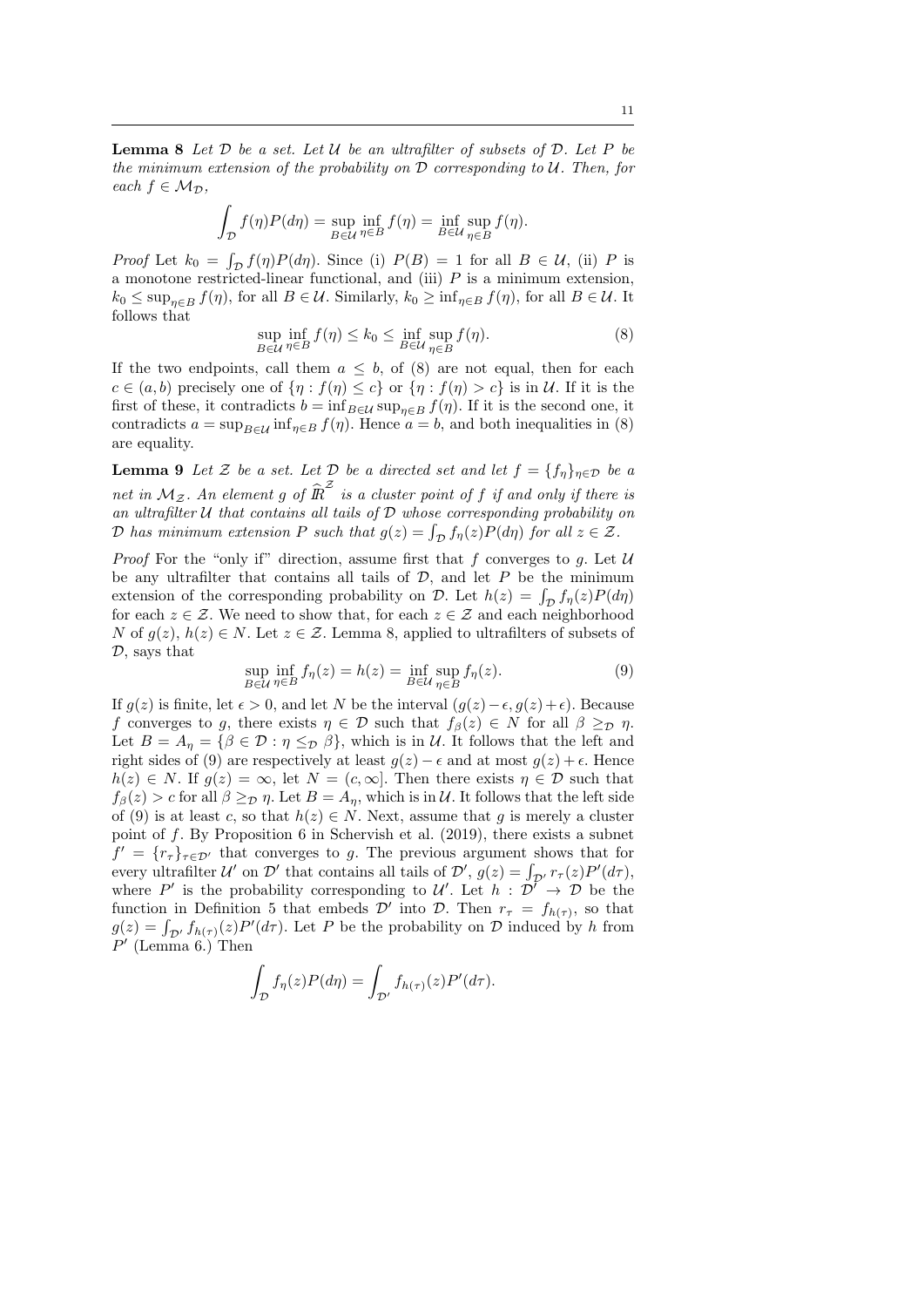For the "if" direction, let  $\mathcal U$  be an ultrafilter that contains all tails of  $\mathcal D$  such that  $g(z) = \int_{\mathcal{D}} f_{\eta}(z)P(d\eta)$  for all  $z \in \mathcal{Z}$ , where P is the minimum extension of the probability on  $D$  corresponding to  $U$ . We need to show that  $g$  is a cluster point of  $f$ . Specifically, we need to show that, for every neighborhood  $N$  of  $g$ and  $\eta \in \mathcal{D}$ , there exists  $\beta \geq_{\mathcal{D}} \eta$  such that  $f_{\beta} \in N$ . It suffices to prove this claim for all neighborhoods of the form  $N = \{h : h(z_i) \in N_i, \text{ for } j = 1, ..., n\},\$ for arbitrary positive integer n, distinct  $z_1, \ldots, z_n \in \mathcal{Z}$  and neighborhoods  $N_1, \ldots, N_n$  of the form  $N_j = (g(z_j) - \epsilon, g(z_j) + \epsilon)$  for  $\epsilon > 0$  if  $g(z_j)$  is finite and  $N_j = (c, \infty]$  if  $g(z_j) = \infty$ . So, let N be of the form just described, and let  $\eta \in \mathcal{D}$ . We need to find  $\beta \in \mathcal{D}$  such that  $\eta \leq_{\mathcal{D}} \beta$  and  $f_{\beta}(z_i) \in N_i$  for  $j = 1, \ldots, n$ . We know that, for all  $z \in \mathcal{Z}$ ,

$$
\sup_{B \in \mathcal{U}} \inf_{\beta \in B} f_{\beta}(z) = g(z) = \inf_{B \in \mathcal{U}} \sup_{\beta \in B} f_{\beta}(z).
$$

For each j such that  $g(z_i)$  is finite, let  $B_i \in \mathcal{U}$  be such that

$$
\inf_{\eta \in B_j} f_{\beta}(z_j) > g(z_j) - \epsilon,
$$
\n
$$
\sup_{\eta \in B_j} f_{\beta}(z_j) < g(z_j) + \epsilon.
$$

For each j such that  $g(z_i) = \infty$ , let  $B_i \in \mathcal{U}$  be such that

$$
\inf_{\beta \in B_j} f_{\beta}(z_j) > c.
$$

If we replace  $B_j$  by  $B_j \cap A_n$ , all of the last three inequalities above continue to hold. For each j, let  $\beta_j \in B_j$ , and let  $\beta \geq_{\mathcal{D}} \beta_j$  for all j. Then  $\eta \leq_{\mathcal{D}} \beta$  and  $f_{\beta}(z_j) \in N_j$  for all j.

### 2.3 Topology of Finitely-Additive Expectations

Let Z be a set with  $\mathcal{M}_{\mathcal{Z}}$  the set of  $\hat{\mathbb{R}}$ -valued functions defined on Z that are bounded below. The set of finitely-additive expectations  $\mathcal{P}_{\mathcal{Z}}$  is a set of IRvalued functions defined on  $\mathcal{M}_{\mathcal{Z}}$ . As such,  $\mathcal{P}_{\mathcal{Z}}$  has a product topology, which is also the topology of pointwise convergence. That is, a net  $\{Q_{\eta}\}_{{\eta\in\mathcal{D}}}$  in  $\mathcal{P}_{\mathcal{Z}}$ converges to Q if and only if  $\{Q_{\eta}(f)\}_{\eta \in \mathcal{D}}$  converges to  $Q(f)$  for all  $f \in \mathcal{M}_{\mathcal{Z}}$ . The key topological feature of  $P_z$  is that it is compact.

**Lemma 10** Let  $\mathcal Z$  be a set. Then  $\mathcal P_{\mathcal Z}$  is compact.

*Proof* First, we show that  $P_z$  is a closed subset of  $\widehat{R}^{M_z}$ . To do this, we show that the limit of every convergent net in  $\mathcal{P}_z$  is an element of  $\mathcal{P}_z$ . Let  $\{P_n\}_{n\in\mathcal{D}}$ be a net of elements of  $\mathcal{P}_{\mathcal{Z}}$  such that  $P_{\eta}(f)$  converges to  $P(f)$  for each  $f \in \mathcal{M}_{\mathcal{Z}}$ . We will show that  $P \in \mathcal{P}_{\mathcal{Z}}$ . Since  $P_{\eta}(1) = 1$  for all  $\eta$ ,  $P(1) = 1$ . If  $f \leq g$ , then  $P_{\eta}(f) \leq P_{\eta}(g)$  for all  $\eta \in \mathcal{D}$ , so  $\lim_{\eta} P_{\eta}(f) \leq \lim_{\eta} P_{\eta}(g)$  by Proposition 2. Let  $f, g, \alpha f + \beta g \in M_{\mathcal{Z}}$  be such that  $\alpha P(f) + \beta P(g)$  is not  $\infty - \infty$ . Then

$$
P_{\eta}(\alpha f + \beta g) = \alpha P_{\eta}(f) + \beta P_{\eta}(g),
$$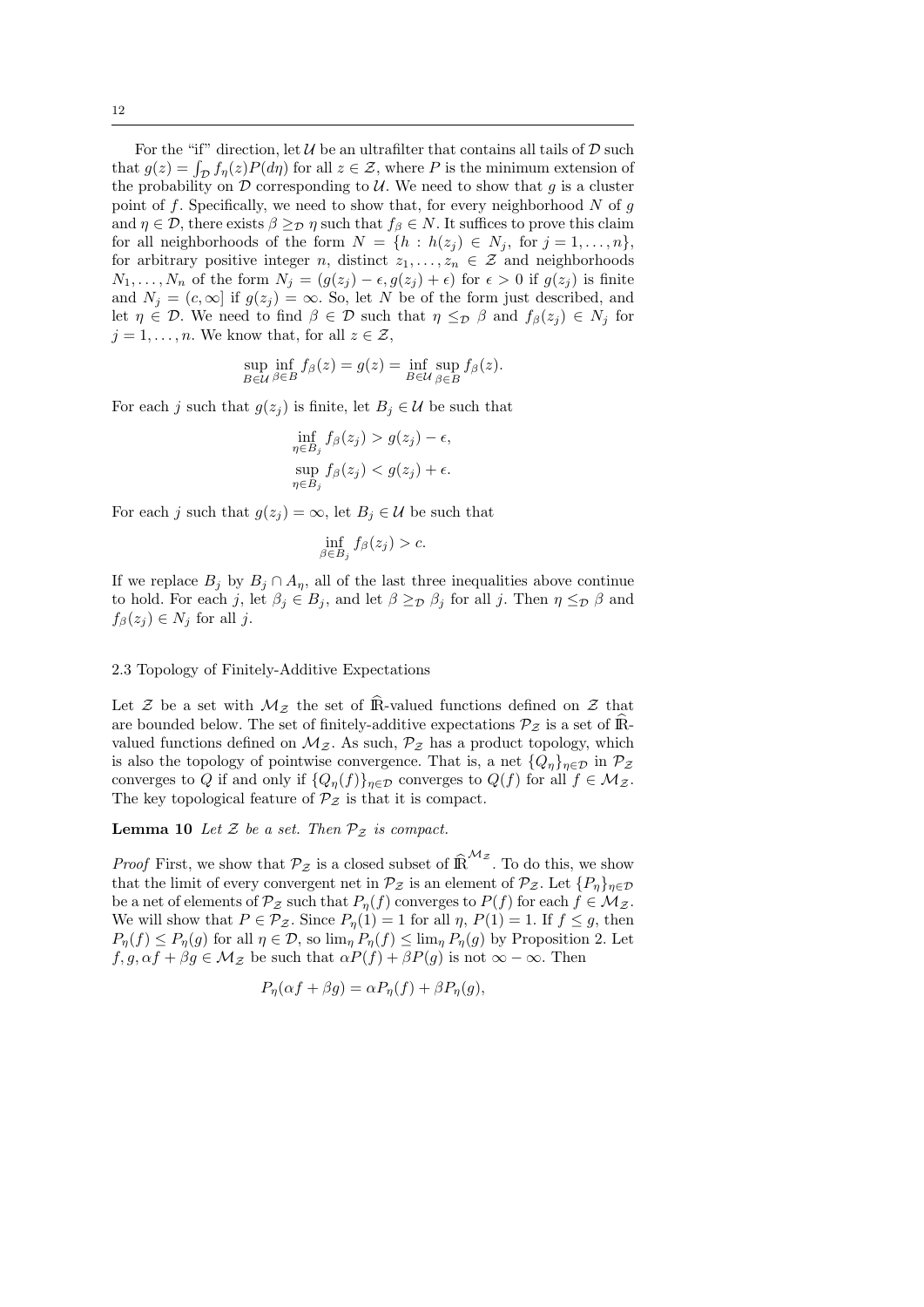for each  $\eta$  such that the right-hand side is not  $\infty - \infty$ . Since  $\alpha P_{\eta}(f)$  and  $\beta P_n(g)$  converge to  $\alpha P(f)$  and  $\beta P(g)$  respectively, the two limits cannot be infinite of opposite signs. Since  $P_{\eta}(\alpha f + \beta g)$  converges to  $P(\alpha f + \beta g)$ , we have that

$$
P(\alpha f + \beta g) = \alpha P(f) + \beta P(g).
$$

Hence, P is a finitely-additive expectation on  $\mathcal{M}_{\mathcal{Z}}$ .

The rest of the proof is to show that  $\mathcal{P}_z$  is compact. Let  $\mathcal Q$  be the set of restrictions of the elements of  $\mathcal{P}_z$  to elements of  $\mathcal{M}_z$  that are non-negative, i.e., to the subset  $\mathcal{G} = [0, \infty]^{\mathcal{Z}} \subset \mathcal{M}_{\mathcal{Z}}$ . Note that the elements of  $\mathcal{Q}$  are not restricted-linear functionals because  $G$  is not a restricted-linear space.

Next, we prove that for each element Q of Q, there is a unique  $P \in \mathcal{P}_z$ such that Q is the restriction of P to G. Let  $P_i \in \mathcal{P}_Z$  be such that Q is the restriction of  $P_j$  to G for  $j = 1, 2$ . Let  $f \in \mathcal{M}_{\mathcal{Z}}$ , and let  $g = f - \inf_z f(z)$  which is an element of  $[0,\infty]^{\mathcal{Z}}$ . So,  $P_j(g) = Q(g)$  for  $j = 1, 2$ . But

$$
P_j(f) = P_j(f - \inf_z f(z)) + \inf_z f(z) = Q(f - \inf_z f(z)) + \inf_z f(z), \qquad (10)
$$

for  $j = 1, 2$ , hence  $P_1 = P_2$ .

Next, we prove that Q is compact. Each  $Q \in \mathcal{Q}$  is an element of  $[0, \infty]^{\mathcal{G}}$ , which is compact. It now suffices to show that Q is closed. Let  ${Q_n}_{n \in \mathcal{D}}$  be a convergent net in  $Q$  with limit  $Q$ . We need to show that  $Q \in Q$ . For each  $\eta \in \mathcal{D}$ , there is a unique  $P_{\eta} \in \mathcal{P}_{\mathcal{Z}}$  such that  $Q_{\eta}$  is the restriction of  $P_{\eta}$  to  $\mathcal{G}$ . We know that  $P_n(f) = Q_n(f)$  converges to  $Q(f)$  for all  $f \in \mathcal{G}$ . Let  $f \in \mathcal{M}_{\mathcal{Z}}$ . Then  $P_{\eta}(f - \inf_{z} f(z)) = P_{\eta}(f) - \inf_{z} f(z)$  converges to  $Q(f - \inf_{z} f(z))$ . Hence, for each  $f \in \mathcal{M}_{\mathcal{Z}}, P_{\eta}(f)$  converges to  $Q(f - \inf_z f(z)) + \inf_z f(z)$ , which is the right-hand side of (10). Since  $\mathcal{P}_z$  is closed, the right-hand side of (10) defines the limit P of the net  $\{P_{\eta}\}_{{\eta \in \mathcal{D}}}$ , which makes P an element of  $\mathcal{P}_{\mathcal{Z}}$ . Clearly, Q is the restriction of  $P$  to  $\mathcal{G}$ , hence  $\mathcal{Q}$  is closed. As a closed subset of a compact set, Q is compact.

Finally, let  $\{P_n\}_{n\in\mathcal{D}}$  be a net in  $\mathcal{P}_z$ . We need to show that it has a cluster point in  $\mathcal{P}_{\mathcal{Z}}$ . For each  $\eta$ , let  $Q_{\eta}$  be the restriction of  $P_{\eta}$  to  $\mathcal{G}$ . Then  $\{Q_{\eta}\}_{{\eta}\in\mathcal{D}}$ has a cluster point Q, which is in Q because Q is compact. Let  $\{R_{\gamma}\}_{{\gamma\in\mathcal{D}'}}$  be a subnet of  $\{Q_n\}_{n\in\mathcal{D}}$  that converges to Q. Let P be the unique element of  $\mathcal{P}_\mathcal{Z}$ that extends Q to  $\mathcal{M}_{\mathcal{Z}}$ . For each  $\gamma \in \mathcal{D}'$ , let  $T_{\gamma}$  be the unique element of  $\mathcal{P}_{\mathcal{Z}}$ that extends  $R_{\gamma}$ . Then  $\{T_{\gamma}\}_{{\gamma\in\mathcal{D}'}}$  is a subnet of  $\{P_{\eta}\}_{{\eta\in\mathcal{D}}}$  that converges to P by the argument in the previous paragraph.

The set of minimum extensions  $\Lambda_{\mathcal{Z}}$  is not compact, as the next example illustrates.

Example 4 Let  $\mathcal{Z} = \mathbb{Z}^+$ . Let  $\{P_n\}_{n=1}^{\infty}$  be the sequence of minimum extensions of the following countably-additive simple probabilities for  $n = 1, 2, \ldots$ :

$$
P_n(z) = \begin{cases} 2^{-z} & \text{for } z = 1, \dots, n, \\ 2^{-n} & \text{for } z = 2^n, \\ 0 & \text{otherwise.} \end{cases}
$$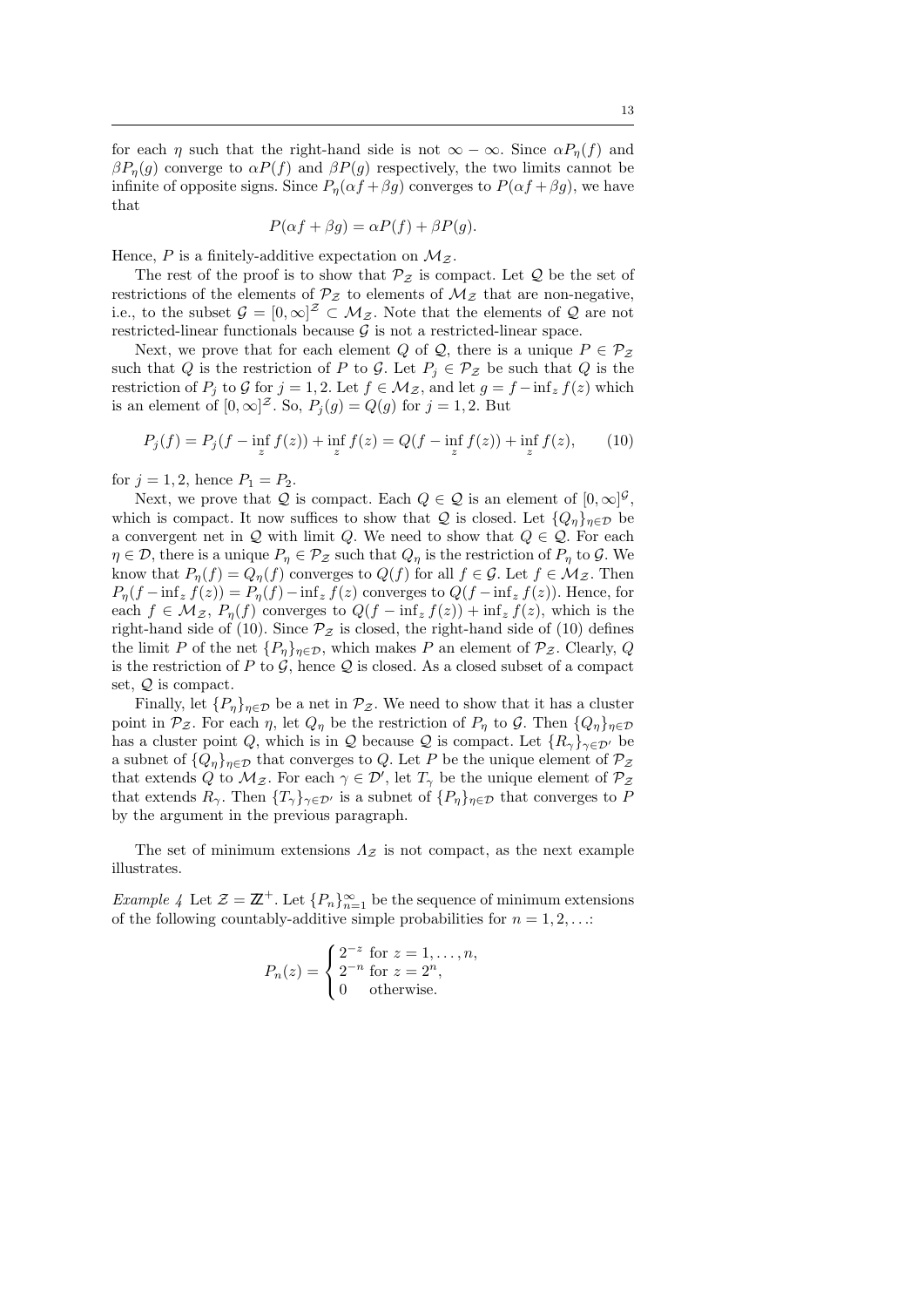For each bounded f,  $P_n(f)$  converges to the countably-additive expectation of f under the geometric distribution with parameter  $1/2$ . However, for the function  $g(z) = z$ ,  $P_n(g)$  converges to 3, which is 1 plus the countably-additive expectation of g. Every cluster point P of the sequence  $\{P_n\}_{n=1}^{\infty}$  will have  $P(g) = 3$ , so none of the cluster points will be minimum extensions.

Note that the sequence of finitely-additive expectations in Example 4 is contained in  $\mathcal{S}_{\mathcal{Z}}$ , the simple expectations. Even though the closure of  $\mathcal{S}_{\mathcal{Z}}$  contains finitely-additive expectations outside of  $\Lambda_{\mathcal{Z}}$ , the following result says that  $\Lambda_{\mathcal{Z}}$  is a subset of the closure of  $\mathcal{S}_{\mathcal{Z}}$ .

**Lemma 11** Let  $\mathcal Z$  be a set. Then  $\mathcal S_{\mathcal Z}$  is dense in  $\Lambda_{\mathcal Z}$ .

Proof Let  $\lambda_0 \in A_{\mathcal{Z}}$ . Let N' be a neighborhood of  $\lambda_0$ . Then N contains a basic open set of the form

$$
N = \{ \lambda \in \Lambda_{\mathcal{Z}} : \lambda(f_j) \in N_j, \text{ for } j = 1, \dots, n \},\tag{11}
$$

where each  $f_j \in \widehat{\text{IR}}^{\mathcal{Z}}$  is bounded below and each  $N_j$  is a neighborhood of  $\lambda_0(f_j)$ in  $\widehat{\mathbb{R}}$ . Define

$$
\mathcal{J}_1 = \{j : \lambda_0(f_j) < \infty\},
$$
\n
$$
\mathcal{J}_2 = \{j : \lambda_0(f_j) = \infty\}.
$$

Without loss of generality, we can assume that there exist  $\epsilon_i > 0$  for each  $j \in \mathcal{J}_1$  and  $c_j$  for each  $j \in \mathcal{J}_2$  such that  $N_j = (P(f_j) - \epsilon_j, P(f_j) + \epsilon_j)$ for each  $j \in \mathcal{J}_1$ , and  $N_j = (c_j, \infty]$  for each  $j \in \mathcal{J}_2$ . Let  $\epsilon = \min_{j \in \mathcal{J}_1} \epsilon_j$  and  $c = \max_{j \in \mathcal{J}_2} c_j$ . For each  $j \in \mathcal{J}_2$ , there exists  $m_j$ , such that  $\lambda_0(f_j \wedge m_j) > c + \epsilon$ . Let  $a = \min_j \inf_z f_j(z)$ . Let  $g_j = f_j - a$  for  $j \in \mathcal{J}_1$  and  $g_j = (f_j \wedge m_j) - a$  for  $j \in \mathcal{J}_2$ . It follows that each  $g_j$  is non-negative and has  $\lambda_0(g_j) < \infty$ . We will find a simple probability measure  $\lambda_N$  such that

$$
|\lambda_0(g_j) - \lambda_N(g_j)| < \epsilon \text{ for all } j \in \mathcal{J}_1 \text{ and } \lambda_N(g_j) > c - a \text{ for all } j \in \mathcal{J}_2.
$$

Since  $f_j \geq g_j + a$ , for  $j \in \mathcal{J}_2$ , the above clearly implies that  $\lambda_N \in N$ . Let  $g = \sum_{j=1}^{n} g_j$ . Since  $\lambda_0(g_j) < \infty$  for all j, we have  $\lambda_0(g) < \infty$ . Let m be large enough so that  $\lambda_0(g) < \lambda_0(gI_{\{g \le m\}}) + \epsilon/3$ , which exists by Lemma 5. Note that

$$
\sum_{j=1}^{n} \lambda_0(g_j I_{\{g \le m\}}) = \lambda_0(g I_{\{g \le m\}})
$$

$$
> \lambda_0(g) - \frac{\epsilon}{3},
$$

$$
= \sum_{j=1}^{n} \lambda_0(g_j) - \frac{\epsilon}{3}.
$$

Hence

$$
\frac{\epsilon}{3} > \sum_{j \in \mathcal{J}_1} \left[ \lambda_0(g_j) - \lambda_0(g_j I_{\{g \le m\}}) \right].
$$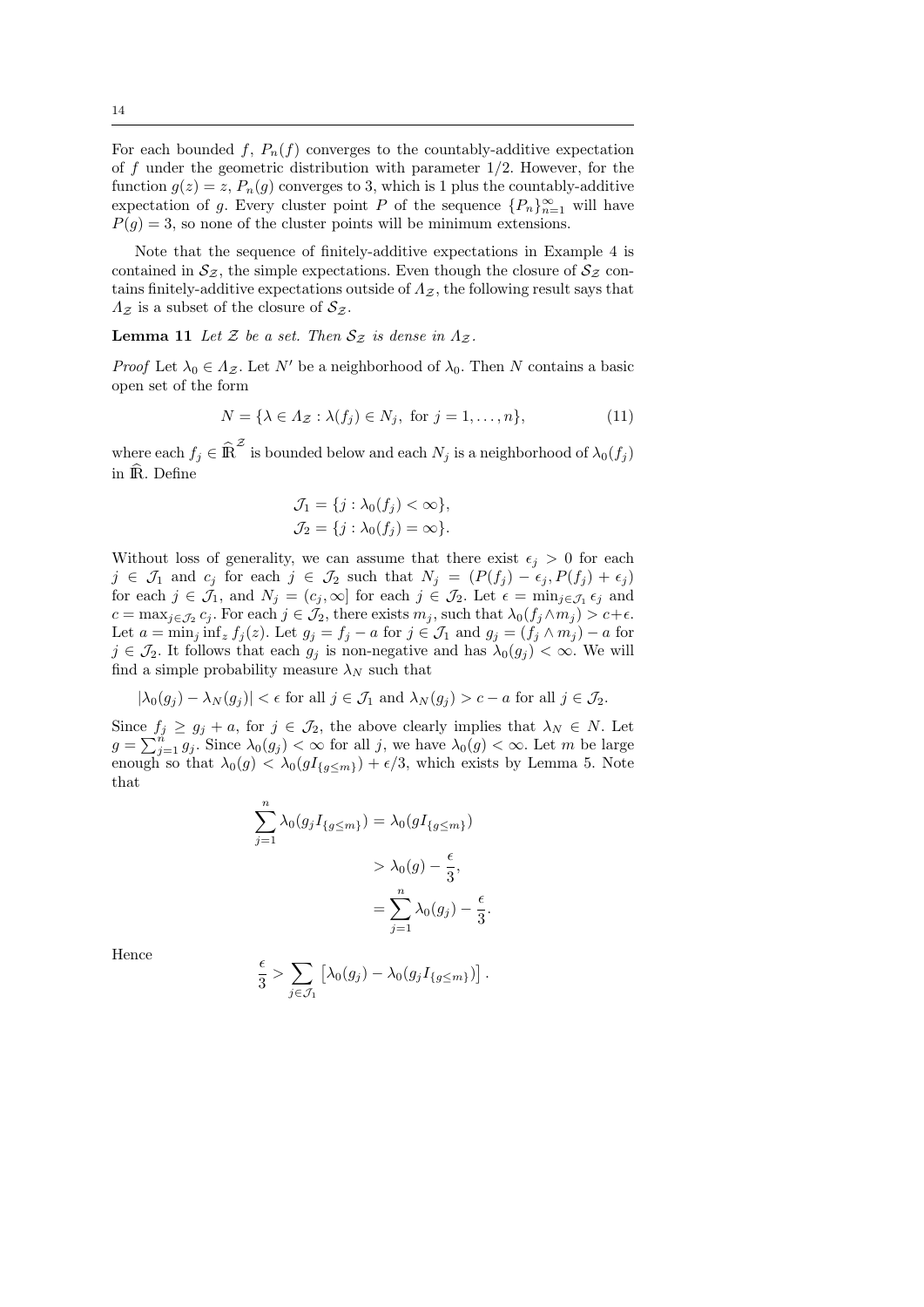Since each  $\lambda_0(g_j) \geq \lambda_0(g_j I_{\{g \leq m\}})$ , we have  $\lambda_0(g_j) < \lambda_0(g_j I_{\{g \leq m\}}) + \epsilon/3$  for each j. Let  $A = \{z : g(z) \leq m\}$ . Let  $\ell = \lceil 3m/\epsilon \rceil$ . For each  $j \in \mathcal{J}_1$  and  $k = 1, \ldots, \ell$ , let  $A_{j,k} = A \cap \{z : (k-1)\epsilon \le g_j(z) < k\epsilon\}$ . Then, for each  $j \in \mathcal{J}_1$ ,  $A_{j,1}, \ldots, A_{j,\ell}$  partitions A. Let  $B_1, \ldots, B_r$  be the elements of the common refinement of these partitions that satisfy  $\lambda_0(B_k) > 0$  for each k. If  $z_k \in B_k$ for all  $k$ , then

$$
\left|\sum_{k=1}^r \lambda_0(B_k)g_j(z_k) - \lambda_0(g_jI_A)\right| < \frac{2\epsilon}{3},
$$

for all j. Let  $z_0 \in A$  and  $B_0 = A^C$ . For  $E \subseteq \mathcal{Z}$ , define

$$
\lambda_N(E) = \sum_{k=0}^r \lambda_0(B_k) I_E(z_k).
$$

Then

$$
\lambda_N(g_j) = \sum_{k=1}^r \lambda_0(B_k) g_j(z_k) + \lambda_0(A^C) g_j(z_0).
$$

Since  $g_j(z_0) \geq 0$ , for each  $j \in \mathcal{J}_2$ , we have

$$
\lambda_N(g_j) \geq \lambda_0(g_j I_A) - \frac{2\epsilon}{3} > \lambda_0(g_j) - \epsilon > c + \epsilon - a \geq c - a.
$$

Because  $z_0 \in A$ , we have  $0 \le g_j(z_0) \le g(z_0) \le m$ . Hence, for  $j \in \mathcal{J}_1$ ,

$$
g_j(z_0)\lambda_0(A^C) \leq \lambda_0(gI_{A^C}) \leq \frac{\epsilon}{3}.
$$

It follows that, for  $j \in \mathcal{J}_1$ ,

$$
\lambda_0(g_j) - \epsilon < \lambda_0(g_j I_A) - \frac{2\epsilon}{3} \le \lambda_N(g_j) \le \lambda_0(g_j I_A) + \frac{2\epsilon}{3} + g_j(z_0)\lambda_0(A^C) \le \lambda_0(g_j) + \frac{2\epsilon}{3}.
$$
\n
$$
\text{So } |\lambda_N(g_j) - \lambda_0(g_j)| < \epsilon \text{ for all } j \in \mathcal{J}_1 \text{ and } \lambda_N(g_j) > c - a \text{ for all } j \in \mathcal{J}_2 \text{ and }
$$
\n
$$
\lambda_N \in N.
$$

### 2.4 Order Matters

In this section, we deal only with bounded functions, so all finitely-additive expectations are integrals. Since risk functions and Bayes risks are defined in terms of integrals of functions of multiple variables with respect to probability measures over multiple spaces, we need to understand how finitely-additive multiple integration behaves. Let  $\mathcal X$  and  $\mathcal Y$  be sets. Let  $P$  and  $Q$  be finitelyadditive probabilities defined on  $2^{\mathcal{Y}}$  and  $2^{\mathcal{X}}$  respectively. For each  $A \in 2^{\mathcal{X} \times \mathcal{Y}}$ , define the x-section and y-section for each  $x \in \mathcal{X}$  and  $y \in \mathcal{Y}$  as follows

$$
A_x = \{ y \in \mathcal{Y} : (x, y) \in A \},
$$
  

$$
A^y = \{ x \in \mathcal{X} : (x, y) \in A \}.
$$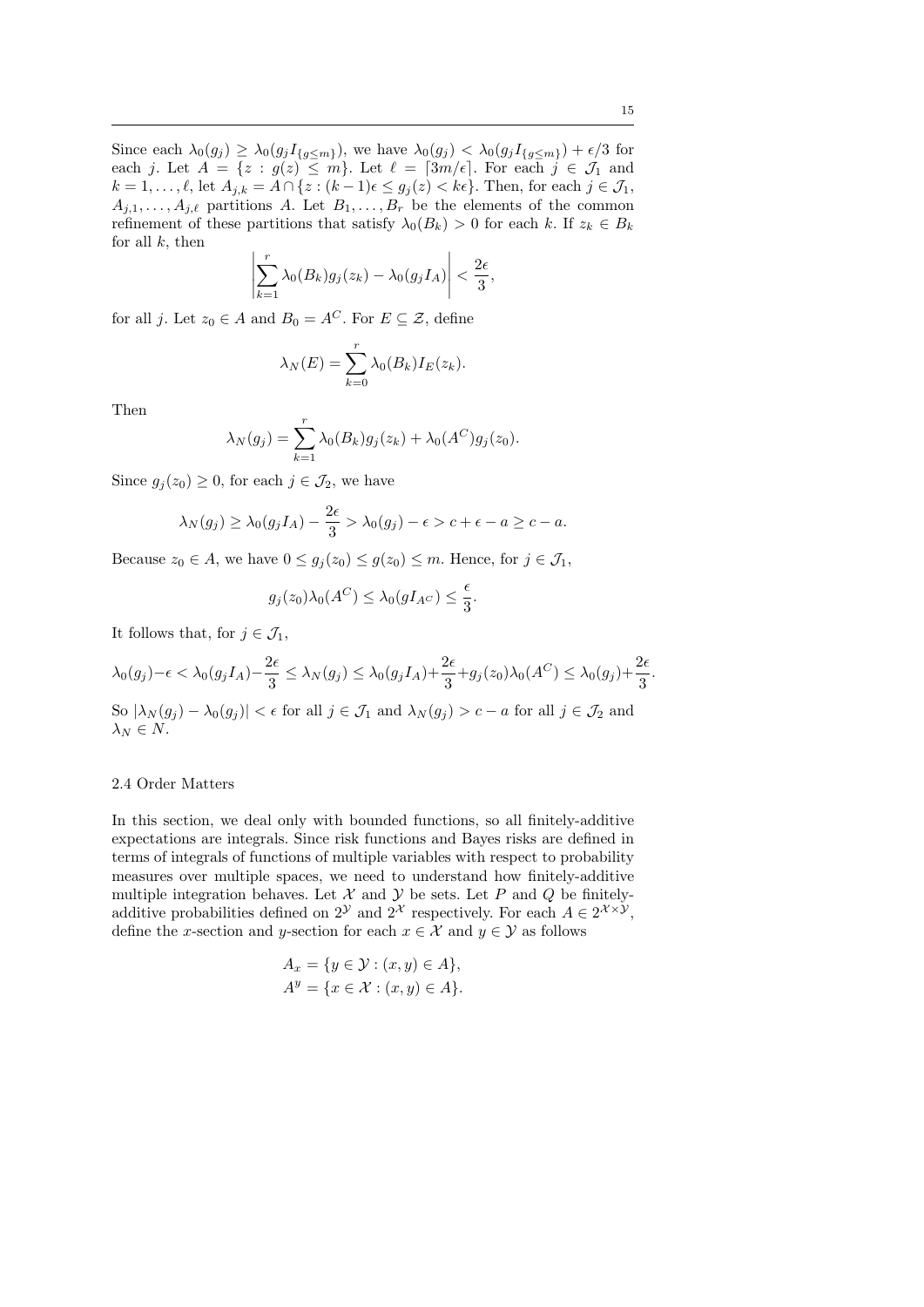For each  $x \in \mathcal{X}, A_x \in 2^{\mathcal{Y}}$ , which has a probability  $P(A_x)$ . Hence  $P(A_x)$  is a bounded function of x which we temporarily denote  $f_{A,1}(x)$ . The integral of  $f_{A,1}$  with respect to Q is denoted

$$
Q[P](A) = \int_{\mathcal{X}} f_{A,1}(x) Q(dx) = \int_{\mathcal{X}} \left[ \int_{\mathcal{Y}} I_A(x, y) P(dy) \right] Q(dx).
$$

Similarly, if  $f_{A,2}$  is the bounded function on  $\mathcal Y$  defined by  $f_{A,2}(y) = Q(A^y)$ , then  $P[Q](A)$  denotes  $\int_{\mathcal{Y}} f_{A,2}(y)P(dy)$ . Each of  $P[Q]$  and  $Q[P]$  has a unique extension to bounded functions on  $\mathcal{X} \times \mathcal{Y}$ :

$$
P[Q](f) = \int_{\mathcal{Y}} \left[ \int_{\mathcal{X}} f(x, y) Q(dx) \right] P(dy),
$$
  

$$
Q[P](f) = \int_{\mathcal{X}} \left[ \int_{\mathcal{Y}} f(x, y) P(dy) \right] Q(dx).
$$

If P and Q were countably-additive probabilities defined on  $\sigma$ -fields  $\Sigma_{\mathcal{V}}$  and  $\Sigma_{\mathcal{X}}$  respectively, then the theorems of Fubini and Tonelli imply that  $P[Q](f) =$  $Q[P](f)$  for all bounded f that are measurable with respect to the product σ-field  $\Sigma_{\mathcal{X}} \otimes \Sigma_{\mathcal{Y}}$  (as well as for some unbounded f.) The same is not generally true for finitely-additive probabilities.

The following is as close as we come to a Fubini/Tonelli theorem involving finitely-additive integrals.

**Lemma 12** Let  $\mathcal X$  and  $\mathcal Y$  be sets. Let  $P$  be a finitely-additive probability on  $2^{\mathcal{Y}}$ . Let Q be a countably-additive discrete probability on  $2^{\mathcal{X}}$ . Then  $P[Q](f) =$  $Q[P](f)$  for each bounded function f.

Proof If a finitely-additive prevision is defined on all indicators, it extends uniquely to all bounded functions, so we prove the result for indicators only. Let  $A \subseteq \mathcal{X} \times \mathcal{Y}$ . For each  $x \in \mathcal{X}$ , let  $A_x$  and  $A^y$  be the sections defined above.

First, consider the case in which the support of Q is a finite subset  $\{x_1, \ldots, x_n\}$ of  $X$ . Then

$$
P[Q](A) = \int_{\mathcal{Y}} Q(A^y)P(dy) = \int_{\mathcal{Y}} \sum_{j=1}^n Q(\{x_j\}) I_{A^y}(x_j)P(dy)
$$
  
= 
$$
\sum_{j=1}^n Q(\{x_j\}) \int_{\mathcal{Y}} I_{A^y}(x_j)P(dy)
$$
  
= 
$$
\sum_{j=1}^n Q(\{x_j\}) P(A_{x_j}) = \int_{\mathcal{X}} P(A_x)Q(dx) = Q[P](A).
$$

Finally, assume that there is a countably infinite subset  $\{z_1, z_2, \ldots\}$  of X such that  $\sum_{j=1}^{\infty} Q(\{z_j\}) = 1$ . Let  $\epsilon > 0$ , and let  $C_{\epsilon} = \{x_1, \ldots, x_n\}$  be a large enough finite subset of  $C_A$  so that  $q_{\epsilon} = Q(C_{\epsilon}) > 1 - \epsilon/2$ . Let  $x_{n+1} \notin C_{\epsilon}$ . Define  $Q_{\epsilon}(B)$  for  $B \subseteq \mathcal{X}$  by

$$
Q_{\epsilon}(B) = Q(B \cap C_{\epsilon}) + (1 - q_{\epsilon})I_{C_{\epsilon}^{C}}(x_{n+1}),
$$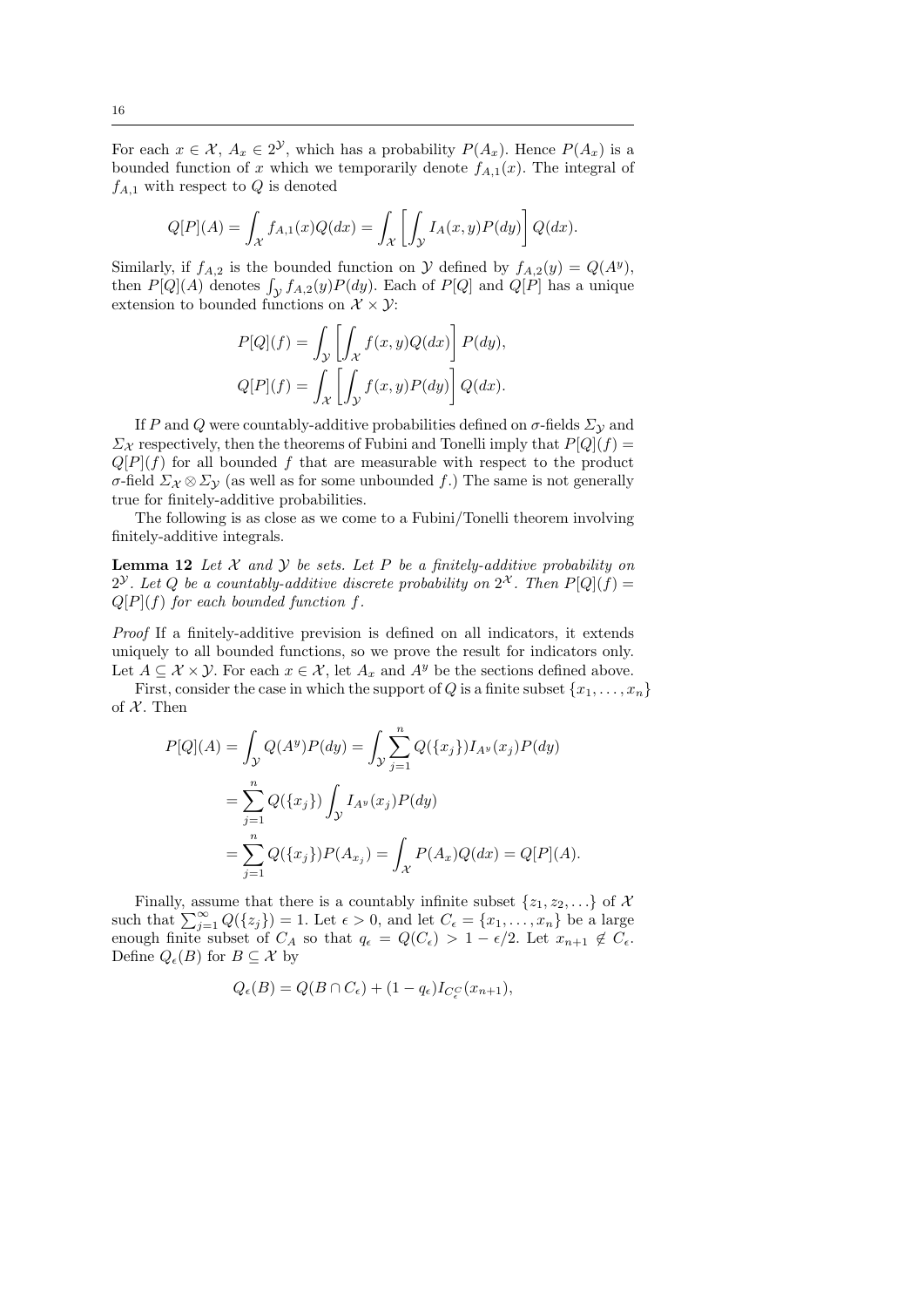That is,  $Q_{\epsilon}$  is like Q on subsets of  $C_{\epsilon}$  but has all of  $Q(C_{\epsilon}^C)$  assigned to the one point  $x_{n+1}$ . Then  $Q_{\epsilon}[P] = P[Q_{\epsilon}]$ . The proof will be complete when we show the following two facts hold for all  $A \subseteq \mathcal{X} \times \mathcal{Y}$ :

$$
|P[Q](A) - P[Q_{\epsilon}](A)| \le \frac{\epsilon}{2},\tag{12}
$$

$$
|Q[P](A) - Q_{\epsilon}[P](A)| \le \frac{\epsilon}{2}.
$$
\n(13)

First, notice that  $x_{n+1} \in A^y$  if and only if  $y \in A_{x_{n+1}}$ . Then

$$
P[Q_{\epsilon}](A) = \int_{\mathcal{Y}} \left[ \int_{\mathcal{X}} I_A(x, y) Q_{\epsilon}(dx) \right] P(dy)
$$
  
\n
$$
= \int_{\mathcal{Y}} Q_{\epsilon}(A^y) P(dy)
$$
  
\n
$$
= \int_{\mathcal{Y}} Q(A^y \cap C_{\epsilon}) P(dy) + (1 - q_{\epsilon}) \int_{\mathcal{Y}} I_{A^y}(x_{n+1}) P(dy)
$$
  
\n
$$
= \int_{\mathcal{Y}} Q(A^y) P(dy) - \int_{\mathcal{Y}} Q(A^y \cap C_{\epsilon}^C) P(dy) + (1 - q_{\epsilon}) P(A_{x_{n+1}})
$$
  
\n
$$
= P[Q](A) - \int_{\mathcal{Y}} Q(A^y \cap C_{\epsilon}^C) P(dy) + (1 - q_{\epsilon}) P(A_{x_{n+1}}),
$$

which is between  $P[Q](A) - \frac{\epsilon}{2}$  and  $P[Q](A) + \frac{\epsilon}{2}$ , so, (12) is true. Next, notice that

$$
Q_{\epsilon}[P](A) = \int_{\mathcal{X}} \left[ \int_{\mathcal{Y}} I_A(x, y) P(dy) \right] Q(dx)
$$
  
= 
$$
\int_{\mathcal{X}} P(A_x) Q_{\epsilon}(dx)
$$
  
= 
$$
\sum_{j=1}^{n} P(A_{x_j}) Q(\{x_j\}) + P(A_{x_{n+1}})(1 - q_{\epsilon})
$$
  
= 
$$
Q[P](A) - \sum_{j=n+1}^{\infty} [P(A_{x_j}) - P(A_{x_{n+1}})] Q(\{x_j\}),
$$

which is between  $Q[P](A) - \frac{\epsilon}{2}$  and  $Q[P](A) + \frac{\epsilon}{2}$ , so, (13) is true, and the proof is complete.

Here is an example to show why Lemma  $12$  has the condition that  $Q$ be a discrete countably-additive probability rather than a general countablyadditive probability. A few cautions are in order first. If a countably-additive probabilitiy Q assigns probability 0 to every singleton, it is often the case that every extension to the power set is merely finitely-additive. Hence, the Q in Example 5 will violate the assumption that we use for all finitely-additive probabilities in this paper, namely that it be defined for every event. The point of the example is that, even if we relax that assumption and allow Q to be defined on a proper  $\sigma$ -field of  $2^{\mathcal{X}}$ , we still get different results by integrating in the two different orders.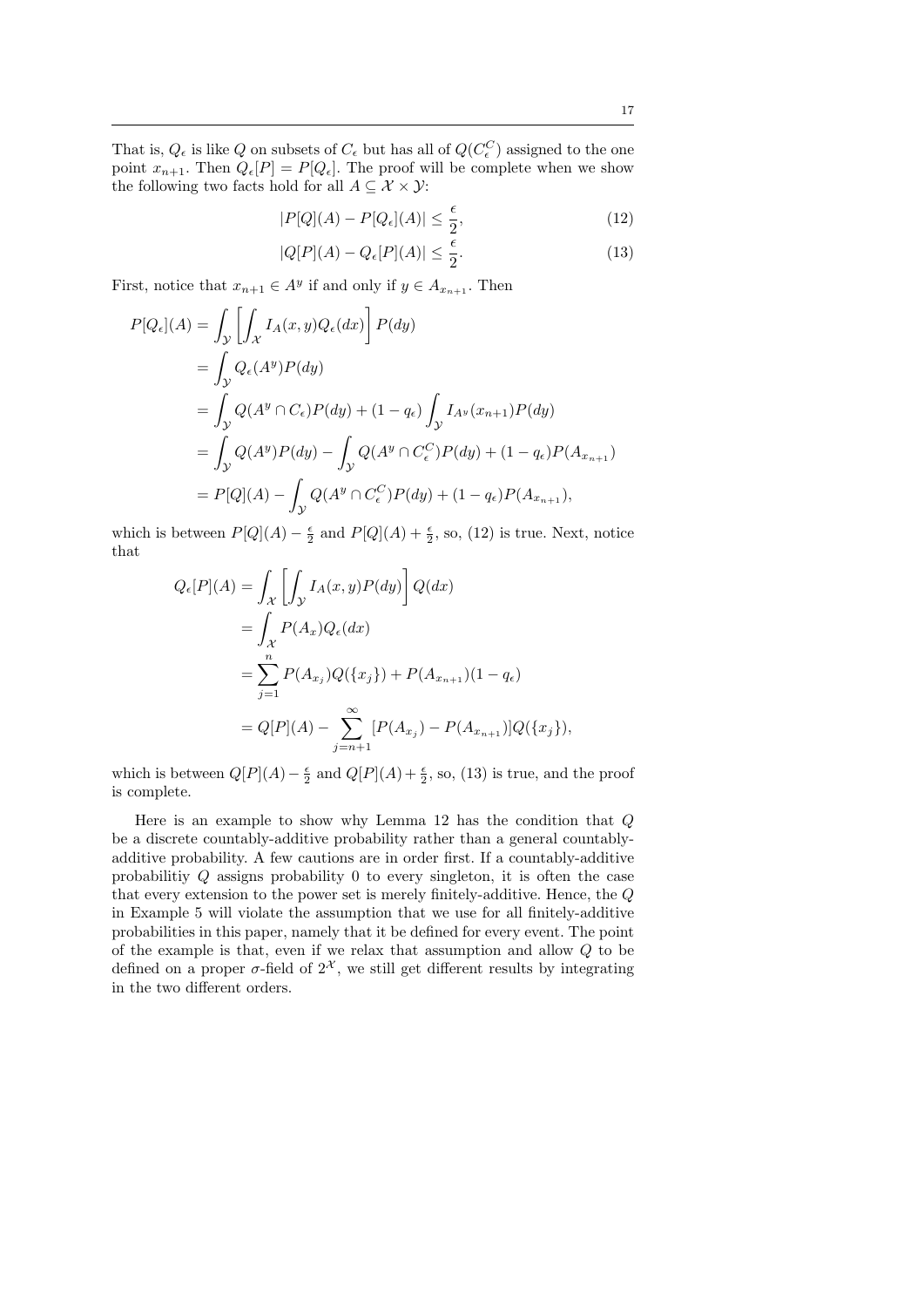Example 5 Let  $\mathcal{X} = \{0,1\}^{\infty}$ , the set of countable binary sequences, and let  $\Sigma_0$  be the product  $\sigma$ -field of subsets of X. Let  $Q_0$  be the probability on  $\Sigma_0$ that is the distribution of a sequence  $F = \{f_n\}_{n=1}^{\infty}$  of independent Bernoulli random variables each with  $Pr(f_n = 1) = 1/2$ . Let  $\mathcal Y$  be the positive integers, and let  $P$  be the finitely-additive probability corresponding to a non-principal ultrafilter U of subsets of the integers. Let  $E \subseteq \mathcal{X} \times \mathcal{Y}$  be defined as follows: For each  $y \in \mathcal{Y}$ , let  $E^y = \{x : x_y = 1\}$ , i.e., the set of sequences in which the yth coordinate is 1. Each  $E^y$  is a measurable set. Set  $E = \bigcup_{y=1}^{\infty} E^y$ , which is also measurable, and each  $E^y$  is the y-section of E. For each  $x \in \mathcal{X}$ , the x-section of E is  $E_x = \{y : x_y = 1\}$ , i.e. the subscripts of those terms in the sequence x that equal 1. We will also need to use the set  $A = \{x : E_x \in \mathcal{U}\}\)$ , which is not measurable. To see this, suppose that  $A$  is measurable. Then  $A$  is in the tail  $\sigma$ -field of the sequence F. By the Kolmogorov 0-1 law,  $Q_0(A) \in \{0,1\}$ . Similarly,  $A^C$  is in the tail  $\sigma$ -field, so  $Q_0(A^C) \in \{0,1\}$ . But  $A^C = \{x : E_x^C \in \mathcal{U}\}\$ where  $E_x^C = \{y : x_y = 0\}$ . By the inherent symmetry in the distribution of F, we must have  $Q_0(A) = Q_0(A^C)$ . But we cannot have  $Q_0(A) = Q_0(A^C) = 0$ , and we cannot have  $Q_0(A) = Q_0(A^C) = 1$ , so A is not measurable. It follows that the inner and outer measures of A are not equal, so there is a number  $c \neq 1/2$  that is between the inner and outer measures. By symmetry the interval between the inner and outer measures is symmetric around 1/2, so we can take  $c > 1/2$ . Extend  $Q_0$  to the measure Q on the  $\sigma$ -field  $\Sigma$  generated by  $\Sigma_0 \cup \{A\}$  using a construction similar to that of Doob (1953, p. 624). That is, each  $B \in \Sigma$  has the form  $B = (A \cap B_1) \cup (A^C \cap B_2)$  with  $B_1, B_2 \in \Sigma_0$ . Set  $Q(B) = cQ_0(B_1) + (1 - c)Q_0(B_2)$ . Then  $Q(A) = c$ .

The remainder of the example is devoted to showing that  $P[Q](E) \neq$  $Q[P](E)$ . First, note that  $Q(E^y) = Q(f_y = 1) = 1/2$  for all  $y \in \mathcal{Y}$ , hence

$$
P[Q](E) = \int_{\mathcal{Y}} Q(E^y) P(dy) = \frac{1}{2}
$$

.

Next, note that  $P(E_x) = I_A(x)$ , so

$$
Q[P](E) = \int_{\mathcal{X}} P(E_x)Q(dx) = \int_{\mathcal{X}} I_A(x)Q(dx) = Q(A) = c > \frac{1}{2}.
$$

#### 3 Separation of Convex Sets

The following definition extends some common terms to deal with  $\widehat{\mathbb{R}}$ -valued functions.

**Definition 12** Let  $\mathcal{Z}$  be a set. Let  $F \subseteq \widehat{\mathbb{R}}^{\mathcal{Z}}$  be convex. For each  $p \in F$  and  $f \in \widehat{\mathbb{R}}^{\mathcal{Z}}, \text{ define}$ 

$$
A_{p,f,F} = \{ a \in (0,\infty) : p + f/a \in F \}.
$$

We say that p is an internal point of F if for every bounded f,  $A_{p,f,F} \neq \emptyset$ . If 0 is an internal point of  $F$ , define

$$
t_F(f) = \inf A_{0,f,F}.
$$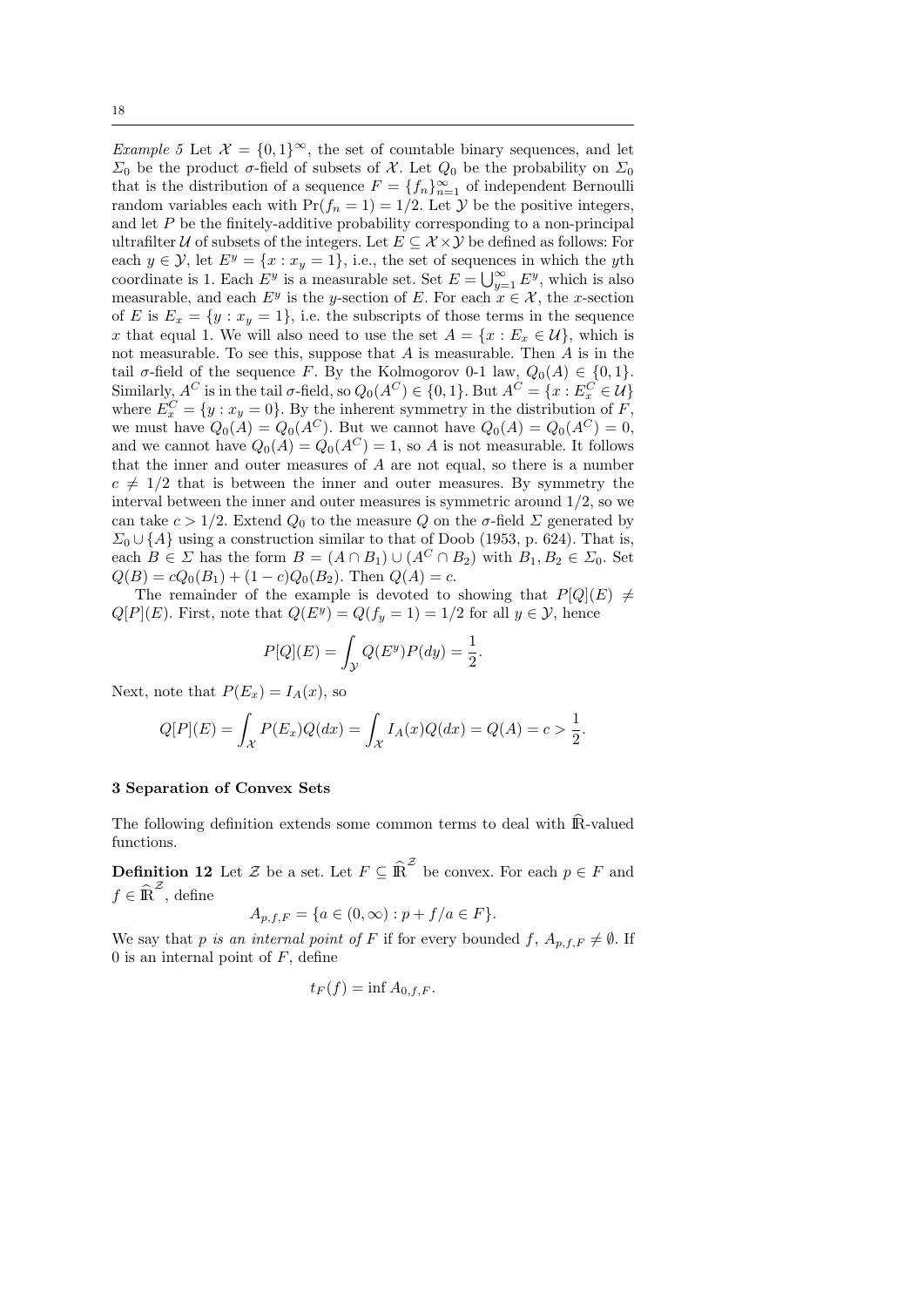We call  $t_F$  the support function of F.

*Example 6* Let  $g \in \mathbb{R}^{\mathcal{Z}}$  and  $F = \{f \in \mathbb{R}^{\mathcal{Z}} : f(z) < g(z)$ , for all  $z\}$ . Then F is convex and  $g - \epsilon$  is an internal point for each  $\epsilon > 0$ . In fact, for every  $\epsilon > 0$ and every bounded  $h \geq \epsilon$ ,  $g - h$  is an internal point of F. Functions that get arbitrarily close to g are not internal.

In discussing separation of convex sets  $A$  and  $B$ , it is common to use the notation  $A-B$  to stand for  $\{a-b : a \in A, b \in B\}$ . We use this notation freely througout the following results and proofs.

**Lemma 13** Let q and k be real-valued functions. Let  $F$  be a convex set with  $g$  as an internal point. Let  $F'$  be another convex set that contains  $k$ . Suppose that  $f'-f$  is well defined for every  $f' \in F'$  and every  $f \in F$ . Then  $k-g$  is internal to  $F' - F$ .

*Proof* Let h be a bounded function. We need to show that there exists  $a > 0$ such that  $k-g+h/a \in F'-F$ . Since g is internal to F and  $-h$  is bounded, there exists  $a > 0$  such that  $g + (-h)/a \in F$ . Then  $k - [g + (-h)/a] = k - g + h/a \in$  $F'-F$ . (Note that none of the arithmetic in this proof involved infinite values.)

**Lemma 14** Let  $F$  be a convex set with 0 as an internal point. Then

- (i) if  $f \in F$ ,  $t_F(f) \in [0,1]$ ,
- (ii) if  $f \notin F$ ,  $t_F(f) \in [1,\infty]$ ,
- (iii)  $t_F(f_1 + f_2) \le t_F(f_1) + t_F(f_2)$  for all  $f_1, f_2$ ,
- (iv)  $t_F(\alpha f) = \alpha t_F(f)$  for all f and all  $\alpha > 0$ , and
- (v)  $\mathcal{F}_F = \{f : t_F(f) < \infty \text{ and } t_F(-f) < \infty\}$  is a linear space that contains all bounded functions.

*Proof* Part (i): Let  $f \in F$ . Since  $f/1 = f$ , we see that  $1 \in A_{0,f,F}$  and  $t_F(f) \leq 1$ .

Part (ii): Let  $f \notin F$ . If  $A_{0,f,F} = \emptyset$ , then  $t_F(f) = \infty > 1$ . For the rest of the proof of part (ii), suppose that  $A_{0,f,F} \neq \emptyset$ . Note that  $f = a(f/a) + (1 - a)0$ for all  $a \in (0,1]$ . So  $f/a \notin F$  for  $a \in (0,1]$  and  $t_F(f) \geq 1$ .

Part (iii): The inequality holds if either  $t_F(f_1) = \infty$  or  $t_F(f_2) = \infty$ . For the rest of the proof of part (iii), assume that  $\alpha_j = t_F(f_j) < \infty$  for both  $j = 1, 2$ . Let  $\epsilon > 0$ . Then  $f_j/(\alpha_j + \epsilon) \in F$  for  $j = 1, 2$ . Since F is convex

$$
\frac{\alpha_1 + \epsilon}{\alpha_1 + \alpha_2 + 2\epsilon} \frac{f_1}{\alpha_1 + \epsilon} + \frac{\alpha_2 + \epsilon}{\alpha_1 + \alpha_2 + 2\epsilon} \frac{f_2}{\alpha_2 + \epsilon} = \frac{f_1 + f_2}{\alpha_1 + \alpha_2 + 2\epsilon}
$$

is in F. Hence  $t_F(f_1 + f_2) \leq \alpha_1 + \alpha_2 + 2\epsilon$  for all  $\epsilon$ , which implies  $t_F(f_1 + f_2) \leq$  $\alpha_1 + \alpha_2$ .

Part (iv): Let  $\alpha > 0$ . For every  $a > 0$  and every  $f, \alpha f/(\alpha a) \in F$  if and only if  $f/a \in F$ , so that  $A_{0,\alpha f,F} = \alpha A_{0,f,F}$  for all f. Hence  $t_F(\alpha f) = \alpha t_F(f)$ . Part (v): Let  $f_1, f_2 \in \mathcal{F}_F$ ,  $\alpha_1, \alpha_2 \in \mathbb{R}$ . Let

$$
f_j' = \begin{cases} f_j & \text{if } \alpha_j \ge 0, \\ -f_j & \text{if } \alpha_j < 0. \end{cases}
$$

,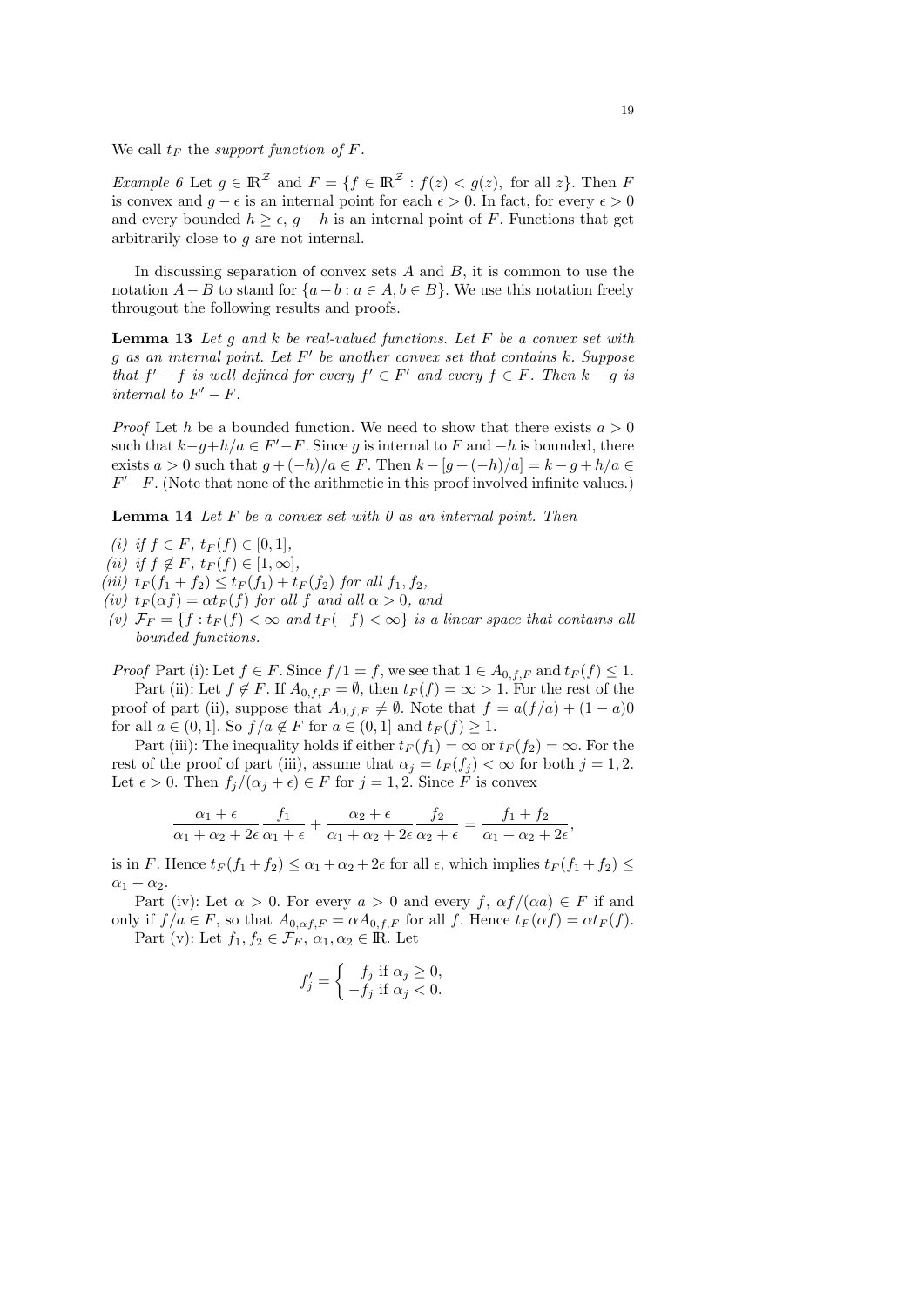Then  $\alpha_1 f_1 + \alpha_2 f_2 = |\alpha_1| f_1' + |\alpha_2| f_2'$ . By part (iv),  $|\alpha_j| f_j' \in \mathcal{F}_F$  for  $j = 1, 2$ , and by part (iii),  $|\alpha_1|f'_1 + |\alpha_2|f'_2 \in \mathcal{F}_F$ . So  $\alpha_1 f_1 + \alpha_2 f_2 \in \mathcal{F}_F$ . That  $\mathcal{F}_F$  contains all bounded functions is immediate from the fact that 0 is an internal point.

**Lemma 15** Let  $F$  be a convex set with  $\theta$  as an internal point. Suppose that, for every  $f \in F$ , every  $g \ge f$  is in F. If  $f_1 \le f_2$ , then  $t_F(f_1) \ge t_F(f_2)$ .

*Proof* Let  $f_1 \leq f_2$ . We prove that  $t_F(f_1) \geq t_F(f_2)$  in cases. Case 1: Let  $f_2 \notin F$ . Then  $A_{0, f_2, F}^C \neq \emptyset$ . Let  $a \in A_{0, f_2, F}^C$  be such that  $f_2/a \notin F$ . If  $f_1/a \in F$ ,  $f_1/a \le$  $f_2/a$  would contradict  $f_2/a \notin F$ . So  $f_1/a \notin F$ , and  $A_{0,f_2,F}^C \subseteq A_{0,f_1,F}^C$ . Then  $A_{0,f_1,F} \subseteq A_{0,f_2,F}$ , which means inf  $A_{0,f_1,F} \geq \inf A_{0,f_2,F}$  and  $t_F(f_1) \geq t_F(f_2)$ . Case 2: Let  $f_2 \in F$  with  $f_1 \notin F$ . Then  $t_F(f_1) \geq 1 \geq t_F(f_2)$ . Case 3: Let  $f_2 \in F$ with  $f_1 \in F$ . Then  $A_{0,f_1,F} \neq \emptyset$ . For each  $a \in A_{0,f_1,F}$  we have  $f_1/a \leq f_2/a \in F$ , which implies  $f_2/a \in F$ . So  $A_{0,f_1,F} \subseteq A_{0,f_2,F}$  and inf  $A_{0,f_1,F} \geq \inf A_{0,f_2,F}$ , so that  $t_F(f_1) \geq t_F(f_2)$ .

**Lemma 16** Let G be a closed convex subset of  $\widehat{R}^z$  consisting of non-negative functions. Let G' be a superset of G such that for each  $h \in G' \setminus G$  there exists  $g \in G$  with  $h \geq g$ . Then  $\partial_L G' = \partial_L G$ .

*Proof* Clearly,  $G \subseteq G'$  so  $G \subseteq \overline{G'}$ , and  $\partial_L G \subseteq \overline{G'}$ . Note that every  $h \in G' \backslash G$  is dominated by an element of G. Let  $h \in \overline{G'} \backslash G$ . Then there is a net  $f = \{f_n\}_{n \in \mathcal{D}}$ in G' such that  $\lim_{\eta} f_{\eta} = h$ . Clearly, every tail of f must contain elements of  $G' \setminus G$ , otherwise f would have a cluster point (hence its limit) in G. Let  $g = \{g_{\gamma}\}_{{\gamma \in \Gamma}}$  be a subnet consisting of elements of  $G' \setminus G$ . Then g converges to h. For each  $\gamma \in \Gamma$ , let  $k_{\gamma} \in G$  be such that  $k_{\gamma}$  dominates  $g_{\gamma}$ . Since G is compact,  $k = \{k_{\gamma}\}_{{\gamma \in \Gamma}}$  has a convergent subnet whose limit we call  $\ell$ . The corresponding subnet of g converges to h, and  $\ell \leq h$  by Proposition 2. Since  $\ell \in G$  and  $h \notin G$ , it must be that  $\ell \neq h$ , so  $\ell$  dominates h. Hence, every element of  $\overline{G'} \setminus G$  is dominated by an element of G. Hence, no element of  $\overline{G'} \setminus G$  can dominate an element of  $\partial_L G$ , which makes  $\partial_L G = \partial_L G'$ .

**Lemma 17** Let G be a closed convex subset of  $\widehat{R}^z$  consisting of non-negative functions such that  $g \in G$  and  $f \ge g$  implies  $f \in G$ . Let k be a real-valued function, and define

$$
H_k = \{ h \in \mathcal{M}_{\mathcal{Z}} : h(z) < k(z), \text{ for each } z \}.
$$

Suppose that  $H_k \cap G = \emptyset$ . Then there exists  $\lambda_k \in A_{\mathcal{Z}}$  such that  $\lambda_k(k) \leq \lambda_k(q)$ for all  $q \in G$ .

*Proof* Note that  $H_k$  is convex. Every element of  $F = G - H_k - 1$  is a welldefined function. Note that  $-1 \notin F$  because  $H_k \cap G = \emptyset$ . However, for each  $c > -1$ , the constant function  $c = k - (k - c - 1) - 1$  is in F. In particular,  $0 \in F$ .

The first step in the proof is to show that  $F$  satisfies the conditions of Lemma 15. Let  $g_1 - h_1 - 1$  and  $g_2 - h_2 - 1$  be in F. Then  $h' = \alpha h_1 + (1 - \alpha)h_2 \in$  $H_k$  and  $g' = \alpha g_1 + (1 - \alpha)g_2 \in G$ . It follows that F is convex. Next, since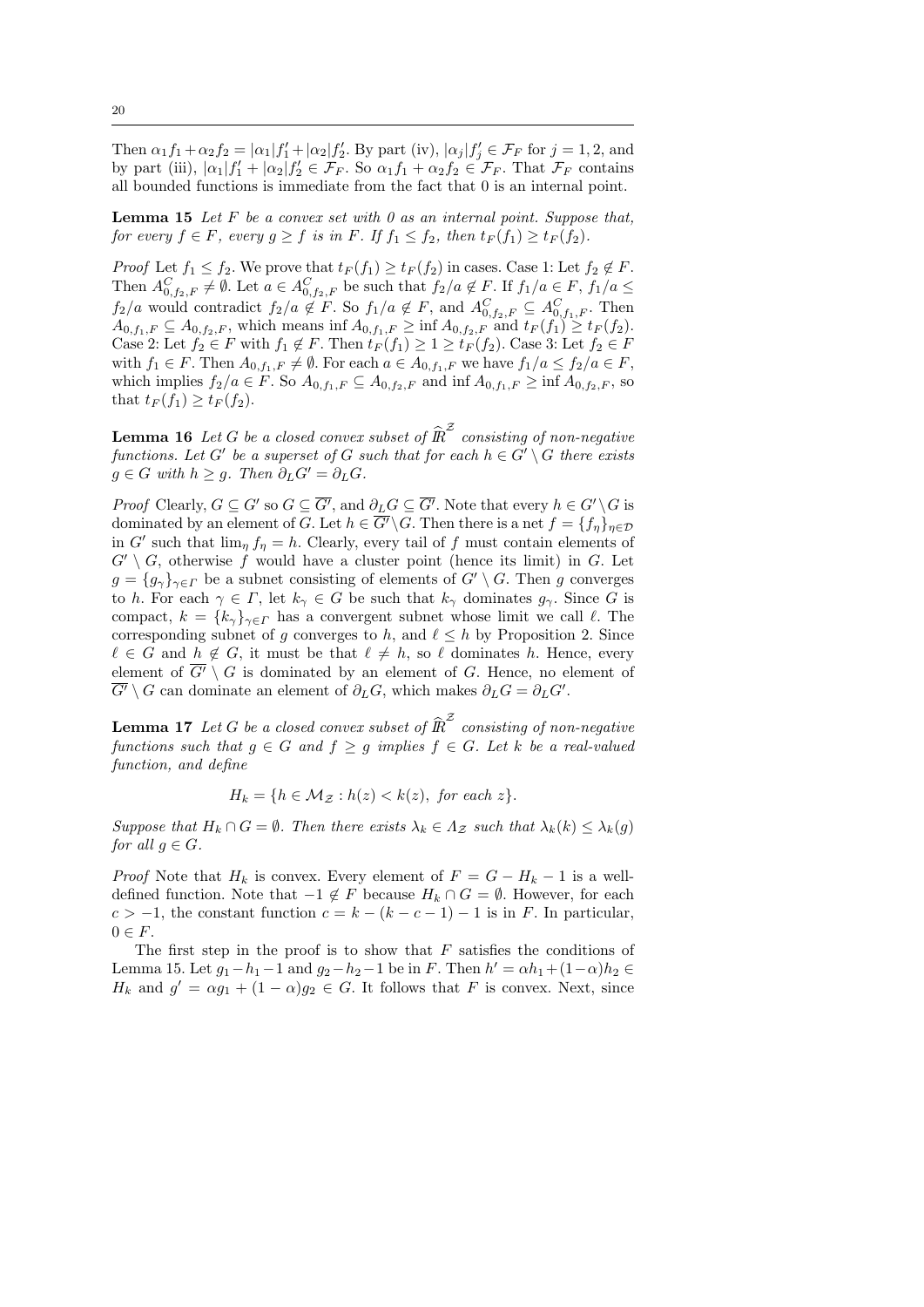$k-1$  is internal to  $H_k$ ,  $k-(k-1)=1$  is internal to  $G-H_k$  by Lemma 13. Hence 0 is internal to F. Let  $f \in F$  so that  $f = g - h - 1$  for some  $h \in H_k$ and some  $g \in G$ . If  $f' \geq f$ , we need to show  $f' \in F$ . Let  $\ell \geq 0$  be such that  $f' = f + \ell$ . (If  $f(z) = f'(z) = \infty$  for some z,  $\ell(z)$  can be any non-negative number.) Then,  $g + \ell \in G$  and  $f' = g + \ell - h - 1 \in F$ . This completes the proof that F satisfies the conditions of Lemma 15.

It is easy to show that

$$
t_F(c) = \begin{cases} 0 \text{ if } c > 0, \\ -c \text{ if } c \le 0. \end{cases}
$$
 (14)

The next step in the proof is to perform a construction similar to the construction of a separating hyperplane between  $H_k$  and G. Specifically, we attempt to find a finitely-additive expectation  $\lambda$  on a linear space  $\mathcal{L} \subseteq \widehat{IR}^{\mathcal{Z}}$ such that

$$
-\lambda(f) \le t_F(f), \text{ for all } f \in \mathcal{L}.
$$
 (15)

The importance of satisfying (15) is that, if  $\mathcal L$  contains  $F \cup \{-1\}$ , then  $\lambda(f)$  $-1$  for all  $f \in F$ , which implies that  $\lambda(h) \leq \lambda(g)$  for all  $h \in H_k$  and all  $g \in G$ .

We start with a finitely-additive expectation  $\lambda_0$  on the space  $\mathcal{L}_0$  of constant functions and which satisfies (15). We then extend it to a finitely-additive expectation  $\lambda_1$  on the set of all bounded functions in  $\widehat{R}^{\mathcal{Z}}$ , while satifying (15). We then follow the proof of the Hahn-Banach theorem. We cannot apply the Hahn-Banach theorem directly because not all linear functionals are finitelyadditive expectations. Let  $\mathcal{L}_0$  be the set of all constant real-valued functions in  $\widehat{\mathbb{R}}^Z$ . Define  $\lambda_0(f) = c$  if f is the constant function  $f(z) = c$  for all z. Then  $\lambda_0$  is trivially a finitely-additive prevision on  $\mathcal{L}_0$ . Also,  $-\lambda_0(c) \le t_F(c)$  by (14). Next, partially order all extensions that satisfy (15) of  $\lambda_0$  to finitely-additive expectations on linear spaces of bounded functions. That is, we denote an extension  $\lambda$  of  $\lambda_0$  that satisfies (15) on a linear space  $\mathcal L$  of bounded functions that contains  $\mathcal{L}_0$  by  $(\lambda, \mathcal{L})$ , and we define the partial order  $(\lambda_a, \mathcal{L}_a) \preceq (\lambda_b, \mathcal{L}_b)$ to mean that  $\mathcal{L}_a \subseteq \mathcal{L}_b$ . Since every chain in this partial order has the union of its domains as an upper bound, Zorn's lemma says that there is a maximal element,  $(\lambda_1, \mathcal{L}_1)$ .

The next step is to show that  $\mathcal{L}_1$  contains all bounded functions. Assume to the contrary that there is a bounded  $h \notin \mathcal{L}_1$ . Then there is a bounded h that satisfies  $h \geq 0$ ,  $t_F(h) < \infty$ , and  $t_F(-h) < \infty$ . (Every bounded function is the difference between two bounded non-negative functions.) Let  $\mathcal{F}_1$  be the linear span of  $\mathcal{L}_1 \cup \{h\}$  so that

$$
\mathcal{F}_1 = \{ f + \alpha h : \alpha \in \mathbb{R}, f \in \mathcal{L}_1 \},
$$

and for each  $g \in \mathcal{F}_1$  there is a unique  $\alpha_g \in \mathbb{R}$  and  $f_g \in \mathcal{L}_1$  such that  $g =$  $f_g + \alpha_g h$ . Define

$$
\lambda_1^c(g) = \lambda_1(f_g) + \alpha_g c,
$$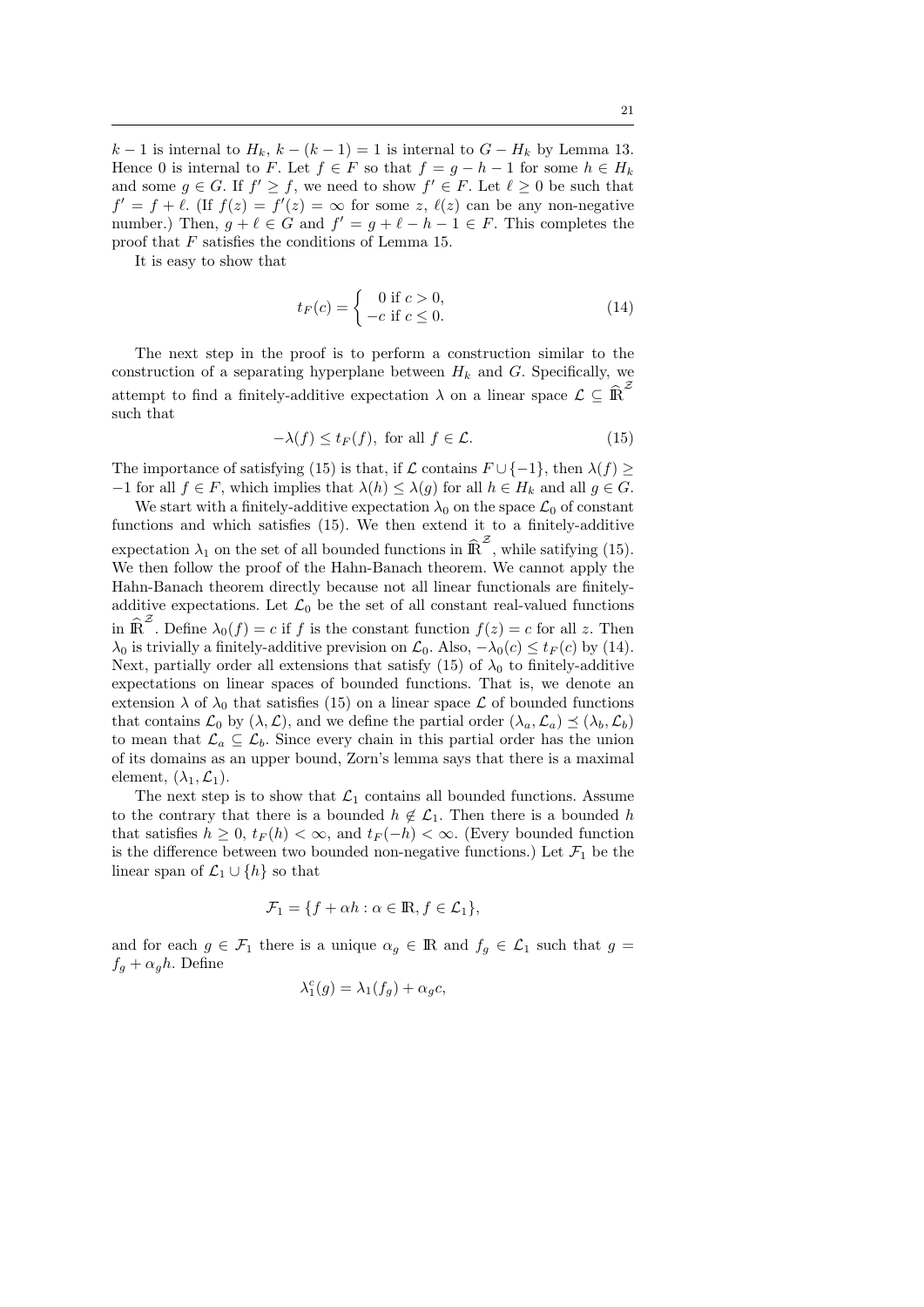for each real c. We need to show that there exists  $c > 0$  such that  $-\lambda_1^c(g) \leq$  $t_F(g)$  for all  $g \in \mathcal{F}_1$ . Let  $f, \ell \in \mathcal{L}_1$ . Then

$$
\lambda_1(f) - \lambda_1(\ell) = \lambda_1(f - \ell)
$$
  
\n
$$
\geq -t_F(f - \ell)
$$
  
\n
$$
= -t_F(f + h - h - \ell)
$$
  
\n
$$
\geq -t_F(f + h) - t_F(-\ell - h),
$$
  
\n
$$
\lambda_1(f) + t_F(f + h) \geq \lambda_1(\ell) - t_F(-h - \ell).
$$

(Note that all quantities involved in the above equations are finite.) It follows that

$$
\sup_{\ell \in \mathcal{L}_1} [\lambda_1(\ell) - t_F(-h - \ell)] \le \inf_{f \in \mathcal{L}_1} [\lambda_1(f) + t_F(f + h)]. \tag{16}
$$

Because  $h \geq 0$ ,  $\lambda_1(\ell) = -\lambda_1(-\ell) \leq t_F(-\ell) \leq t_F(-h-\ell)$  for all  $f \in \mathcal{L}_1$ . So the left-hand side of (16) is at most 0. Let  $c \ge 0$  be such that  $-c$  is in the closed interval between the two sides of (16). If  $\alpha_g > 0$ , let  $f = f_g/\alpha_g$  on the right-hand side of (16), so that

$$
-c \leq \lambda_1(f_g/\alpha_g) + t_F(f_g/\alpha_g + h),
$$
  

$$
-\alpha_g c \leq \lambda_1(f_g) + t_F(f_g + \alpha_g h),
$$
  

$$
-\lambda_1(f_g) - \alpha_g c \leq t_F(f_g + \alpha_g h),
$$
  

$$
-\lambda_1^c(g) \leq t_F(g).
$$

If  $\alpha_g < 0$ , let  $\ell = f_g/\alpha_g$  on the left-hand side of (16), so that

$$
\lambda_1(f_g/\alpha_g) - t_F(-h - f_g/\alpha_g) \leq -c,
$$
  

$$
-\lambda_1(f_g) - t_F(f_g + \alpha_g h) \leq \alpha_g c,
$$
  

$$
-\lambda_1(f_g) - \alpha_g c \leq t_F(f_g + \alpha_g h),
$$
  

$$
-\lambda_1^c(g) \leq t_F(g).
$$

Hence, we have extended  $\lambda_1$  to a finitely-additive expectation on a larger domain while satisfying (15), which contradicts  $\mathcal{L}_1$  being maximal. It follows that  $\mathcal{L}_1$  contains all bounded functions.

Next, we extend  $\lambda_1$  to a domain that includes all functions that are bounded below. Let  $\lambda_k$  be the minimum extension of  $\lambda_1$ , namely

$$
\lambda_k(f) = \sup_{\text{bounded } g \le f} \lambda_1(g).
$$

It follows that, for every f that is bounded below, and every bounded  $g \leq f$ 

$$
\lambda_k(f) \geq \lambda_1(g),
$$
  

$$
-\lambda_k(f) \leq -\lambda_1(g)
$$
  

$$
\leq t_F(g)
$$
  

$$
\leq t_F(f),
$$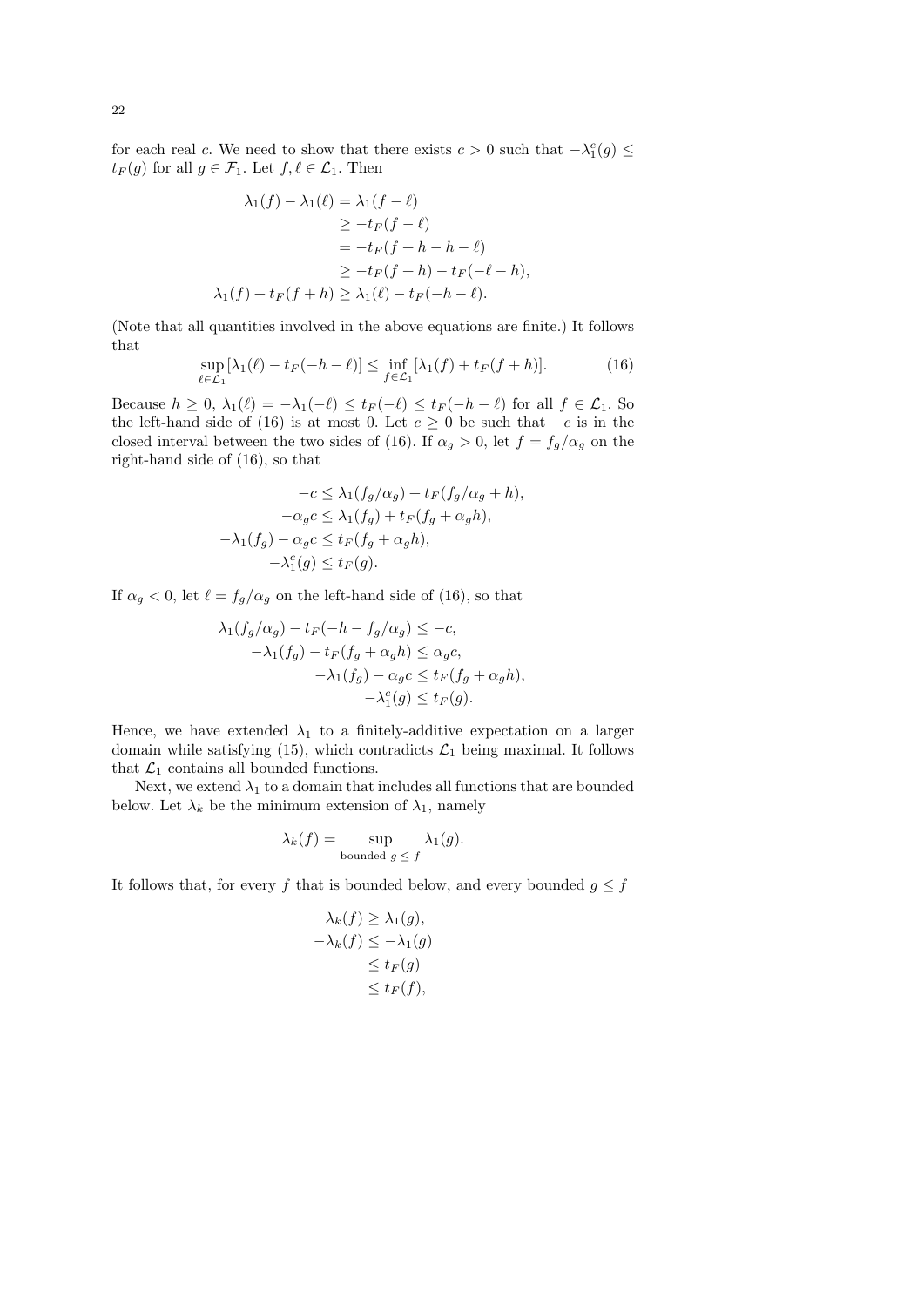where the third inequality follows from what we proved for bounded  $g$ , and the fourth inequality follows from Lemma 15.

Next, we prove that  $\lambda_k$  provides the desired separation between G and  $H_k$ . We know that  $\lambda_k(f) \geq -1$  for each  $f \in F$  that is bounded below. For each  $g \in G$  and bounded  $h \in H_k$ ,  $f = g - h - 1 \in F$  and f is bounded below, hence  $\lambda_k(f) \geq -1$ . If h is bounded, so is  $h + 1$  and

$$
\lambda_k(g) \ge \lambda_k(h+1) - 1 = \lambda_k(h),\tag{17}
$$

for all  $g \in G$  and all bounded  $h \in H_k$ . For each  $\epsilon > 0$  and  $m > 0$ ,  $(k - \epsilon) \wedge m \in$  $H_k$ , is bounded, and is no greater than  $k - \epsilon$ . So

$$
\lambda_k(k-\epsilon) = \lim_{m \to \infty} \lambda_k((k-\epsilon) \wedge m) \leq \sup_{h \in H_k} \lambda_k(h) \leq \lambda_k(g),
$$

for all  $g \in G$ . So

$$
\lambda_k(k) \le \epsilon + \sup_{h \in H_k} \lambda_k(h) \le \epsilon + \lambda_k(g),
$$

for all  $g \in G$ , and  $\lambda_k(g) \geq \lambda_k(k) - \epsilon$  for every  $g \in G$  and  $\epsilon > 0$ . It follows that  $\lambda_k(g) \geq \lambda_k(k)$  for all  $g \in G$ .

**Lemma 18** Let G be a closed convex subset of  $\mathbb{R}^{\mathcal{Z}}$  consisting of non-negative functions such that  $g \in G$  and  $f \ge g$  implies  $f \in G$ . Let  $k \in \partial_L G$ . Then there exists a finitely-additive expectation  $\lambda_k \in \Lambda_{\mathcal{Z}}$  such that  $\lambda_k(k) \leq \lambda_k(g)$  for all  $g \in G$ .

*Proof* If k is real-valued, Lemma 17 implies the conclusion. If  $k(z) = \infty$  for all z, then G is the singleton  $\{k\}$ , and every  $\lambda$  can be  $\lambda_k$ . If k takes the value  $\infty$  and at least one finite value, let  $\mathcal{Z}_k = \mathcal{Z} \setminus \{z : k(z) = \infty\}$ . Let  $G_k$  be the restrictions of all elements of G to the sub-domain  $\mathcal{Z}_k$ . Let  $k'$  be the restriction of k to  $\mathcal{Z}_k$ . Then  $G_k$  is a convex set of non-negative functions such that  $g \in G_k$ and  $f \ge g$  implies  $f \in G_k$ . Also  $k' \in G_k$  is real-valued.

First, we show that  $k' \in \partial_L G_k$ . Assume to the contrary that there is  $g \in \overline{G_k}$ such that  $g(z) \leq k'(z)$  for all  $z \in \mathcal{Z}_k$  and  $g(z_0) < k'(z_0)$  for some  $z_0 \in \mathcal{Z}_k$ . Let  $g' = \{g_{\eta}\}_{{\eta \in \mathcal{D}}}$  be a net in  $G_k$  that converges to g. Each  $g_{\eta}$  is the restriction to  $\mathcal{Z}_k$  of  $h_\eta \in G$ . Let h be a cluster point of  $h' = \{h_\eta\}_{\eta \in \mathcal{D}}$ . Let h'' be a subnet that converges to h, and let  $g''$  be the corresponding subnet of  $g'$ , which still converges to g. It follows that g is the restriction of h to  $\mathcal{Z}_k$ . Since  $k(z) = \infty$ for all  $z \in \mathcal{Z} \setminus \mathcal{Z}_k$ ,  $h(z) \leq k(z)$  for all z and  $h(z_0) < k(z_0)$ , contradicting  $k \in \partial_L G$ .

Apply Lemma 17 with  $k$  replaced by  $k'$  and  $G$  replaced by  $G_k$  to get a finitely-additive expectation  $\lambda' \in \Lambda_{\mathcal{Z}_k}$  such that  $\lambda'(k') \leq \lambda'(g)$  for all  $g \in G_k$ . For each  $g \in \widehat{\mathbb{R}}^{\mathcal{Z}}$ , define  $\lambda_k(g)$  to be  $\lambda'$  of the restriction of g to  $\mathcal{Z}_k$ . Then,  $\lambda_k(k) \leq \lambda_k(g)$  for all  $g \in G$ , and  $\lambda_k \in \Lambda_{\mathcal{Z}}$ .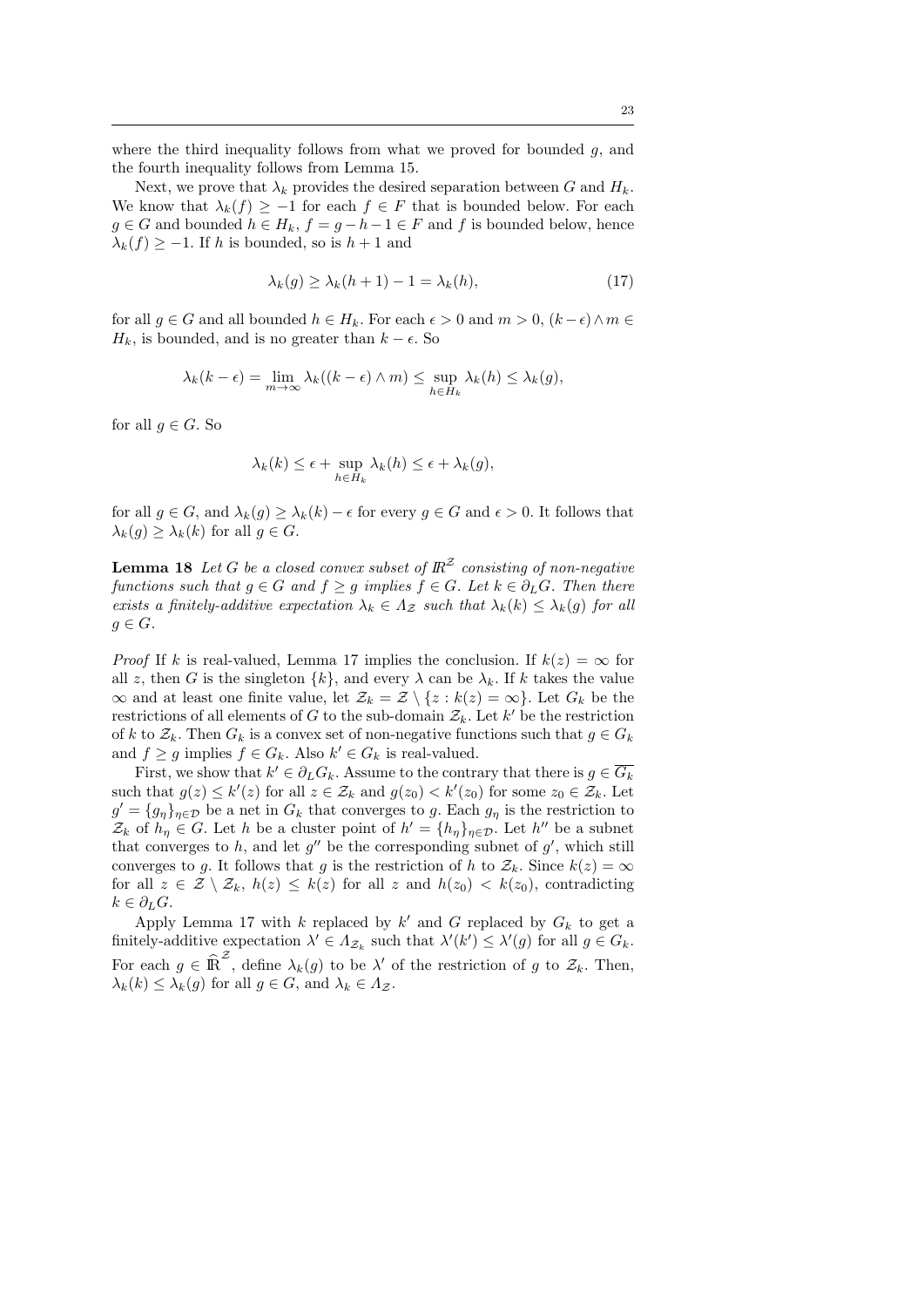### 4 Countably-Additive General Randomizations

In this section, we prove that the risk functions of the form

$$
R(\theta, \delta) = P_{\theta} \left[ \int_{\mathcal{A}} L(\theta, a) \delta(\cdot) (da) \right],
$$
 (18)

with all probabilities countably additive, are included in the set  $\mathcal{R}$ .

**Lemma 19** Assume that each  $P_{\theta}$  is countably-additive and a minimum extension. Also, assume that every randomization included in each randomized rule  $\delta$  is countably-additive and a minimum extension. Then every function of the form  $(18)$  is in  $\mathcal{R}$ .

*Proof* Let  $H$  be the set of all functions of the form  $(18)$  with all probabilities countably-additive. We will show that every neighborhood  $V$  of every element  $h \in H$  contains an element of  $\mathcal R$ . In particular, we will find a simple randomization  $\delta_* \in \mathcal{S}_{\mathcal{H}_0}$  such that  $R(\cdot, \delta_*) \in V$ .

For a general element of  $\widehat{\mathbb{R}}^{\Theta}$ , a neighborhood in the product topology is the union of arbitrarily many basic open sets, hence we can restrict attention to basic open sets. A basic open set is the intersection of finitely many onedimensional open sets, each of which has one of the following two forms:

 $- \{f : |f(\theta) - c| < \epsilon\}$  for some  $\epsilon > 0$ , some  $\theta$ , and some real c, or  $- \{f : f(\theta) > c\}$  for some  $\theta$  and some real c.

Let  $h = R(\cdot, \delta) \in H$  so that  $\delta$  becomes fixed for the remainder of the proof. The neighborhoods of an element  $h \in H$  that we need to show intersect R have the form

$$
V = \{ f : f(\theta_j) \in N_j, \text{ for } j = 1, ..., m \},\tag{19}
$$

for some m and some  $\theta_1, \ldots, \theta_m$  with

$$
N_j = \begin{cases} (h(\theta_j) - \epsilon_j, h(\theta_j) + \epsilon_j) & \text{for some } \epsilon_j > 0 \text{ if } h(\theta_j) < \infty, \\ (c_j, \infty] & \text{for some finite } c_j \end{cases}
$$

Let V have the form (19). We need to find an element of  $\mathcal R$  that is in V. The rule  $\delta_* \in \mathcal{R}$  that we find will have the following form. There will be finitely many elements of  $A, a_0, \ldots, a_M$  and a partition of  $\mathcal{X}, D_1, \ldots, D_R$  such that  $\delta_* = \sum_{v \in \mathcal{V}} r_v \delta_v$ , where  $\mathcal{V}$  is a finite set and for each  $v \in \mathcal{V}$ , (i)  $\delta_v$  is constant on each  $D_t$ ,  $t = 1, ..., R$  and (ii)  $\delta_v$  takes values only from the set  ${a_0, a_1, \ldots, a_M}$ . There are  $(M+1)^R$  possible  $\delta_v$ . The remainder of the proof is devoted to finding an appropriate  $a_0, \ldots, a_M$  along with an appropriate partition  $D_1, \ldots, D_R$  and the corresponding weights  $\{r_v\}_{v \in \mathcal{V}}$ .

For each  $j = 1, ..., m$ , let  $Q_j$  be the (countably-additive) expectation on  $\mathcal{M}_{\mathcal{A}}$  defined by  $Q_j(f) = \int_{\mathcal{X}} \int_{\mathcal{A}} f(a) \delta(x) (da) P_{\theta_j}(dx)$  for  $f \in \mathcal{M}_{\mathcal{A}}$ . This makes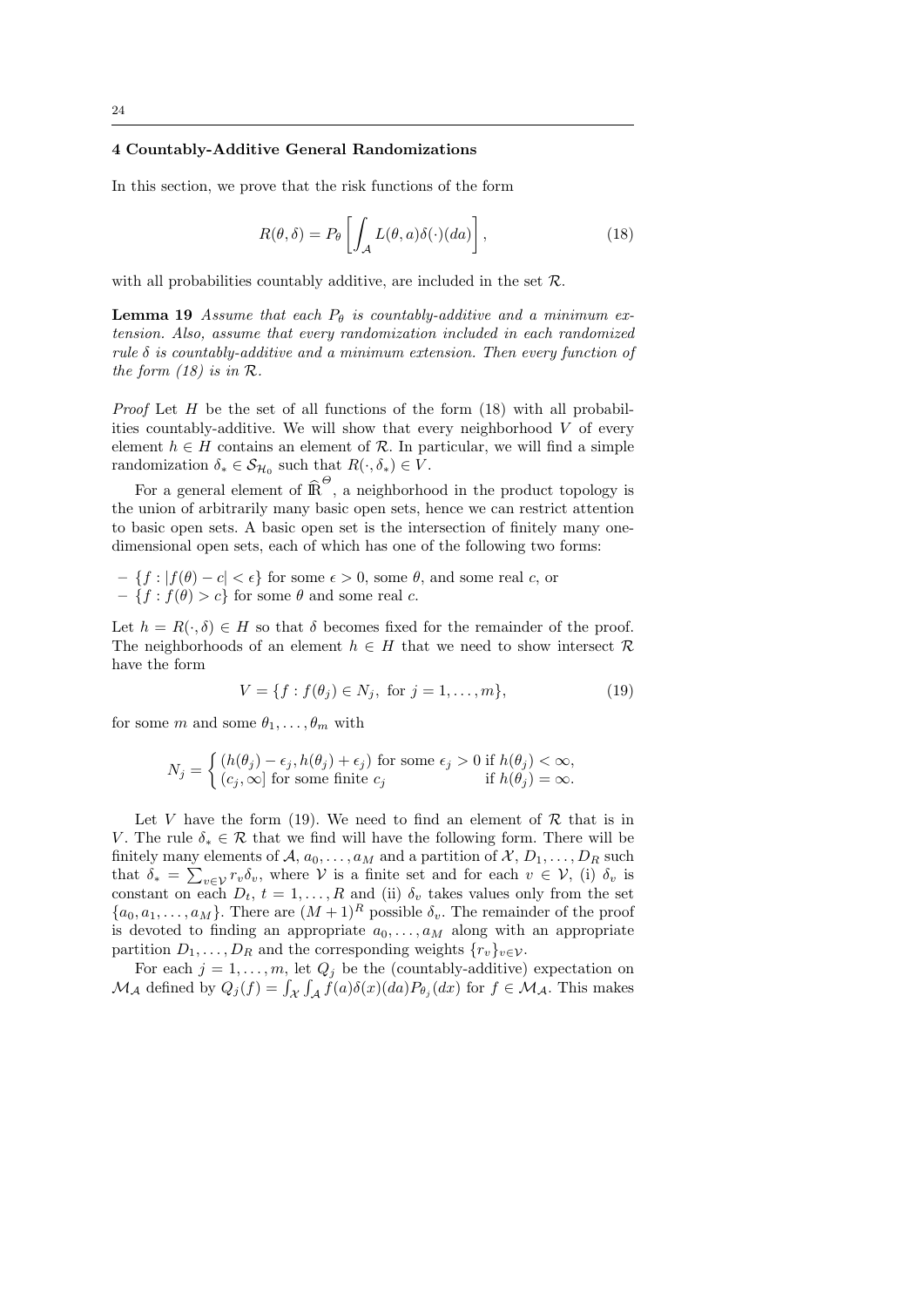$h(\theta_j) = Q_j[L(\theta_j, \cdot)]$ . For  $j = 1, \ldots, m$ , let

$$
B_j = \{a : L(\theta_j, a) = \infty\},
$$
  
\n
$$
\mathcal{J}_3 = \{j : Q_j(B_j) > 0\},
$$
  
\n
$$
\mathcal{J}_2 = \{j \notin \mathcal{J}_3 : h(\theta_j) = \infty\},
$$
 and  
\n
$$
\mathcal{J}_1 = \{j : h(\theta_j) < \infty\}.
$$

Note that  $h(\theta_j) = \infty$  if and only if  $j \in \mathcal{J}_2 \cup \mathcal{J}_3$ . Let  $\epsilon = \min\{\epsilon_j : j \in \mathcal{J}_1\},\$ let  $c = \max\{c_j : j \in \mathcal{J}_2 \cup \mathcal{J}_3\}$ . By construction,  $Q_j(B_j) = 0$  for  $j \in \mathcal{J}_1$ , and  $Q_j(B_j) > 0$  for  $j \in \mathcal{J}_3$ . For each  $j \in \mathcal{J}_3$ , let  $b_j \in B_j$  be such that  $L(\theta_j, b_j) = \infty$ . Let w be the number of distinct  $b_j$  for  $j \in \mathcal{J}_3$ .

Define

$$
E_{\infty} = \bigcup_{j=1}^{m} B_j,
$$
  
\n
$$
E_n = E_{\infty} \cup \{a : L(\theta_j, a) < n, \text{ for } j = 1, \dots, m\}.
$$

Then  $\bigcup_{n=1}^{\infty} E_n = A$ . For each  $j \in \mathcal{J}_1$ , there exists  $n_j$  such that

$$
\left| h(\theta_j) - Q_j \left[ I_{E_{n_j}} L(\theta_j, \cdot) \right] \right| < \frac{\epsilon}{4}.\tag{20}
$$

For each  $j \in \mathcal{J}_2$ , there exists  $n_j$  such that

$$
Q_j\left[I_{E_{n_j}}L(\theta_j,\cdot)\right]>c+\epsilon
$$

Let  $n = \max_{j \in \mathcal{J}_1 \cup \mathcal{J}_2} n_j$ .

 $\boldsymbol{A}$ 

Next, we select M and the  $M + 1$  elements of  $A, a_0, \ldots, a_M$ . For each  $j \in \mathcal{J}_1 \cup \mathcal{J}_2$ , partition  $\bigcup_{j \in \mathcal{J}_1 \cup \mathcal{J}_2} \{a : L(\theta_j, a) \leq n\}$  into sets of the form  ${a : L(\theta_j, a) \in [(k-1)\epsilon/4, k\epsilon/4]},$  for  $1 \leq k \leq \lfloor 1 + 4n/\epsilon \rfloor$ . Then form the common refinement of these partitions. Let the non-empty sets in that common refinement be  $A_1, \ldots, A_K$ . For each  $\ell \geq 1$  and each  $j \in \mathcal{J}_1 \cup \mathcal{J}_2$ ,  $L(\theta_j, a)$  (as a function of a) varies by less than  $\epsilon/4$  on  $A_\ell$ . Let  $a_\ell \in A_\ell$  for each  $\ell = 1, \ldots, K$ . Let  $a_0 = a_1$ . If  $w > 0$ , let  $a_{K+1}, \ldots, a_{K+w}$  be the distinct values of  $b_j$  for  $j \in \mathcal{J}_3$  in some order. Then  $M = K + w$ . Let

$$
A_0 = \left(\bigcup_{j \in \mathcal{J}_1 \cup \mathcal{J}_2} \{a : L(\theta_j, a) > n\}\right) \setminus E_{\infty},
$$
  

$$
K+1 = E_{\infty}.
$$

It follows that  $\{A_0, \ldots, A_{K+1}\}\$ is a partiton of A. For  $j \in \mathcal{J}_1$ ,

$$
\left| Q_j \left[ I_{E_{n_j}} L(\theta_j, \cdot) \right] - \sum_{j=1}^M L(\theta_j, a_j) Q_j(A_j) \right| < \frac{\epsilon}{4},\tag{21}
$$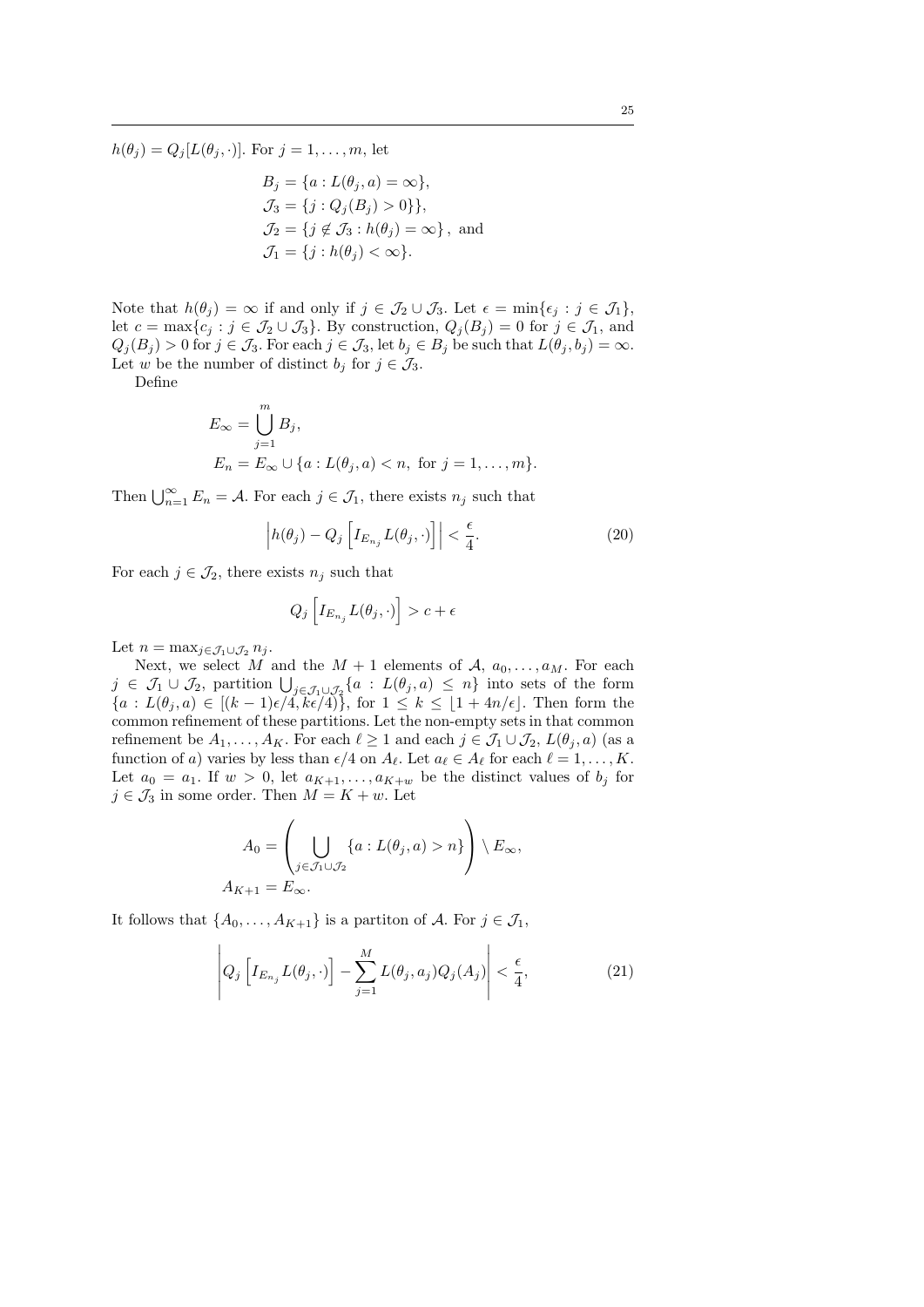and

26

$$
\frac{\epsilon}{4} \ge Q_j \left[ I_{E_{n_j}^C} L(\theta_j, \cdot) \right] \ge L(\theta_j, a_0) Q_j(A_0).
$$

Next, we form the partition  $D_1, \ldots, D_R$ . Let  $\gamma = 1/[4n/\epsilon]$ , and for each  $\ell = 0, \ldots, K + 1$ , partition  $\Lambda_A$  into sets of the form  $\{P : P(A_\ell) = 0\}$  and  $\{P: P(A_\ell) \in ([k-1]\gamma, k\gamma]\}$  for  $1 \leq k \leq \lfloor 1 + 1/\gamma \rfloor$ . Then form the common refinement of these partitions for  $\ell = 0, \ldots, K + 1$ . Let the non-empty sets in that refinement be  $C_1, \ldots, C_R$ . Then, as a function of P for fixed  $\ell$  and t,  $P(A_\ell)$  varies less than  $\epsilon/(4n)$  as P varies over  $C_t$ . For each x,  $\delta(x)(\cdot)$  lies in one and only one  $C_t$ . For  $t = 1, \ldots, R$ , let  $D_t = \{x : \delta(x) \in C_t\}$ .

Next, we construct the set of non-randomized rules  $\{\delta_v\}_{v\in\mathcal{V}}$ . Let V be the set of functions from the set  $\{1, \ldots, R\}$  to  $\{0, \ldots, M\}$ , which has  $(M+1)^R$ elements. For each  $v \in V$ , define  $\delta_v$  to be the function defined by

$$
\delta_v(x) = \sum_{t=1}^R a_{v(t)} I_{D_t}(x).
$$

That is,  $\delta_v$  is the non-randomized rule such that, for each t,  $\delta_v(x) = a_{v(t)}$  for all  $x \in D_t$ .

Next, we construct the weights for each  $\delta_v$  in the convex combination that defines  $\delta_*$ . For each  $t = 1, \ldots, R$ , let  $\mu_t \in C_t$ . Let  $s_{t,\ell} = \mu_t(A_\ell)$  for  $\ell = 0, \ldots, K$ . If  $w > 0$ , let  $s_{t,\ell} = \mu_t(A_{K+1})/w$  for  $\ell = K + 1, \ldots, M$ . Clearly,  $\sum_{\ell=0}^{M} s_{t,\ell} = 1$ for each  $t = 1, ..., R$ . The weights are  $r_v = \prod_{t=1}^R s_{t,v(t)}$ . It is straightforward to show that for each  $\ell = 0, \ldots, M$  and each  $t = 1, \ldots, R$ ,

$$
\sum_{\{v:v(t)=\ell\}} r_v = \sum_{\{v:v(t)=\ell\}} \prod_{t=1}^R \mu_t(A_\ell) = s_{t,\ell},\tag{22}
$$

by induction on R. (The case  $R = 1$  is trivial, and for  $R > 1$ ,  $\{v : v(t) = \ell\}$ looks just like the  $R - 1$  case with each weight having an extra factor of  $s_{t,\ell}$ . It then follows that  $\sum_{v \in \mathcal{V}} r_v = 1$ .

Finally, we define  $\delta_* = \sum_{v \in V} r_v \delta_v \in V$  and show that  $R(\cdot, \delta_*) \in V$ . The risk function of  $\delta_*$  is

$$
R(\theta, \delta_*) = \sum_{t=1}^R P_{\theta}(D_t) \left[ \sum_{v \in \mathcal{V}} r_v L(\theta, a_{v(t)}) \right]
$$
  
= 
$$
\sum_{t=1}^R P_{\theta}(D_t) \sum_{\ell=0}^M \left[ \sum_{v:v(t)=\ell} r_v L(\theta, a_{\ell}) \right]
$$
  
= 
$$
\sum_{t=1}^R P_{\theta}(D_t) \sum_{\ell=0}^M s_{t,\ell} L(\theta, a_{\ell}),
$$

by (22). For  $j \in \mathcal{J}_1 \cup \mathcal{J}_2$  and each  $x \in D_t$ ,

$$
\left| \int_{\{a: L(\theta_j, a) \le n\}} L(\theta_j, a) \delta(x) (da) - \sum_{\ell=0}^{M-w} s_{t,\ell} L(\theta_j, a_\ell) \right| \le \frac{\epsilon}{4}.
$$
 (23)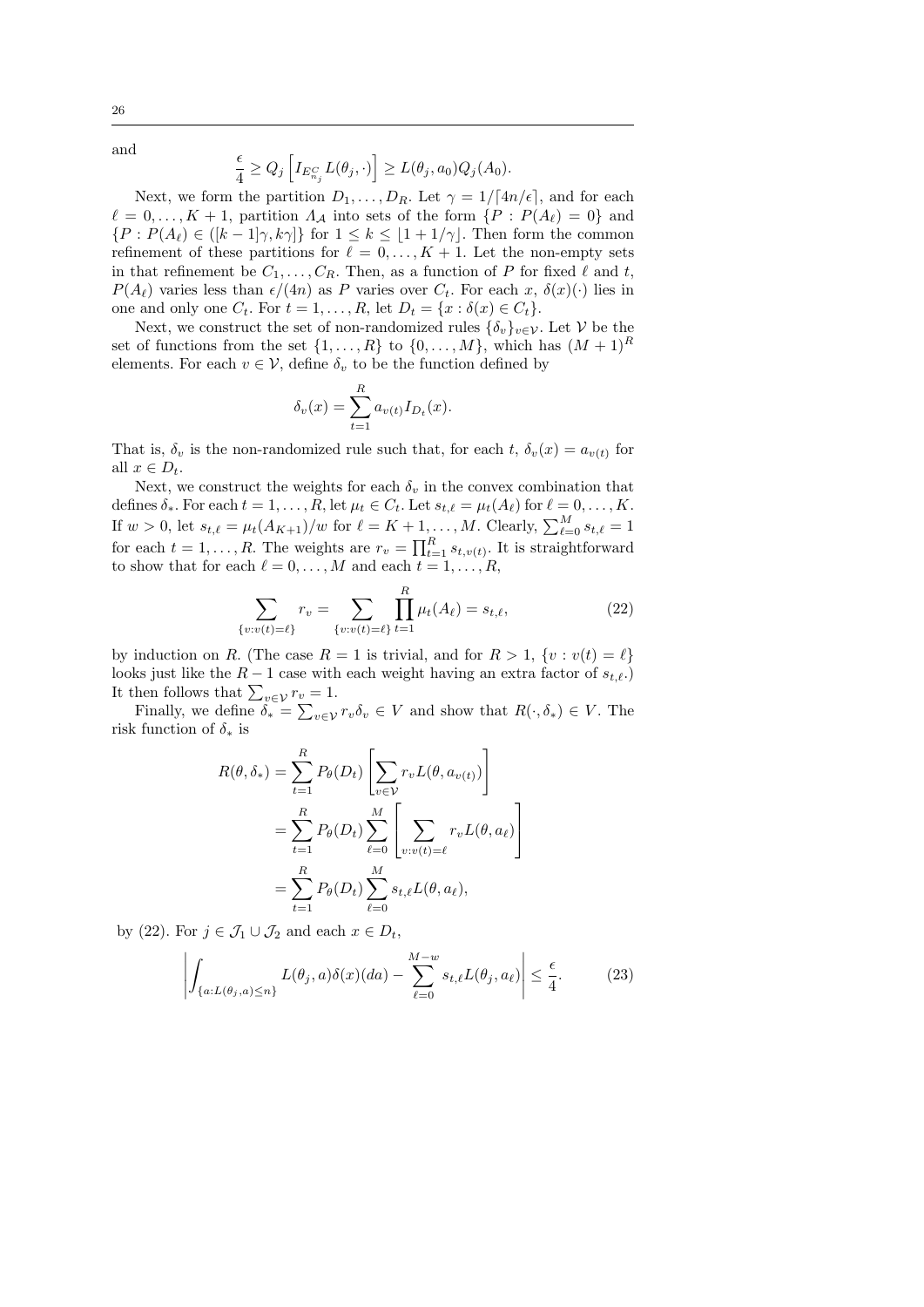Integrate both sides of (23) with respect to  $P_{\theta_j}$  to see that

$$
\left| Q_j \left[ I_{\{L(\theta_j, \cdot) \le n\}} L(\theta_j, \cdot) \right] - \sum_{t=1}^R P_{\theta_j}(D_t) \sum_{\ell=0}^{M-w} s_{t,\ell} L(\theta_j, a_\ell) \right| < \frac{\epsilon}{4}.
$$
 (24)

For  $j \in \mathcal{J}_1$ , combine (24) with (20) and the fact that  $P_{\theta_j}(D_t) = 0$  for each  $j \in \mathcal{J}_1$  and each t such that  $D_t \subseteq A_{K+1}$  to get

$$
|h(\theta_j) - R(\theta_j, \delta_*)| < \frac{\epsilon}{2}.
$$

For  $j \in \mathcal{J}_2$ , we get  $R(\theta_j, \delta_*) > c$ . For  $j \in \mathcal{J}_3$ ,  $R(\theta_j, \delta_*) \geq \epsilon/(8w)L(\theta_j, b_j) = \infty$ . So,  $\delta_* \in V$ .

#### 5 A Sore Point About Pointwise Convergence

The pointwise topology allows convergence of nets to occur where one might not expect it.

**Lemma 20** Let Z be a set. Let f and g be elements of  $\widehat{R}^{\mathcal{Z}}$ . There exists a net  ${f_n}_{n\in\mathcal{D}}$  that converges pointwise to g such that for each  $\eta$ ,  $f_n(z) = f(z)$ for all but finitely many z.

*Proof* Let  $D$  be the directed set of all finite subsets of  $Z$ , as in Example 1. Define the net

$$
f_{\eta}(z) = \begin{cases} g(z) & \text{if } z \in \eta, \\ f(z) & \text{if } z \notin \eta. \end{cases}
$$

Clearly,  $f_{\eta}(z) = f(z)$  for all but finitely many z, namely those in the set  $\eta$ . To see that  $f_{\eta} \to g$ , let N be a neighborhood of g. Then N contains a set of the form

$$
N' = \{h : h(z_j) \in N_j, \text{ for } j = 1, ..., n\},\
$$

where *n* is a finite integer,  $z_1, \ldots, z_n \in \mathcal{Z}, N_1, \ldots, N_n$  are open sets in  $\hat{\mathbb{R}}$ , and  $g \in N'$ . The proof will be complete if we can show that there exists  $\eta_N$  such that  $\eta_N \leq_{\mathcal{D}} \eta$  implies  $f_\eta \in N'$ . Because  $g \in N'$ ,  $g(z_j) \in N_j$  for  $j = 1, \ldots, n$ . Let  $\eta_N = \{z_1, \ldots, z_n\}$ . Then  $\eta_N \leq \eta$  implies  $f_\eta(z_j) = g(z_j)$  for  $j = 1, \ldots, n$ , and  $f_{\eta} \in N'.$ 

For  $c \in \widehat{\mathbb{R}}$ , let

$$
H_{\lambda,c} = \{f : \lambda(f) = c\}.
$$

When trying to find a Bayes rule with respect to a finitely-additive expectation  $\lambda$  on  $\mathcal{M}_{\Theta}$ , we seek functions that lie in  $H_{\lambda,c} \cap \mathcal{R}$ , for  $c = \inf_{f \in \mathcal{R}} \lambda(f)$ . A consequence of Lemma 20 is the following result that makes it difficult to find Bayes rules in the pointwise topology.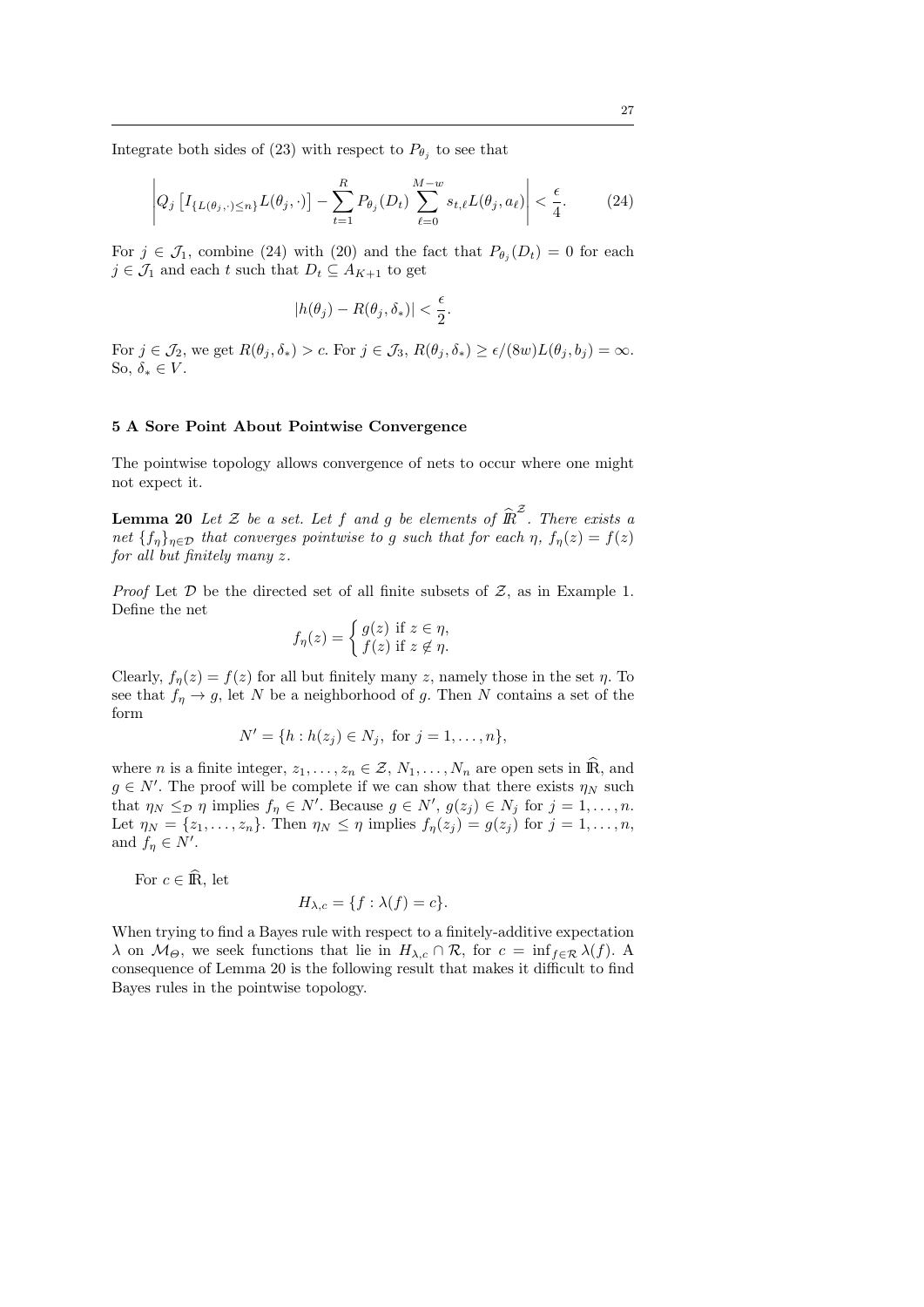**Lemma 21** Let  $\lambda$  be a finitely-additive expectation on  $\widehat{R}^{\Theta}$  such that  $\lambda(f) = \lambda(f)$  $\lambda(q)$  whenever f and q differ at only finitely many values. (That is,  $\lambda(A) = 0$ for each finite subset of  $\Theta$ .) For each pair  $(c, d)$  of elements of  $\overline{R}$  and each  $g \in H_{\lambda,d}$ , there exists a net contained in  $H_{\lambda,c}$  that converges to g.

*Proof* Let  $f \in H_{\lambda,c}$  and  $g \in H_{\lambda,d}$ , and apply Lemma 20.

Lemma 21 says that, if  $\lambda$  assigns 0 probability to each finite set, then each  $H_{\lambda,c}$ is dense in  $\widehat{\mathbb{R}}^{\Theta}$ . No matter where you look in the risk set, you will find risk functions "in the neighborhood" that have every possible Bayes risk. Lemma 21 applies to both finitely-additive and countably-additive previsions.

There is one set of prior distributions for which Bayes rules can be found.

**Lemma 22** Let Z be a set. A finitely-additive expectation  $\lambda$  on  $\mathcal{M}_{\mathcal{Z}}$  is continuous in the pointwise topology if and only if  $\lambda$  is simple and is a minimum extension.

Proof For the "if" direction, note that all evaluation functionals are continuous in the pointwise topology, so every convex combination is continuous. A simple prevision that is a minimum extension is a convex combination of evaluation functionals. For the "only if" direction, we show that all other finitely-additive expectations are discontinuous. First, let  $\lambda$  be a simple finitely-additive expectation that is not a minimum extension. Then there exists a function  $f$  such that  $\lim_{m\to\infty}\lambda(f\wedge m)<\lambda(f)$  while  $\lim_{m\to\infty}(f\wedge m)>f$  pointwise. Next, assume that the restriction of  $\lambda$  to indicators of events takes infinitely many different values. Then there is a countable partition  $\mathcal{Z} = \bigcup_{n=1}^{\infty} \mathcal{Z}_n$  such that  $\lambda(\mathcal{Z}_n) > 0$  for all *n*. Let  $f_n(z) = I_{\mathcal{Z}_n}(z)/\lambda(\mathcal{Z}_n)$  for each *n*. Then  $f_n$  converges pointwise to 0, but  $\lambda(f_n) = 1$  for all n. Next, assume that the restriction of  $\lambda$  to indicator functions takes only finitely many different values. Then there exist finitely many distinct ultrafilters  $\mathcal{U}_1, \ldots, \mathcal{U}_n$  such that  $\lambda = \sum_{j=1}^n \alpha_j P_j$  where each  $P_j$  is the probability associated with  $\mathcal{U}_j$ , each  $\alpha_j > 0$  and  $\sum_{j=1}^n \alpha_j = 1$ . Then there is a partion  $\mathcal{Z} = \bigcup_{j=1}^n \mathcal{Z}_j$  where  $\mathcal{Z}_j \in \mathcal{U}_j$  for each j. If each  $\mathcal{U}_j$ is principal, then  $\lambda$  is simple. Finally, assume that there is j such that  $\mathcal{U}_j$  is non-principal. Then  $P_i$  is not countably-additive. Since  $P_i$  takes only the values 0 and 1, there must be a partition of  $\mathcal{Z}_j = \bigcup_{k=1}^{\infty} A_k$  such that  $P_j(A_k) = 0$ for all k. Define  $g_m(z) = I_{\bigcup_{i=m}^{\infty} A_i}(z)$ . Then  $g_m$  converges pointwise to 0, but  $\lambda(q_m) = \alpha_i$  for all m.

As a purely mathematical aside, the proof of Lemma 22 could be modified to prove the following.

**Proposition 4** Let  $\mathcal{Z}$  be a set. The set of continuous linear functionals on  $\mathbb{R}^2$  with the pointwise topology is the linear span of the evaluation functionals.

### References

K. P. S. Bhaskara Rao and M. Bhaskara Rao. Theory of Charges. Academic Press, London, 1983.